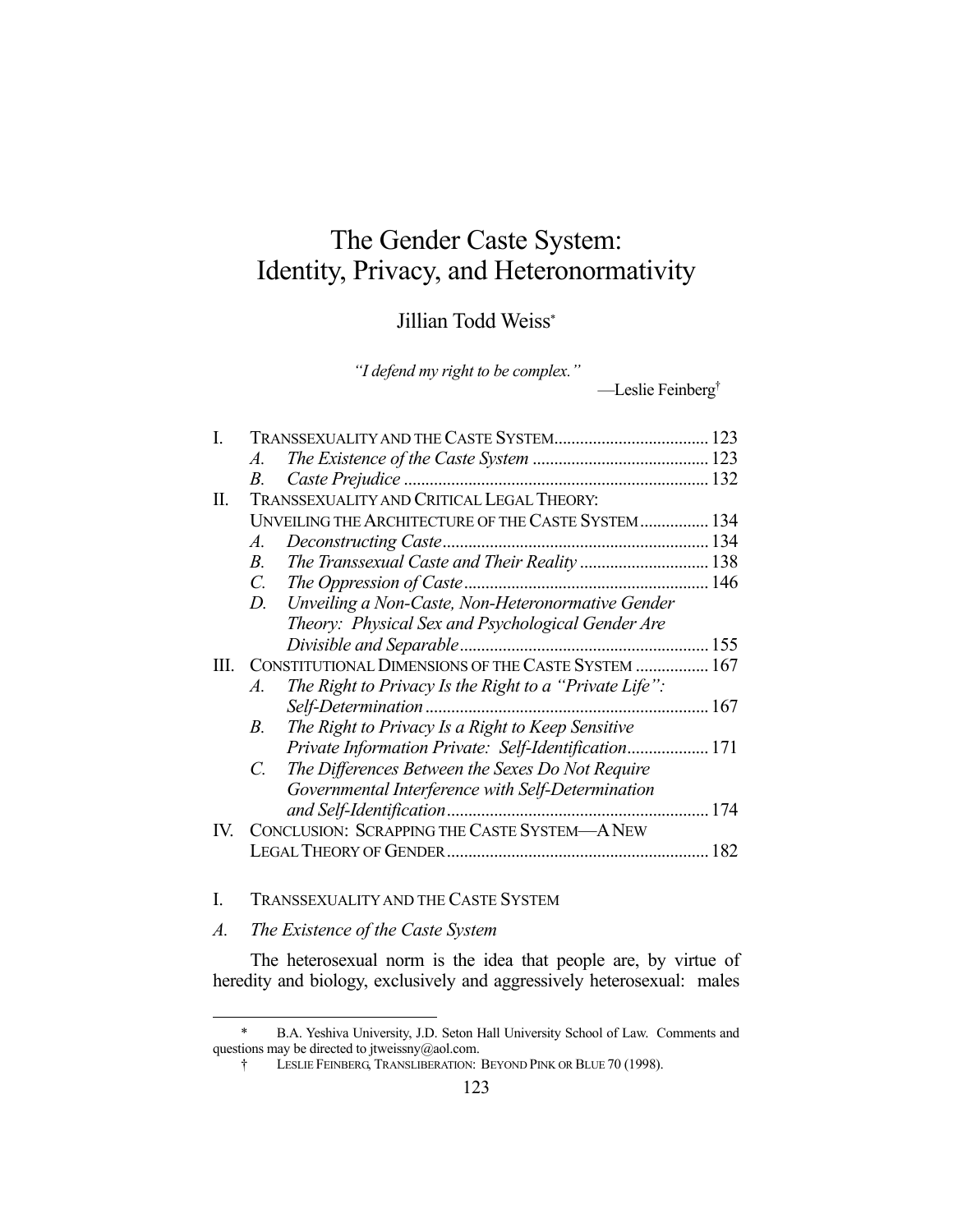are masculine men, and are attracted only to feminine women. The opposite is supposed to be true of females. $<sup>1</sup>$  In contrast, the fundamental</sup> claim of transsexuality<sup>2</sup> is that physical "sex" can be incongruent with psychological "gender":<sup>3</sup> males can be feminine females, and females can be masculine males.<sup>4</sup> Advocates of legal rights for transsexual people often appear to assume that the proposition has been established in their favor. Opponents often appear to assume that the transsexual claim is obviously untrue. Statutes, regulations and court decisions show conflicting resolutions of the issue. This Article addresses that conflict.

 The term "norm" as applied to heterosexuality in our culture is a misnomer: while a "norm" implies that a minority falls outside it, as in a standard statistical bell curve, in regard to gender identity there is no room for outsiders. Thus, heterosexuality is not just a norm—it goes much further than that. It is actually a normative principle, a norm which creates a standard to be met, below which people are not permitted by society to deviate: a "heteronormative" standard. This standard has been enshrined into law, transforming a social custom into a legal control mechanism, a sort of "natural law" theory of gender.

 <sup>1.</sup> This is so obvious as to require no authority today, but the word "heterosexual" did not exist until 1892, at which point it connoted a "so-called male erotic attraction to females *and* so-called female erotic attraction to males" in one person. JONATHAN NED KATZ, THE INVENTION OF HETEROSEXUALITY 20 (1995). Mr. Katz traces the usage of the term "heterosexual" through the ensuing years, noting the emergence of "heterosexual" as both a sexual orientation and a script of gender identity. He writes: "By December 1940, when the risqué musical *Pal Joey* opened on Broadway, a tune entitled 'Zip' satirized the striptease artist Gypsy Rose Lee by way of a character who, unzipping, sang of her dislike for a deep-voiced woman or high-pitched man and proclaimed her heterosexuality. That lyric registered the emergence in popular culture of a heterosexual identity." *Id.* at 95. For a detailed explication of the modern U.S. script of femininity, *see* SUSAN BROWNMILLER, FEMININITY (1984), and NAOMI WOLF, THE BEAUTY MYTH (1991).

 <sup>2.</sup> This Article specifically discusses the intersection between gender theory and transsexual people, i.e., those who intend to change physical sex. I refer to them as transsexual people because I wish to emphasize that they are people, not a monolithic group or statistical blips of abnormality in a theoretical game. The use of the adjective "transsexual" has been disparaged by some, in favor of the use of the term "transgender" as an umbrella term for all gender-variant people. However, the term "transgender" was originally coined and is still used to refer to an individual whose behavior and/or appearance crosses or blurs genders and has no desire for sex reassignment surgery, whereas the term "transsexual" more specifically refers to an individual who changes his or her physical "sex." *See supra* note 68. Some writers use the term "transsexualism," which incorrectly implies that transsexuality is an "ism," which refers to a doctrine, cause, or theory. It is more properly referred to using the suffix "-ity," which refers to a quality or state.

 <sup>3. &</sup>quot;'*Sex*' refers to the classification of being either male or female and is usually determined by the external genitalia. '*Gender*' refers to the culturally determined *behavioral*, *social,* and *psychological* traits that are typically associated with being male or female." MILDRED L. BROWN & CHLOE ANNE ROUNSLEY, TRUE SELVES 19 (1996).

 <sup>4.</sup> *See, e.g.*, Susan Etta Keller, *Operations of Legal Rhetoric: Examining Transsexual and Judicial Identity*, 34 HARV.C.R.-C.L. L. REV. 329 (1999) [hereinafter Keller, *Operations*].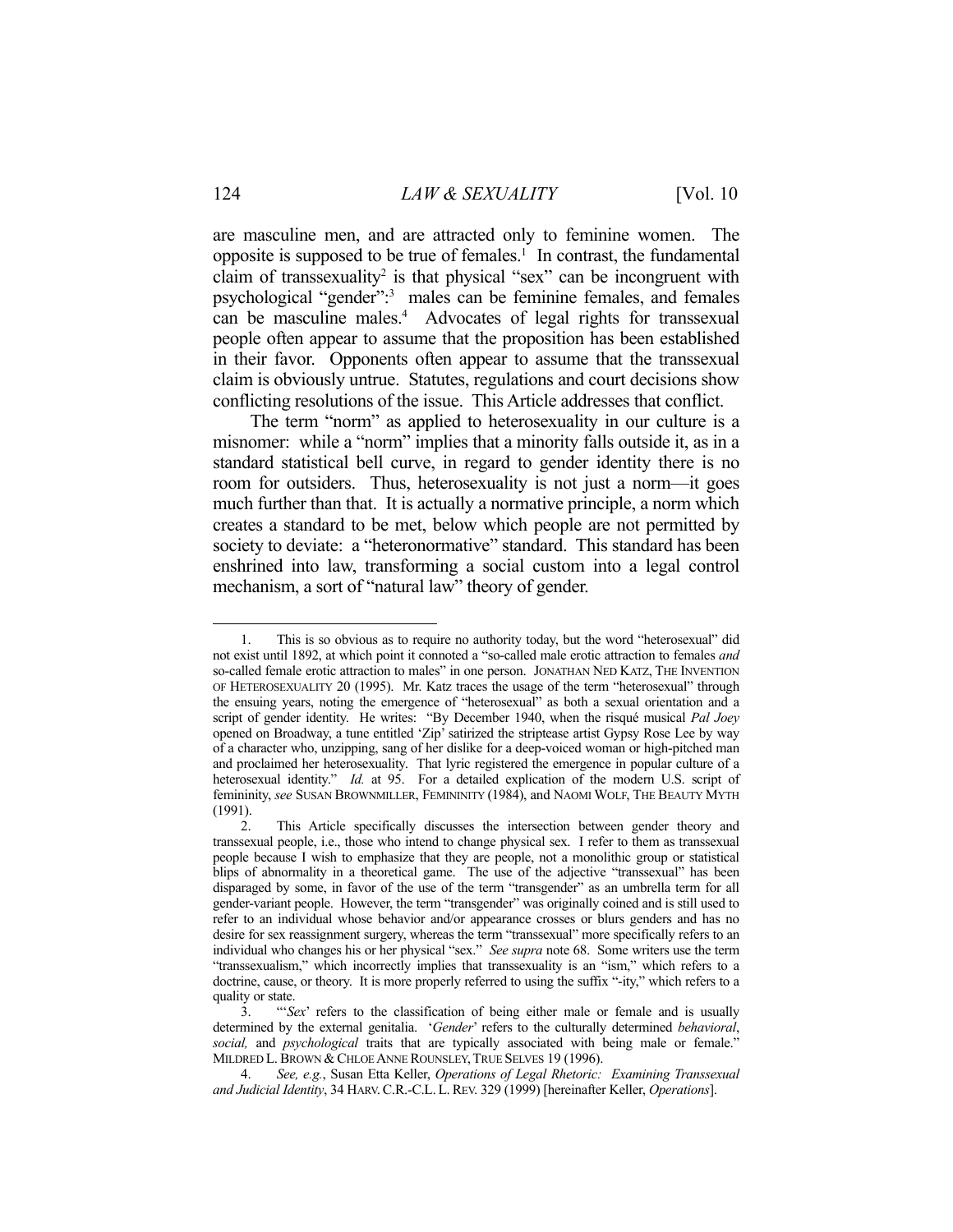American law generally mandates that there are only two genders, male and female, that each person be labeled at birth, and that the label may not be changed. The derivation of legal power to regulate our lives in this way has never been clearly explicated, but has been presumed. Our society assigns a highly specific set of meanings to each gender. These meanings are what we call masculinity and femininity. This system appears to be justified by science, being simply a reflection of the natural order of biology and heredity. Transsexual people are not only abnormal, but their very humanity is in question.<sup>5</sup> Our law merely reflects our society and science in its rejection of the transsexual claim, denying the right of transsexual people to self-determination and selfidentification.

 A clear comparison can be made to the historical caste system of India. That system is also justified by reference to "heredity" and "biology."<sup>6</sup> The claim that some people are "untouchable" is, of course, opposed to the claim that all people are equal. The former claim is therefore utterly rejected by American law. But the American gender classification system, no less than the historical caste system of India, also creates "untouchables" who exist in a netherworld of discrimination outside the order established by "heredity" and "biology." The basis for this American caste system is artificial in nature, as demonstrated by the fact that some jurisdictions find no impediment to acknowledging the changed classification of some of our "untouchables" (read transsexuals),

 <sup>5.</sup> *See id.* at 373-78.

 <sup>6.</sup> While the nature of discrimination against transsexuals in America and dalits (untouchables) in India is historically and socially different, the justifications used in each case are similar:

In ancient India there developed a social system in which people were divided into separate close communities. These communities are known in English as caste. The origin of the caste system is in *Hinduism*, but it affected the whole Indian society. The caste system in the religious form is basically a simple division of society in which there are four castes arranged in a hierarchy and below them the outcast. But socially the caste system was more complicated, with much more castes and sub-castes and other divisions. Legally the government disallows the practice of caste system but has a policy of affirmative discrimination of the backward classes. The untouchability feature in the caste system is one of the cruelest features of the caste system. It is seen by many as one of the strongest racist phenomena in the world. In the Indian society people who worked in ignominious, polluting and unclean occupations were seen as polluting peoples and were therefore considered as untouchables. The untouchables had almost no rights in the society. In different parts of India they were treated in different ways. In some regions the attitude towards the untouchables was harsh and strict. In other regions it was less strict.

Aharon Daniel, *Information on India* (1999), *at* http://adaniel.tripod.com/castes.htm. *See generally* V.T. RAJSHEKAR, DALIT: THE BLACK UNTOUCHABLES OF INDIA (3d ed. 1995) (discussing hereditary nature of caste system). *See also* National Campaign on Dalit Human Rights, *at* http://www.dalits.org.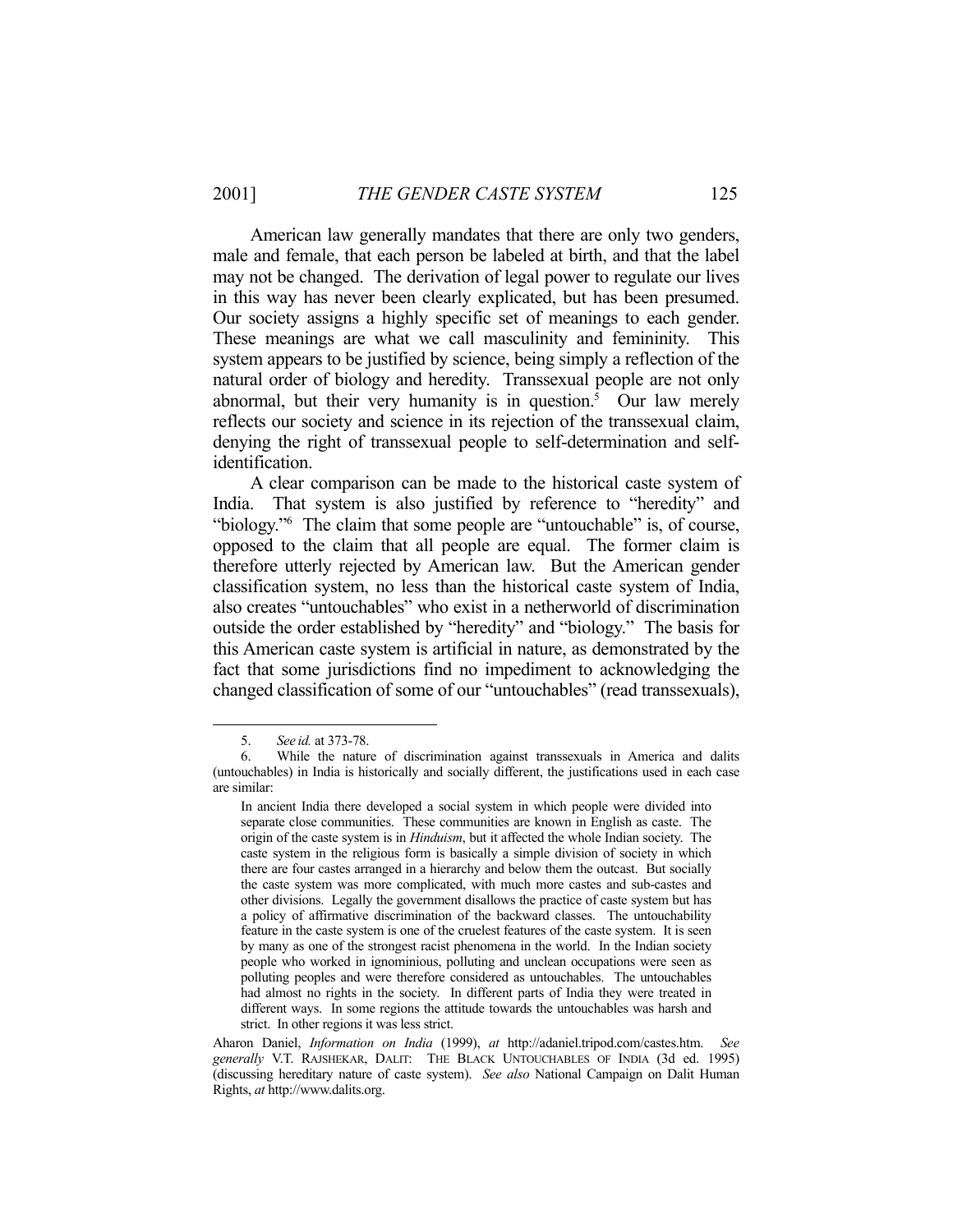but others insist that biology and heredity forbid them from doing so.<sup>7</sup> The "scientific" discourse used to deny transsexual claims to selfdetermination and self-identification appears to be at odds with American principles of privacy and equality, creating a system which largely refuses to acknowledge or give rights to transsexual people.

 It may be difficult for nontranssexual people to understand how pervasive this system is and how oppressive it is. Although gender identity and sexual orientation are different in nature, the following quote from Michelangelo Signorile illustrates the problem well:

Many heterosexuals don't understand the closet because they've never been in it. Because heterosexuality is the order of things, many heterosexuals think they never discuss their sexuality. They say gays who come out are going too far, making an issue of their sexuality when heterosexuals don't.

 These heterosexuals don't realize that they routinely discuss aspects of their own sexuality every day: telling coworkers about a vacation they took with a lover; explaining to their bosses that they're going through a rough divorce; bragging to friends about a new romance. Heterosexual reporters have no problem asking heterosexual public figures about their husbands, wives, girlfriends, boyfriends or children—and all these questions confirm and make an issue of heterosexuality. The ultimate example of making an issue of heterosexuality is the announcements in the newspapers every Sunday that heterosexuals are getting married.<sup>8</sup>

 Despite the neatness and "naturalness" of the heteronormative standard, it does not appear to be reflective of current reality, either in regard to sexual orientation or gender identity. It has been reported that at least 25,000 Americans have undergone sex reassignment surgery, 60,000 consider themselves candidates for such surgery, and the doctors who perform it have long waiting lists.<sup>9</sup> This new reality has been

 <sup>7.</sup> The British case of Corbett v. Corbett, [1971] P. 83, [1970] 2 All E.R. 33, [1970] 2 WLR 1306, was one of the first to rely on detailed descriptions of biological facts in this context.

 <sup>8.</sup> MICHELANGELO SIGNORILE, QUEER IN AMERICA: SEX, THE MEDIA AND THE CLOSETS OF POWER, at xvii-iii (1993).

 <sup>9.</sup> *See* Carey Goldberg, *Shunning 'He' and 'She,' They Fight for Respect*, N.Y. TIMES, Sept. 8, 1996, § 1, at 24; *see also* John Cloud, *Trans Across America*, TIME MAG., July 20, 1998, at 48. As of 1988, there were approximately 6,000 to 10,000 Americans who had undergone such surgery. *See* BROWN & ROUNSLEY, *supra* note 3, at 9. The earliest estimates of prevalence for adults were stated as one in 37,000 males and one in 107,000 females. The most recent information of the transsexual end of the gender identity disorder spectrum from Holland is one in 11,900 males and one in 30,400 females. Four observations, not yet firmly supported by systematic study, increase the likelihood of a higher prevalence: 1) unrecognized gender problems are occasionally diagnosed when patients are seen with anxiety, depression, conduct disorder, substance abuse, dissociative identity disorders, borderline personality disorder, other sexual disorders, and intersexed conditions; 2) some nonpatient male transvestites, female impersonators, and male and female homosexuals may have a form of gender identity disorder; 3) the intensity of some persons' gender identity disorders fluctuates below and above a clinical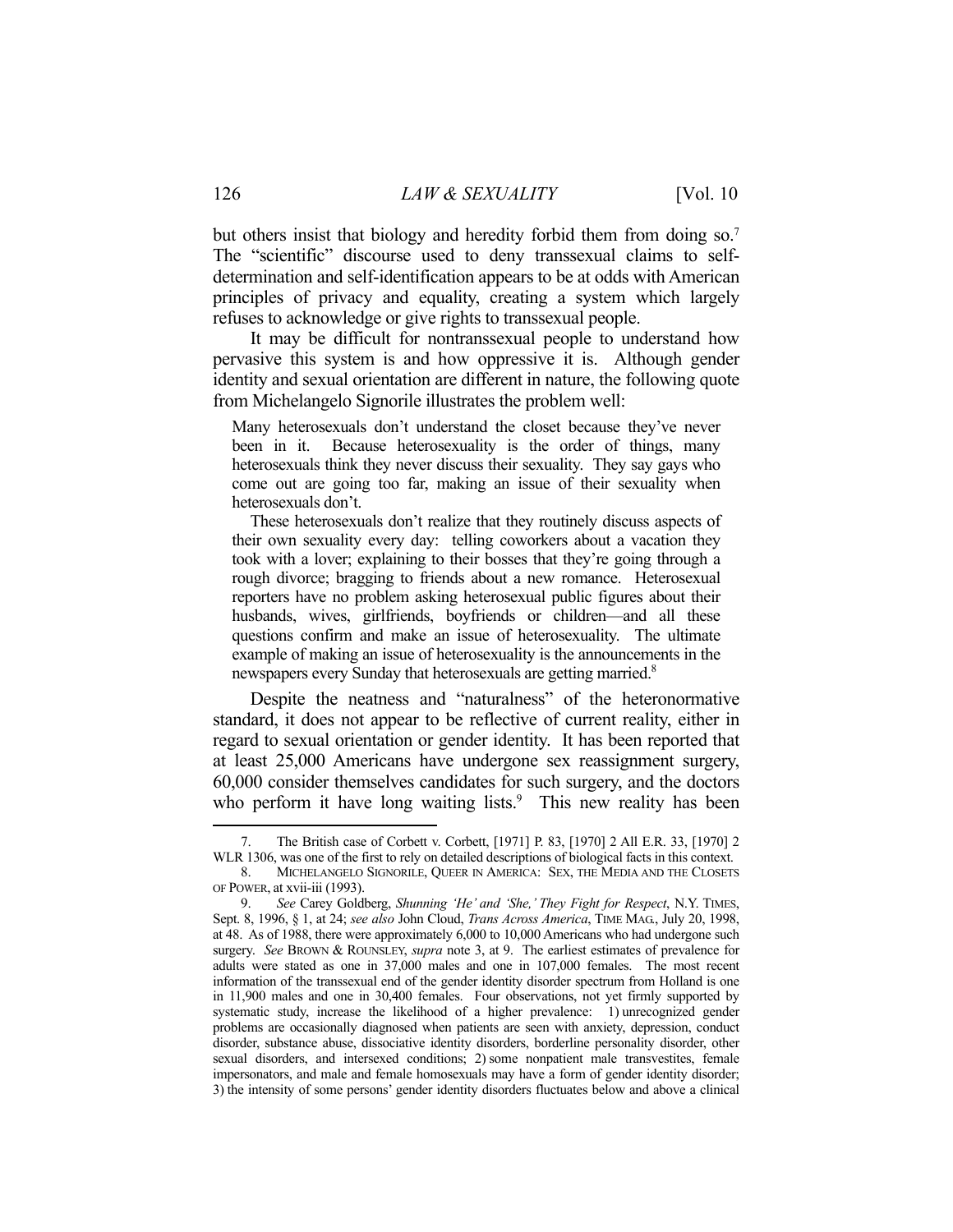reflected in some laws. In some jurisdictions, an individual may obtain legal recognition of a change in physical sex pursuant to statute, and a corresponding change may be made in gender identity on government documents. However, the legal recognition of a change in sex is not always given effect. This leads to incongruent results in law and concomitant institutional tension between legislative pronouncements, to which courts must defer, and court judgments which ignore or limit the effect of those legislative pronouncements. For example, individuals have changed physical sex, obtained legal recognition of the change pursuant to statute, had the change made on all government documentation, and have functioned without opposition in the new sex role within the community for years. Then, the individual is involved in a lawsuit, the adversary discovers the change, and seeks to have the court give effect to the former sex.10

 In such cases, the argument is that transsexual people are responsible for their own problem, because they are asking courts to deny reality, like a man who insists he is a donkey. According to this school of thought, the heteronormative standard identifies transsexuality as creating an incongruity between physical sex and psychological gender that must be resolved by the courts. This argument is very tempting to courts, because it appeals to the heteronormative standard. These courts fail to take into account the alternative possibility that the incongruity is created not by transsexuality, but by our society and the heteronormative standard itself.<sup>11</sup> Just as the Indian caste system creates artificial disparities between people, it could be that the heteronormative standard, which artificially and prediscursively defines a set of behaviors,

threshold; and 4) gender variant behavior among female-bodied individuals tends to be relatively invisible to the culture, particularly to mental health professionals and scientists. *See* Harry Benjamin International Gender Dysphoria Association, *Standards of Care for Gender Identity Disorders*, § II (6th version 2001) [hereinafter *Standards*], *available at* http://www.hbigda. org/socv6.html; AMERICAN PSYCHIATRIC ASSOCIATION: DIAGNOSTIC AND STATISTICAL MANUAL OF MENTAL DISORDERS (4th ed. 1997) [hereinafter DSM IV] (citing older statistics suggesting that roughly one in 30,000 adult males and one in 100,000 adult females seek sex reassignment surgery). Time Magazine reported that "[p]sychologists say that gender identity disorder occurs in at least two percent of children," TIME MAG., July 20, 1998 at 48.

 <sup>10.</sup> *See, e.g.*, Littleton v. Prange, Case No. 04-99-00010-CV, (Bexar Co., Tex, Oct. 27, 1999) (holding male to female (mtf) transsexual married to male for seven years could not sue for wrongful death of husband); *see also* Alex Tresniowsky et al., *Split Heirs*, PEOPLE MAG. Aug. 28, 2000, at 75 (noting a Kansas court ruling  $In$  re Estate of Gardiner, holding that a mtf woman married to decedent for one year could not inherit).

 <sup>11.</sup> As one writer put it: "Biological determinism is misconceived intellectually, as well as politically loathsome. For it places our problem in our bodies, not in our society. We now commonly think, 'Well, of course, biology and society together determine our destinies.' But that simply restates the old bio fatalism within a 'sociobiological' framework." KATZ,*supra* note 1, at 189.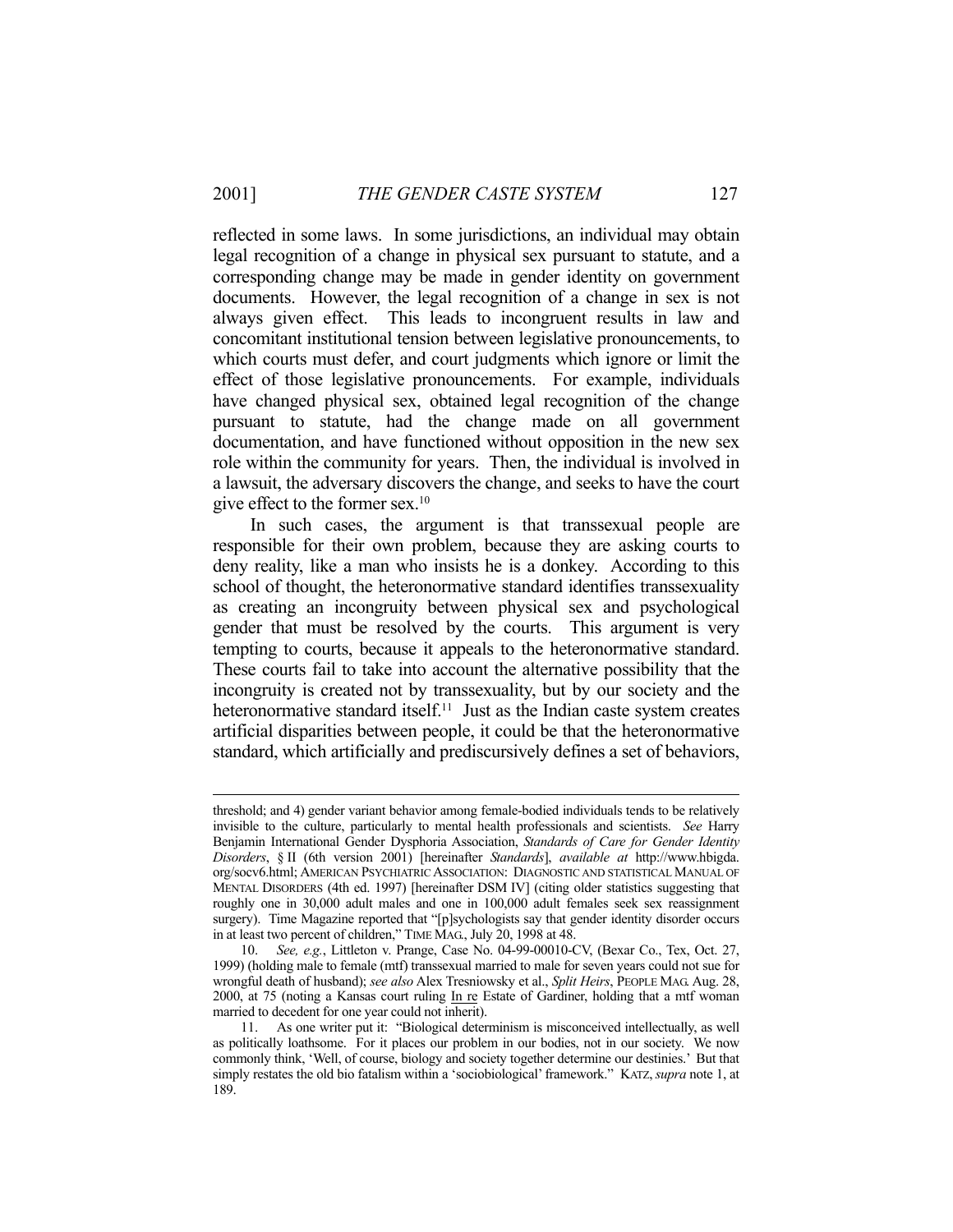body images, and genitalia as gendered in a fixed way, then calls the transsexual person's gender incongruent.12 Could the heteronormative standard itself be responsible for the incongruity?

 The unacknowledged incongruity of the heteronormative standard, as embraced by judicial opinions, has been touched upon in a recent law review article by Professor Susan Etta Keller:

Individual legal opinions in a particular doctrinal area may appear to offer coherent and unified explanations of their decisions. However, they also offer a shifting and a doubleness of the rhetoric used to justify outcomes, both in the conflicts apparent in the aggregate and in the incoherencies in any particular opinion. The phenomenon of transsexuality provides writers of judicial opinions with the sort of controversy that renders these qualities of legal texts particularly visible.

 An increasing number of transgender theorists and activists urge that claims about and images of transsexual identity undergo a shift in perspective. By moving the experience of surgical operations to the conceptual foreground, these theorists hope to reveal more fully the complex mechanisms of gender at work in the lives and histories of transsexual people. I seek a similar foregrounding of the rhetorical operations in judicial opinions in order to reveal the more complex mechanisms of decisionmaking. Just as an embrace by transsexual people of their personal histories might have significant implications for an understanding of gender, so might an embrace within legal decisionmaking of the repudiated, the excluded, the crisis-generating features that appear to mar the smooth consistency of opinions alter our understanding of judging. $13$ 

 In her article, Professor Keller shows that judicial rhetoric unconsciously shifts identity, using dual rhetoric, in an attempt to gain coherence and simplicity in decisionmaking.14 She illustrates how judicial opinions, in assessing the tenability of transsexual identities, rely on cultural background and "natural" attitudes which appear to offer coherence. However, her analysis of these opinions demonstrates that they ignore inconvenient data in favor of simplicity, unwittingly confirm the complexity of gender identity, and reveal fundamental incoherencies in legal theories of gender. The unacknowledged judicial shifting prevents a more meaningful understanding of the difficult issues involved.

 <sup>12.</sup> *See, e.g.*, JUDITH BUTLER, GENDER TROUBLE 7 [hereinafter BUTLER, GENDER] (suggesting that "gender" and "sex" are not "natural facts of sex [but are] discursively [created] by various scientific discourses in the service of other political and social interests").

 <sup>13.</sup> *See* Keller, *Operations*, *supra* note 4, at 329-30 (citations omitted).

 <sup>14.</sup> *See id.* at 348-52.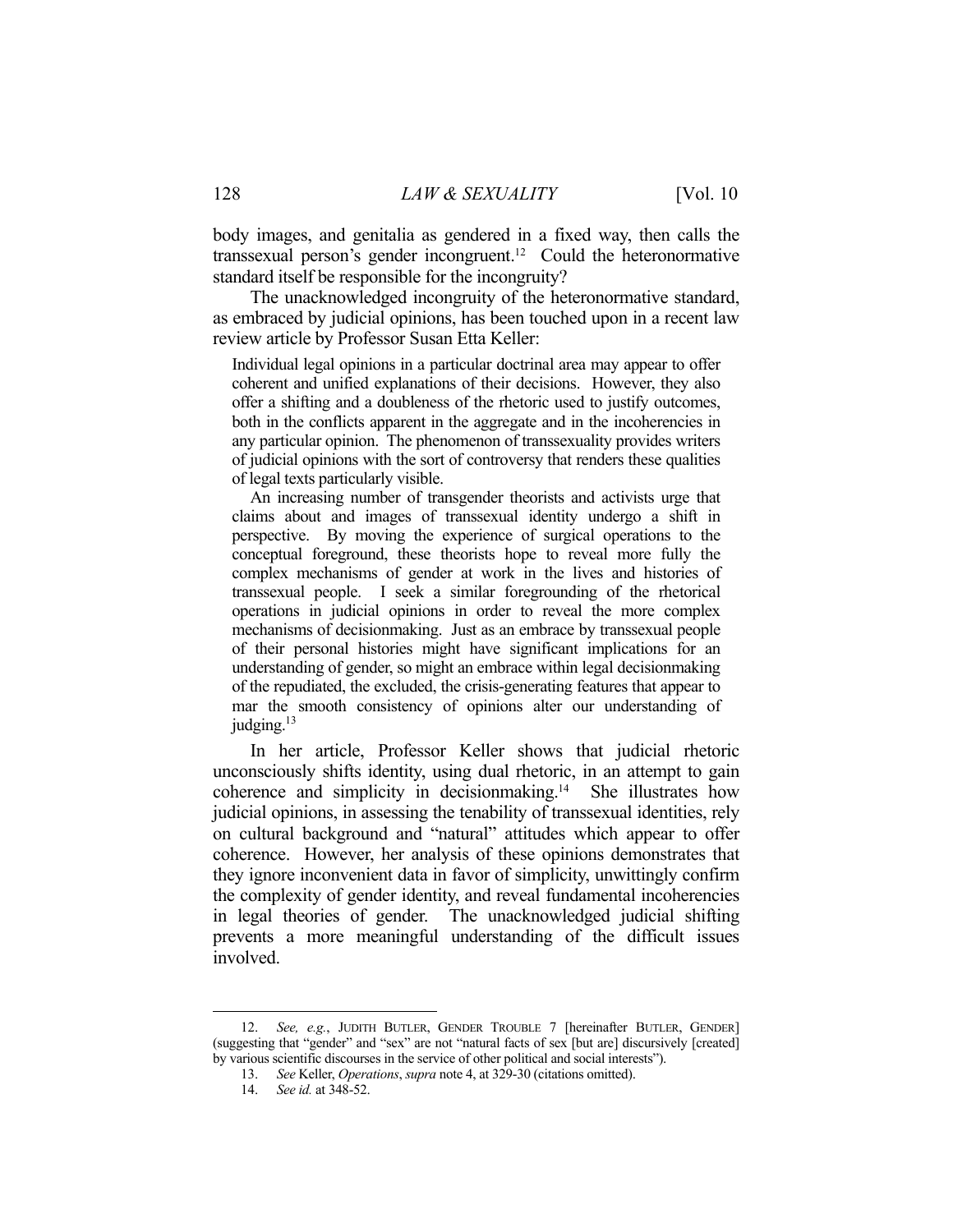This dual rhetoric, seemingly intended to produce coherence, demonstrates an astounding lack of coherence in the courts' discussion of gender. She cites as an example their use of pronouns, wherein the manipulation of internal versus external identity marks the transsexual person as unprotected outsider.15 The opinions she discusses show that judges know little or nothing about transsexuality or the lives of transsexual people whom their judgments affect so fundamentally. Rather, cultural imagery weighs heavily compared to logic or policy in judicial decisions.<sup>16</sup> She notes that " $[c]$ ourts differ, even within a single opinion, on whether they consider genitals to be the ultimate internal measure of identity or external and irrelevant to identity."<sup>17</sup> This combination of ignorance of transsexuality and unexamined cultural assumptions regarding gender permits a continuously shifting ground of argument designed to defeat transsexual peoples' claims.

 Thus, a litigant who considers herself female, and is considered by others in the community to be female, is referred to by the court as "he" and "him." This does not produce the intended coherence. The standard rhetorical device appears to be "abjection," relegation to outsider, unprotected status. Professor Keller ultimately concludes that judicial opinion writers should engage, rather than expel, difference, incoherence, and confusion, and employ something she calls "elastic tenability," permitting judges to assess claims of gender variation without having to change their concept of gender.18 In her opinion, this will allow judges, without overhauling the law or societal concepts of gender, to create a richer understanding, contribute to the safety of nonconformists, and achieve self-consciousness of judicial double rhetoric.<sup>19</sup>

 Professor Keller's article represents a breakthrough in the understanding of the legal theory of transsexuality by demonstrating how prejudice rather than logic often rules. Transsexual people are treated as disenfranchised outsiders, subjects of controversy and interpretation, not quite human, whose self-proclaimed identity is rarely honored. Professor Keller's solution of "elastic tenability" permits tolerance of the gender dysphoric while avoiding the need to overhaul the status quo.<sup>20</sup>

 From the standpoint of transsexual people themselves, however, Professor Keller's solution represents a somewhat unsatisfactory

 <sup>15.</sup> *See id.*

 <sup>16.</sup> *See id.* at 336-37.

 <sup>17.</sup> *Id.* at 356.

 <sup>18.</sup> *See id.* at 371-72.

 <sup>19.</sup> *See id.*

 <sup>20. &</sup>quot;Gender dysphoria" is a term which refers to unhappiness with one's gender. The term presupposes that psychological gender identity is based solely on physical sex, and so is not viewed with favor by some in the gender community.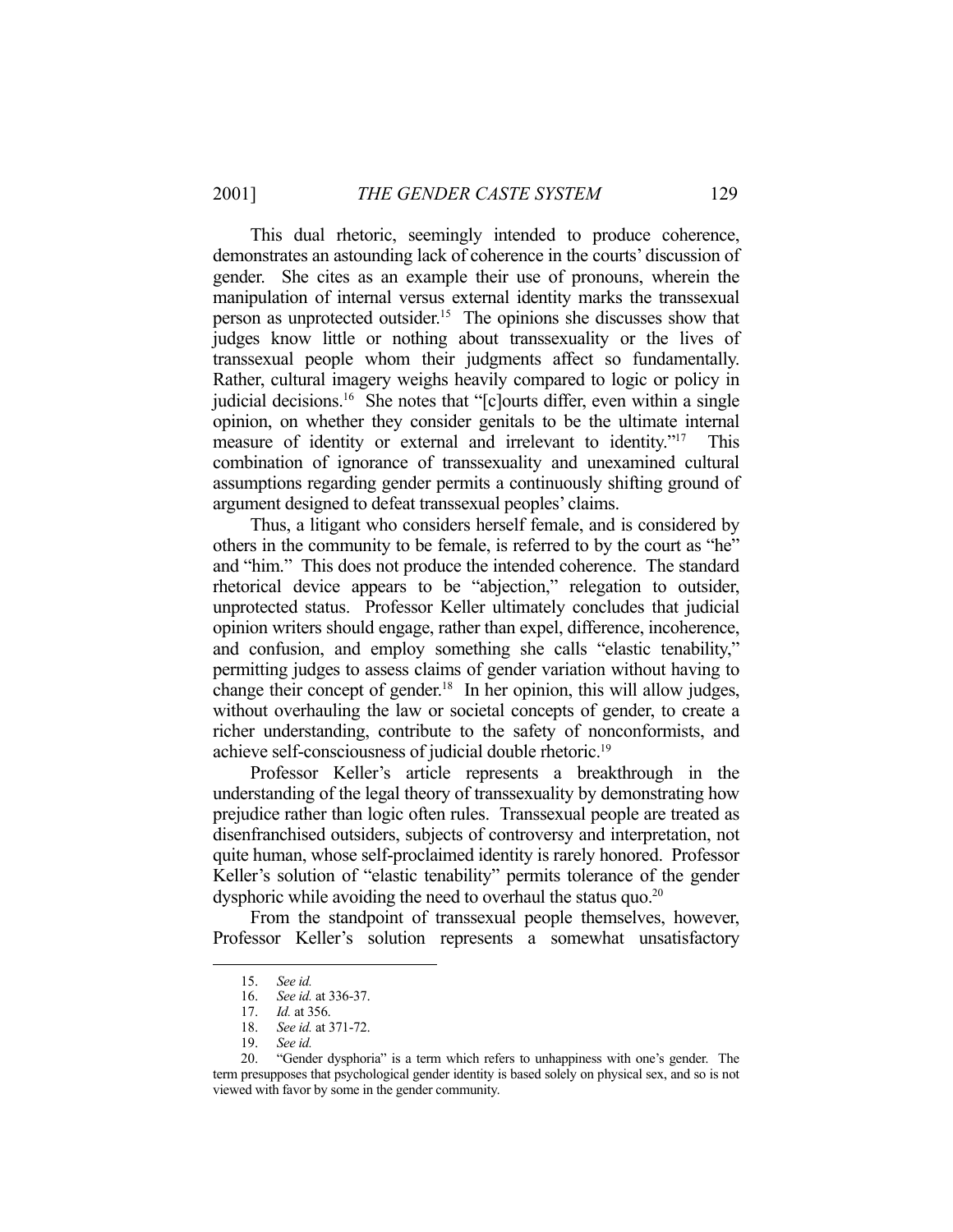beginning. It represents a sort of noblesse oblige or cultural imperialism of gender: transsexual peoples' ideas about gender may be perverse, but we must have tolerance. There is no reference to the heteronormativity which has shaped the judicial rhetoric. The doubling of rhetoric and the shifting of identity is acknowledged, but there is no recognition of the incongruity of heteronormativity, the mismatch between our society's twentieth century theory of gender and the twenty-first century reality of the transsexual person. There is no recognition that, working within the heteronormative standard, the law *requires* disallowance of claims by transsexual people for fair treatment. There is no alternate theory of gender suggested in which such claims could be allowed. The system of gender "castes" remains unacknowledged and unchallenged.

 Another important source of incongruity within the heteronormative standard which contributes to the problem is the fact that it wrongly conflates transsexuality and homosexuality.<sup>21</sup> Transsexuality, despite the inclusion of the word "sex," is not fundamentally about sexuality or sexual orientation. At its core is an incongruence between physical sex and psychological gender identity. It is not about liking boys or girls; it is about being boys or girls, a qualitatively different experience from the gay experience. Sexual orientation refers to hetero/homosexuality, a choice of sexual partner; gender identity refers to male/female, a selfidentification. Conflating the two is a fundamental error of analysis, which has led to legal treatment of transsexuality as if it were a variant of sexual orientation.

 The legal analysis of sexual orientation has proceeded along the lines of equal protection, i.e., whether persons of homosexual orientation are constitutionally entitled to the same treatment under the law as persons of heterosexual orientation.22 The legal analysis of transsexuality has generally been approached the same way in the

 <sup>21.</sup> *See* BROWN & ROUNSLEY, *supra* note 3, at 14-15, 18-19; *see also* Mary Coombs, *Transgender and Sexual Orientation: More than a Marriage of Convenience* 1 (1997), *reprinted in* 3 NAT'L J. SEXUAL ORIENTATION L. 4 (1997), *at* http://www.ibiblio.unc.edu/gaylaw/issue5; Mary Anne C. Case, *Disaggregating Gender from Sexual Orientation: The Effeminate Man in the Law and Feminist Jurisprudence*, 105 YALE L.J. 1 (1995); Katherine M. France, *The Central Mistake of Sex Discrimination Law: The Disaggregation of Sex from Gender*, 144 U. PA. L. REV. 1, 34, n.137 (1995); Francisco Valdez, *Queers, Sissies, Dykes, and Tomboys: Deconstructing the Conflation of "Sex," "Gender," and "Sexual Orientation" in Euro-American Law and Society*, 83 CAL. L. REV. 1 (1995); Edward S. David, Comment, *The Law and Transsexualism: A Faltering Response to a Conceptual Dilemma*, 7 CONN. L. REV. 288, 292 (1974-75); Michael W. Ross, *Gender Identity: Male, Female or a Third Gender?*, *in* TRANSSEXUALISM AND SEX REASSIGNMENT (William Walters & Michael Ross eds., 1986).

 <sup>22.</sup> *See, e.g.*, Bowers v. Hardwick, 478 U.S. 186 (1986); Shahar v. Bowers, 114 F.3d 1097 (11th Cir. 1997) (en banc).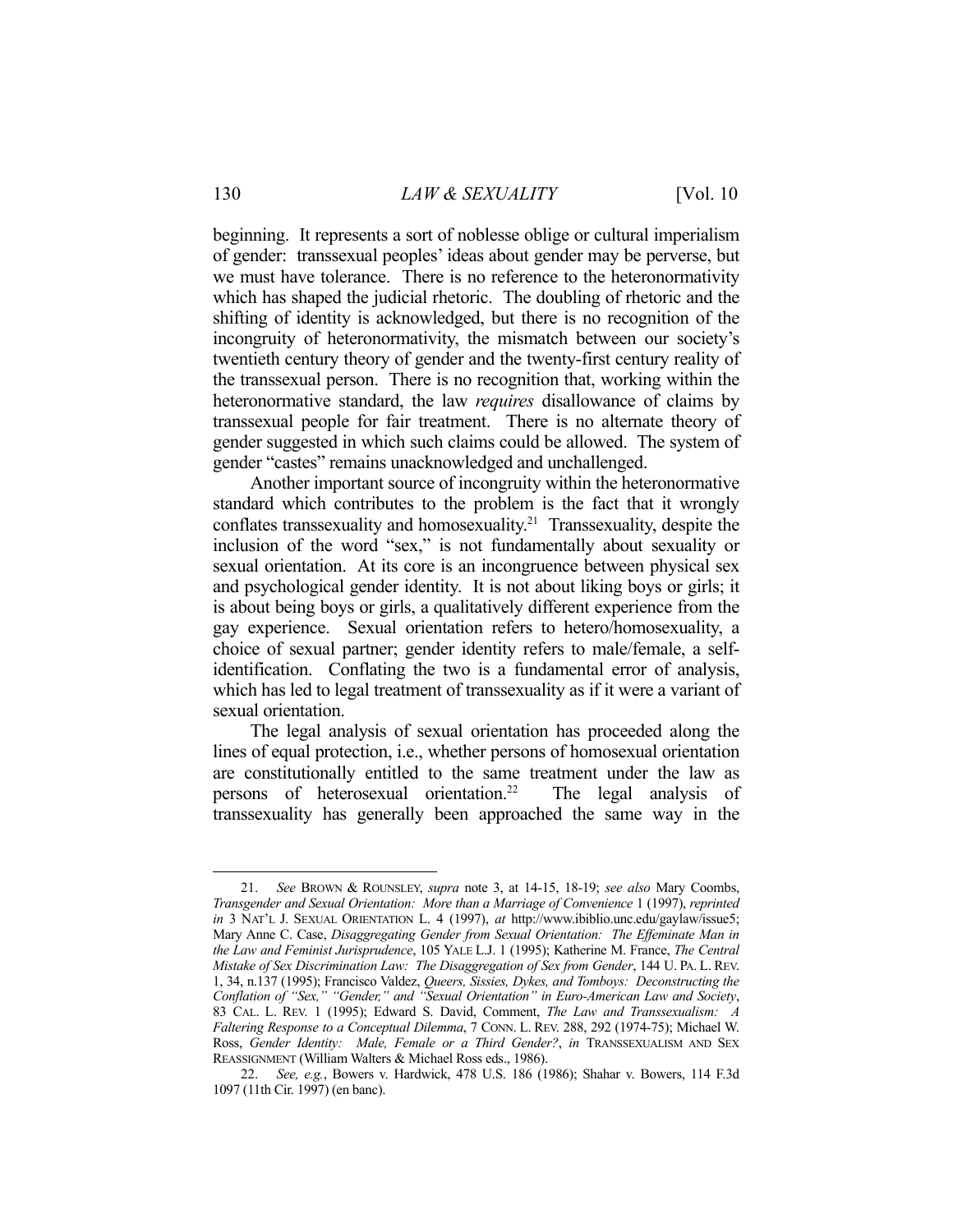1

courts.23 Although transsexual people have been litigating their mostly unsuccessful claims since the  $1970s<sub>1</sub><sup>24</sup>$  and legal commentators have been addressing the issues for about as  $\log$ <sup>25</sup> the legal discourse has not changed much. Yet the essential difference inherent in the nature of gender identity renders such a simple analysis markedly incomplete. Both homosexuality and transsexuality transgress societal norms regarding sex, but the differences have been ignored.

 Gender identity is different from sexual orientation in that it is considered so fundamental to personal identity that it is fixed and recorded by the government, and is required by law to be disclosed whenever personal identity is in question. Gender identity constitutes, in ways both intentional and unintentional, a major part of our identities from the moment of our birth by the simple act of affixing a letter to our birth certificate. This letter publicly identifies us in every area of life, whether it be a license to drive or conduct business, proof of citizenship required to obtain employment, a benefit program such as social security, or filing of income taxes. Gender identity is also different in that its expression is composed of many immediately perceptible clues such as body shape, body styling, voice, gait, and attire. Sexual orientation can be denied; transsexuality is much more difficult to deny. Thus, gender identity is subject to scrutiny in a way which sexual identity is not. Furthermore, unlike current notions of sexual identity, the heteronormative standard denies even the right of self-definition of gender identity; there is no widespread acceptance of the legitimacy of the fundamental transsexual claim. Thus, prior to and independent of any equal protection issue which they may have, transsexual people must establish the legitimacy of their fundamental claim to gender identity. This Article examines the incongruity of the heteronormative standard, proposing a legal theory of gender which accommodates the new reality of transsexuality.

 <sup>23.</sup> *See, e.g.*, Brown v. Samaras, 63 F.3d 967 (10th Cir. 1995) (rejecting transsexual claims to Fourteenth Amendment equal protection); Holloway v. Arthur Andersen & Co., 566 F.3d 659 (9th Cir. 1977) (rejecting transsexual claims to Title VII equal protection).

 <sup>24.</sup> *See, e.g.*, *Holloway*, 566 F.2d at 659; Powell v. Read's Inc., 436 F. Supp. 369 (D. Md. 1977) (holding that Title VII does not reach discrimination against transsexuals); Grossman v. Bernards Township Bd. of Educ., No. 74-1904, 1975 U.S. Dist. LEXIS 16261 (D.N.J. 1975); *In re* Anonymous, 293 N.Y.S.2d 834 (Civ. Ct. 1968) (holding that a transsexual person was entitled to change name from an obvious male name to an obvious female name).

 <sup>25.</sup> *See, e.g.*, *David*, *supra* note 21; Note, *Transsexuals in Limbo: The Search for a Legal Definition of Sex*, 31 MD. L. REV. 236 (1971).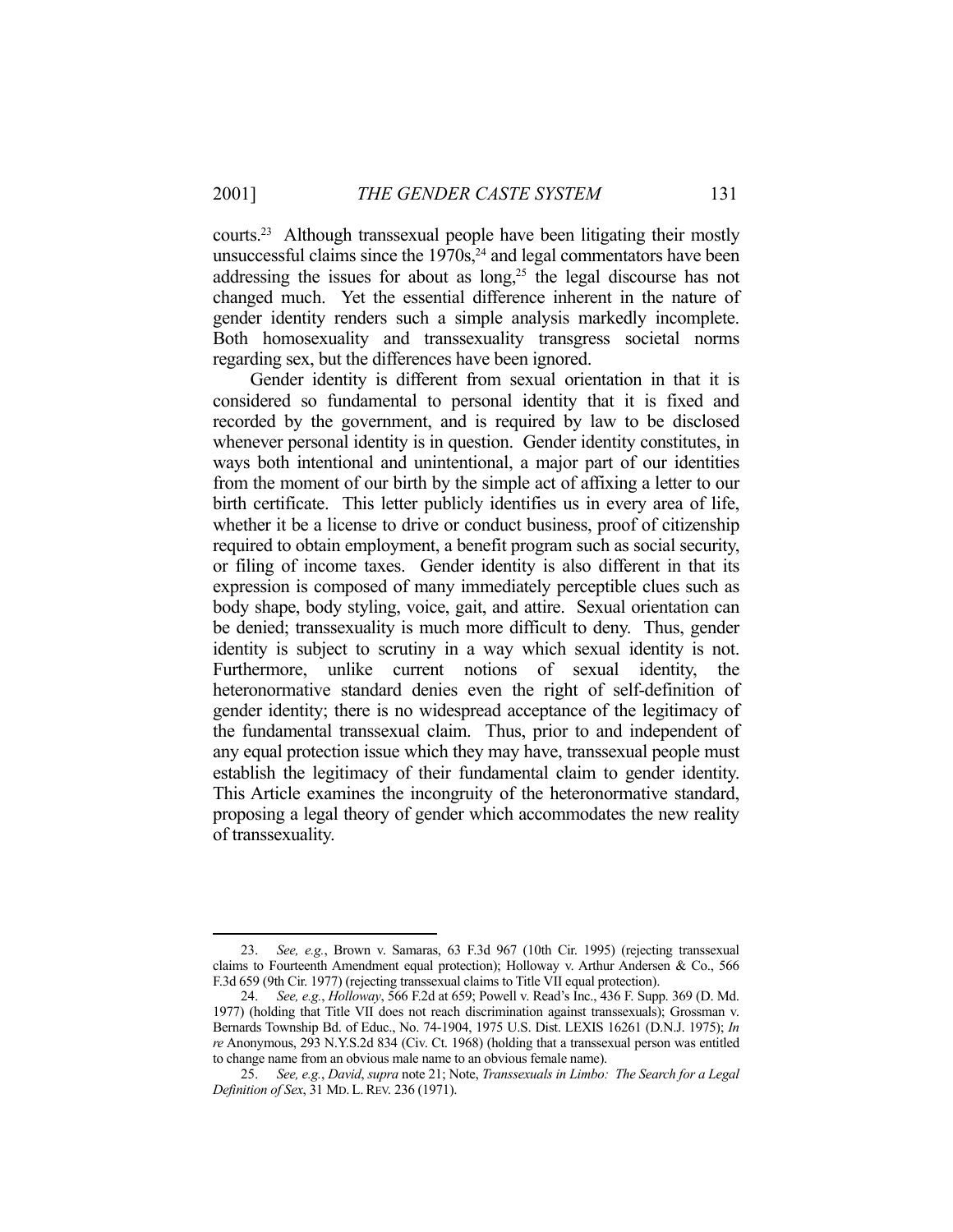#### *B. Caste Prejudice*

 Under the prevailing heteronormative standard, transsexuality, while not so immoral as to be criminal, is a corrupt form which should be legally suppressed in favor of the "naturalness" of heterosexuality. It is not enough that heterosexuality be a norm; anyone falling outside of it falls short of human. This forcible compliance or excommunication is designed to repress nonheterosexual paradigms. Because of this oppressive heteronormativity, transsexual people usually choose to live "under the radar," seeking to limit or erase their "transsexual" status, for two reasons.

 First, their self-identified gender identity is not "transsexual," but male or female, and they seek to live as normal males or females.<sup>26</sup> Privacy is essential for this purpose, and transsexual people often make life changes designed to retain privacy.<sup>27</sup> Most seek to keep their transsexuality a private matter. Relatively few appear on television talk shows or write books to discuss their gender identity.

 Second, disclosure can subject them to public shame, discrimination, harassment, and physical danger.<sup>28</sup> Government policies,

 <sup>26. &</sup>quot;[V]ery seldom did the transsexuals we interviewed refer to themselves as 'transsexual.' Instead, they thought of themselves in terms of gender identity—man or woman." Keller, *Operations*, *supra* note 4, at 332 (quoting SUZANNE KESSLER & WENDY MCKENNA, GENDER: AN ETHNOMETHODOLOGICAL APPROACH 121 (1978)); *see also* DEBORAH HELLER FEINBLOOM, TRANSVESTITES & TRANSSEXUALS: MIXED VIEWS 210 (1976) (detailing construction of new life history); *see also* Ronald Garet, *Self-Transformability*, 65 S. CAL. L. REV. 121, 142 (1991) (comparing the process to conversion or immigration). The type of dissociation necessary to avoid questions of identity is reminiscent of Star Wars' Ben (Obi-wan) Kenobi, waving his hand magically to convince the Imperial storm troopers that there is no need for identification papers, as in this movie scene: Exterior: Tatooine—Mos Eisley—Street. The speeder is stopped on a crowded street by several combat-hardened stormtroopers who look over the two robots. A Trooper questions Luke . . . Trooper: Let me see your identification. Luke becomes very nervous as he fumbles to find his ID while Ben speaks to the Trooper in a very controlled voice. Ben: You don't need to see his identification. Trooper: We don't need to see his identification. Ben: These are not the droids you're looking for. Trooper: These are not the droids we're looking for. Ben: He can go about his business. Trooper: You can go about your business. Ben: (to Luke) Move along. Trooper: Move along. Move along. Star Wars, Episode IV, "A New Hope," by George Lucas, Lucasfilm Ltd. (1976), *available at* http://www.hamline. edu/njstoller/texts/anh.txt.

 <sup>27.</sup> *See* The International Conference on Transgender Law and Employment Policy, *Discrimination Against Transgender People in America* 2 (1997), 3 NAT'L J. SEXUAL ORIENTATION L. 1 (1997) [hereinafter *Discrimination*], *at* http://metalab.unc.edu/gaylaw/issue5 (noting the tendency of transsexuals to make changes designed to increase privacy). There are transsexuals who publicize their transsexuality to fight oppression, arguing that transsexual secrecy feeds shame and intolerance. *See generally*, RIKI ANN WILCHINS, READ MY LIPS: SEXUAL SUBVERSION AND THE END OF GENDER (1997). Because other transsexuals prefer privacy, and are not speaking publicly, such advocates are often assumed to be the voice of the entire transsexual community.

 <sup>28.</sup> *See* BROWN & ROUNSLEY, *supra* note 3, at 1; *see also Discrimination*, *supra* note 27; infra notes 81-87.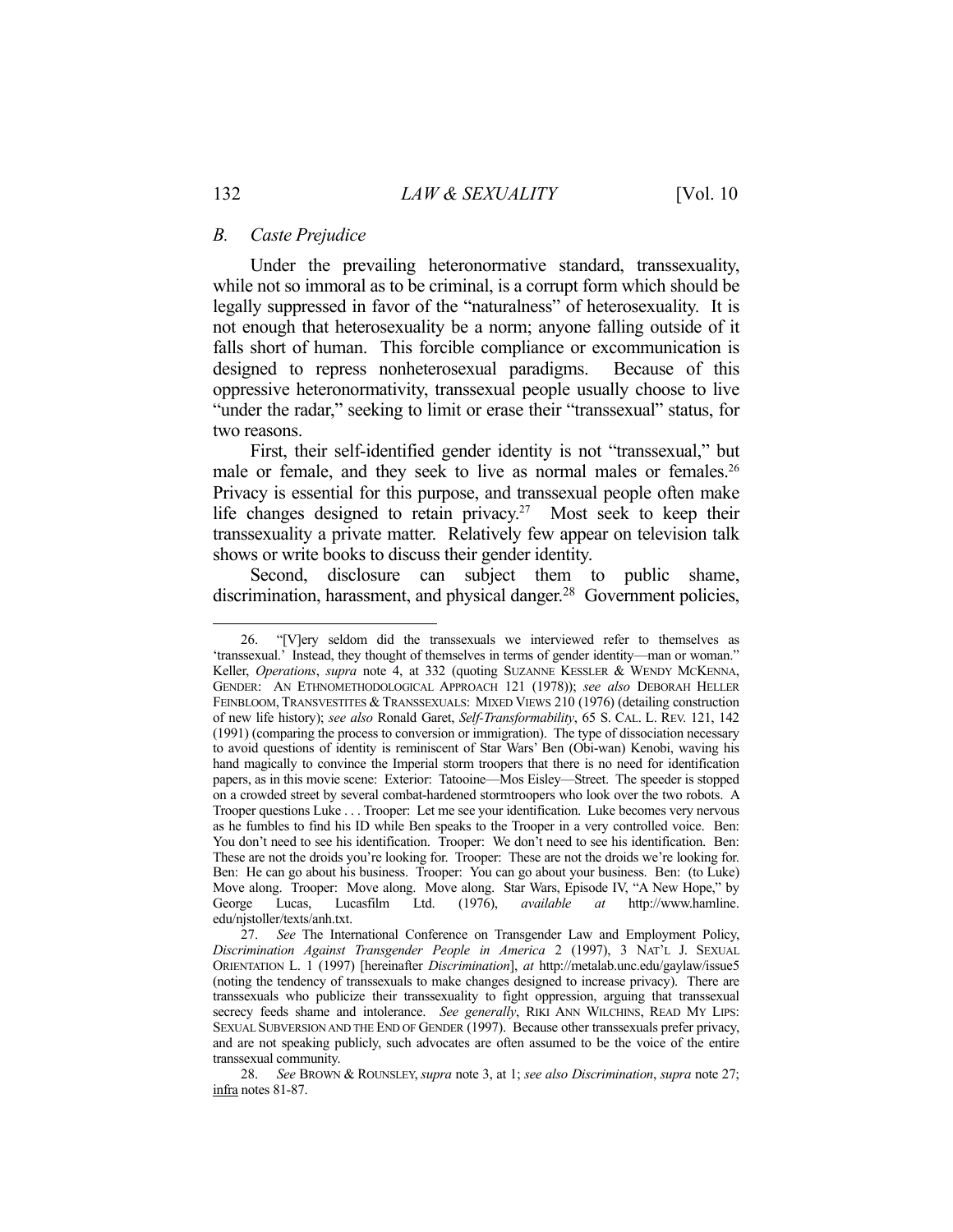however, make privacy a difficult task. Transsexual people, like all other citizens, have a right to privacy, to keep their sensitive personal information private. However, some jurisdictions prevent transsexual people from changing their gender classification on government documents, making disclosure a constant risk. Often, transsexual people are in the position of living in one gender role while their identification tells another story, threatening or compelling disclosure of transsexuality against the will of the individual.

 However, transsexual people seeking to change their government documentation are subject to another incongruity: in order to obtain sex reassignment surgery,<sup>29</sup> a transsexual person must live in the opposite sex role<sup>30</sup> for a substantial period of time.<sup>31</sup> However, in those jurisdictions which allow gender reclassification on some government documents, it often cannot be done until sex reassignment surgery is performed.32 Further confusing the issue, "sex reassignment" refers generically to those medical treatments that are performed for the purpose of changing sexual characteristics, and since there are many different procedures which fall into this category it is often unclear which procedures are required. The rules for changing gender classification are a mix of statutory, regulatory, and case law, which are extremely difficult to find. Probably due to the controversial nature of transsexuality, a search of indices of state and federal statutory and regulatory law reveals nothing under the categories "transgender," "transsexual," "sex change," "gender change," or any other recognizable category. The laws relating to such changes are obscure and frequently unfamiliar to government employees and institutional authorities. $33$  Nonetheless, as we all know, identification is required for such basic human needs as getting a job, buying or renting living quarters, buying or renting a vehicle, obtaining utility service, opening a bank account, getting a credit card, receiving government

 <sup>29. &</sup>quot;Sex reassignment surgery" refers to surgical procedures which change genitals, sometimes including secondary sex characteristics, to the opposite sex. This is sometimes referred to as "gender reassignment surgery," which incorrectly implies that the surgery changes one's gender.

 <sup>30. &</sup>quot;Sex role" refers to the social role of male or female.

 <sup>31.</sup> *See Standards*, *supra* note 9.

 <sup>32.</sup> *See* SPENCER BERGSTEDT, TRANSLEGALITIES:ALEGAL GUIDE FOR MTFS 38-57 (1997) [hereinafter BERGSTEDT].

 <sup>33.</sup> In doing research for this Article, the author was unable to find references to statutes or administrative regulations in any federal or state statutory or administrative index. The Social Security Administration hotline in Washington, D.C. was unable to identify the regulation which permits gender change, and calls to the vital records offices of those states which permit gender reclassification found that no one in any state office could identify such statutes or regulations, if at all, without great difficulty. These calls were also punctuated by frequent laughter, jokes, attitudes of ridicule, and covert hostility.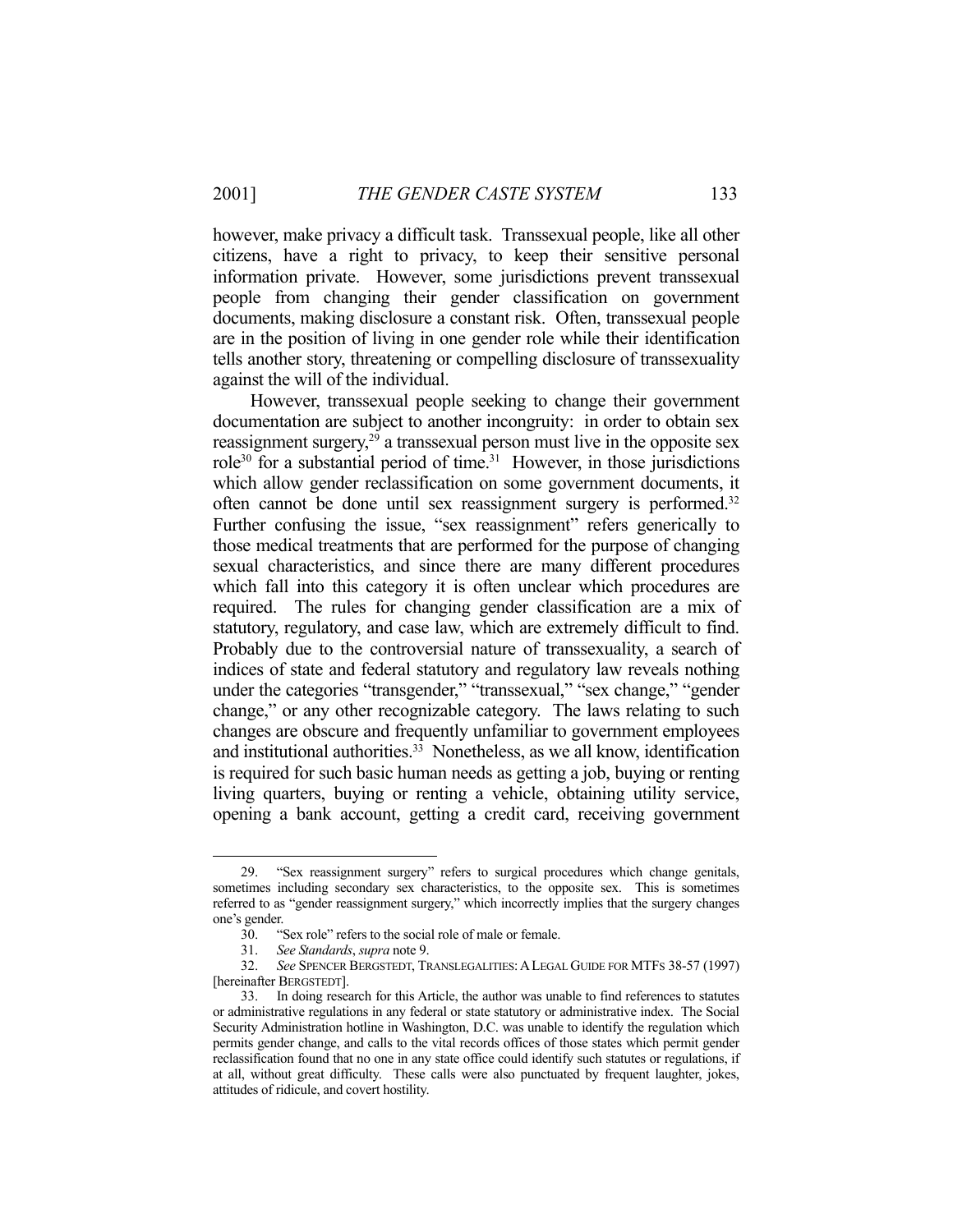benefits, and obtaining medical services in a hospital. In the absence of a change of gender classification on government documents, transsexual persons, whether "pre-operative" or "post-operative," are compelled to reveal their transsexuality every time identification is required.

 If anyone else were to force the revelation of such sensitive and private information, that individual may be subject to tort liability for violation of privacy.34 The government, however, in its function of regulator of identity, classifying gender by birth sex, compels transsexual people to reveal themselves whenever identity is in issue. Imagine for yourself having to explain the "M" or "F" on your drivers' license every time you produced it for identification, and the astonishment, ridicule or outright refusal to accept your I.D. which would attend such an explanation. A few encounters would quickly convince you of the need to avoid or finesse activities requiring identification.

 Transsexual people, in claiming that they fall outside of the rigid schema equating "sex," "gender," and "genitalia," are arguing that physical birth sex and psychological gender identity are incongruent. The courts, in rejecting this claim, have created another sort of incongruity with those state laws which recognize this claim and permit a change of sex. Furthermore, the fact that some jurisdictions acknowledge the changed classification of some transsexual people, but not others, demonstrates the artificial nature of the heterosexual norm in this area. Those who argue for the necessary congruence of physical sex and psychological gender identity may be furthering incongruity rather than eliminating it. For these reasons, transsexual people are exposed to systemic prejudice.

### II. TRANSSEXUALITY AND CRITICAL LEGAL THEORY: UNVEILING THE ARCHITECTURE OF THE CASTE SYSTEM

#### *A. Deconstructing Caste*

<u>.</u>

 There are critical legal theories which have tackled just these types of issues in the context of race and gender. In them can be seen the seeds of a legal theory of transsexuality. The experience of such critical legal theories demonstrates that it is useful to examine the system to find the invisible and unacknowledged workings of individual prejudice and its institutional forms. A critical understanding can be formulated based on the experiences of individuals in the system, examining the social

 <sup>34.</sup> Some jurisdictions recognize a cause of action similar to "intrusion on seclusion" or "unreasonable publicity of private lives" as set forth in the RESTATEMENT (SECOND) OF TORTS §§ 652A—652I. *See, e.g.*, Diaz v. Oakland Tribune, Inc., 139 Cal. App. 3d 118 (Cal. App. 1983) (recognizing a cause of action for the publicity of transsexuality).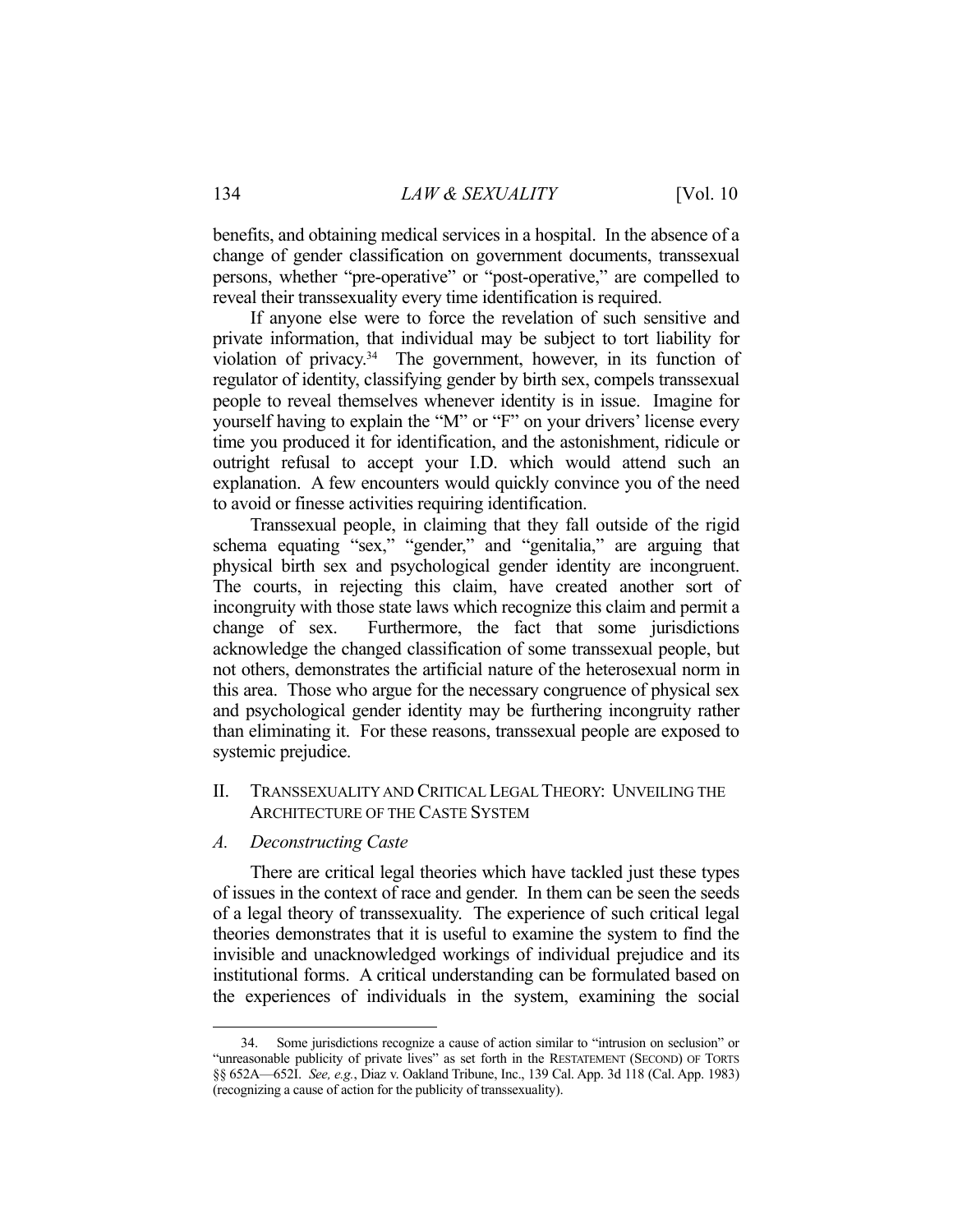realities in which they live and the unstated assumptions and values which create both their lives and their disempowerment. Such theory employs skepticism of the dominant legal theories that perpetuate those assumptions and values. It posits alternate understandings of law.

 Critical legal theory challenges laws which oppress women based on their differences from men, calling into question stereotypes and the supposed value-neutrality of law and examining the assumptions embedded in modern legal theory using other disciplines such as psychology and philosophy.35 It reexamines the assumptions underlying supposedly race-neutral laws, positing that racism is an ordinary and fundamental part of American society, not an aberration that can be readily remedied by law.36 It exposes and challenges unacknowledged social reality by storytelling and narrative analysis. It is skeptical of dominant legal theories supporting "hierarchy, neutrality, objectivity, color-blindness, meritocracy, ahistoricism and single-axis analyses."37 Race and sex discrimination are different from discrimination based on transsexuality, but the critical tools used by legal scholars to expose race and sex discrimination in seemingly neutral doctrine can be used here as well.

 I start with the observation that nontranssexual people, because they have not personally experienced it, cannot fully understand the existence and nature of the caste system which discriminates against transsexual people without being educated by the experience of transsexual people themselves. Justice depends on whose ox is being gored, and the corollary is that no ox is gored until it is your own. Our own sense of being male or female is something taken for granted. One can only imagine what it would be like to lose that sense of ourselves and to be discriminated against. There is a joke which illustrates the inability to see what transsexual people are complaining about: It is difficult to tell what fish talk about, but we can be sure it is not water. Gender is the water we swim in. Those who are accorded privilege by society do not experience the pervasive and life-altering effects of such discrimination, and may well wonder if such effects really exist and to what extent. It is therefore necessary to unmask the assumptions which create our reality and to examine them in light of the reality that transsexual people experience.

 Members of a disempowered group, such as transsexual people, are not simply empowered people with a disability. The disempowerment is

 <sup>35.</sup> *See, e.g.*, KATHERINE T. BARTLETT & ROSANNE KENNEDY, FEMINIST LEGAL THEORY: READINGS IN LAW AND GENDER 1 (Katherine Bartlett & Rosanne Kennedy eds. 1991).

 <sup>36.</sup> *See* CRITICAL RACE FEMINISM: AREADER 2 (Adrien Katherine Wing ed., 1997).

 <sup>37.</sup> *Id.*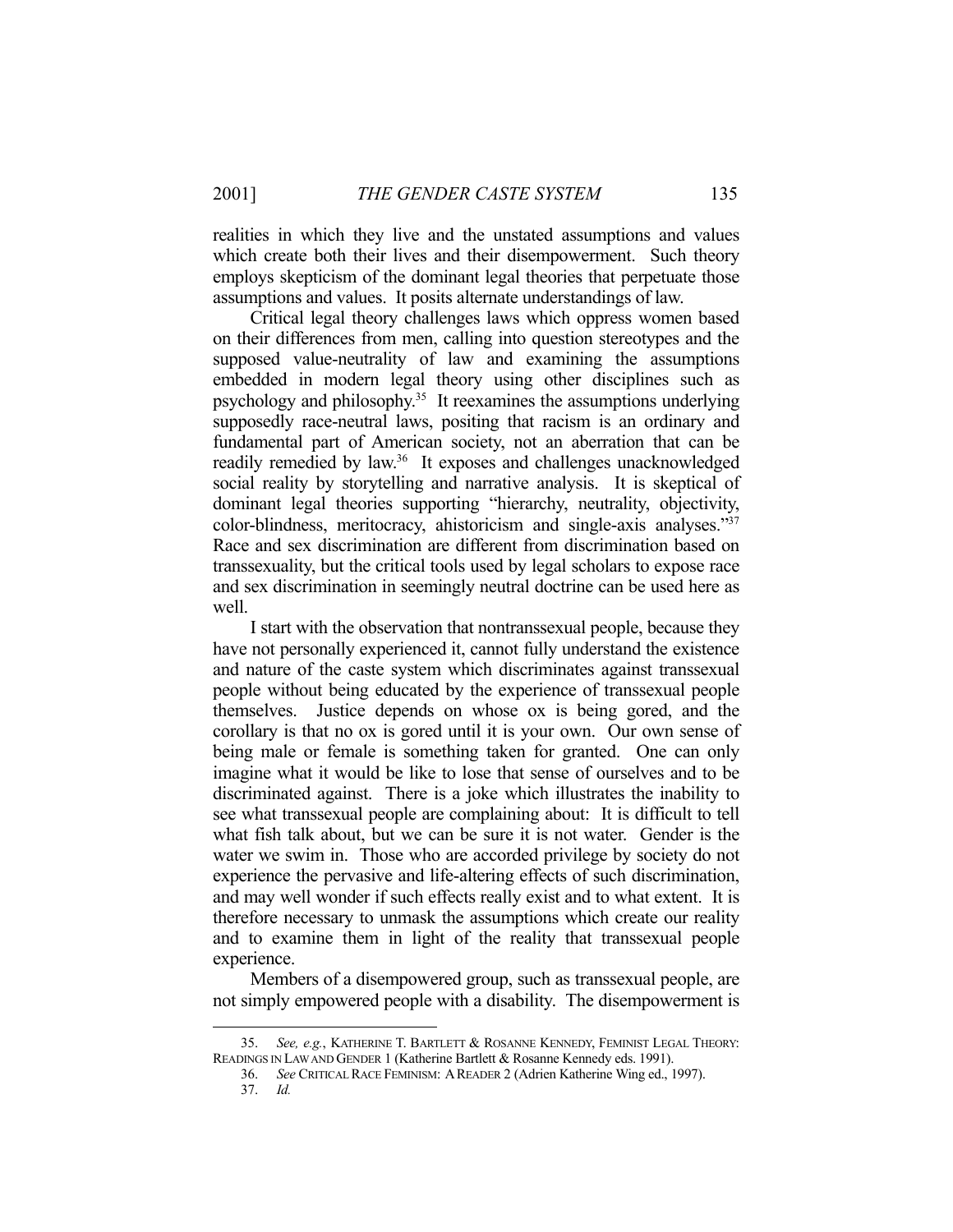pervasive, infecting every aspect of their lives as well as their position within the system. It is entrenched within and perpetuated by the very language we use to examine it. The feelings and the effects can only be imagined by those not in that position. Disempowerment is a filter of false consciousness through which one views the world. Here is how this concept was set forth narratively by two co-authors in discussing the nature of race:

While this chapter was being written, Trina Grillo who is of Afro-Cuban and Italian descent was diagnosed as having Hodgkin's Disease (a form of cancer) and underwent several courses of radiation therapy. In talking about this experience, she said that "cancer has become the first filter through which I see the world. It used to be race, but now it is cancer. My neighbor just became pregnant and all I could think was 'how could she get pregnant? What if she gets cancer?'" Stephanie Wildman, her coauthor, who is Jewish and white, heard this remark and thought "I understand how she feels. I worry about getting cancer too. I probably worry about it more than most people because I am such a worrier." But Stephanie's worry is not the same as Trina's. Someone with cancer can think of nothing else. She cannot watch the World Series without wondering which players have had cancer, or who in the player's families might have the disease. Having this world-view of cancer as a filter is different from just thinking or even just worrying often about cancer. The worrier has the privilege of forgetting the worry sometimes, even much of the time. The worry can be turned off. The cancer patient does not have the privilege of forgetting about her cancer; even when it is not at the forefront of her thoughts, it remains in the background, coloring her world.<sup>38</sup>

 Transsexual people, too, have such a filter through which they view the world, albeit very different from that of a cancer patient. Sympathetic outsiders can be told of the filter, but they cannot experience it. For example, one author, discussing poverty programs, noted:

They are designed predominantly by white male elite unilinear thinkers who have never personally experienced the problems that are the subject of the legislation they pass. If these men had to raise their children singlehandedly (without the support of housewives, spouses or servants) plus work full-time, many would crack within a week.<sup>39</sup>

 <sup>38.</sup> Trina Gillo & Stephanie Wildman, *Obscuring the Importance of Race: The Implication of Making Comparisons Between Racism and Sexism (or Other Isms)*, *in* CRITICAL RACE FEMINISM, *supra* note 36, at 44.

 <sup>39.</sup> Katherine Neal Cleaver, *Racism, Civil Rights and Feminism*, *in* CRITICAL RACE FEMINISM, *supra* note 36, at 30, 32.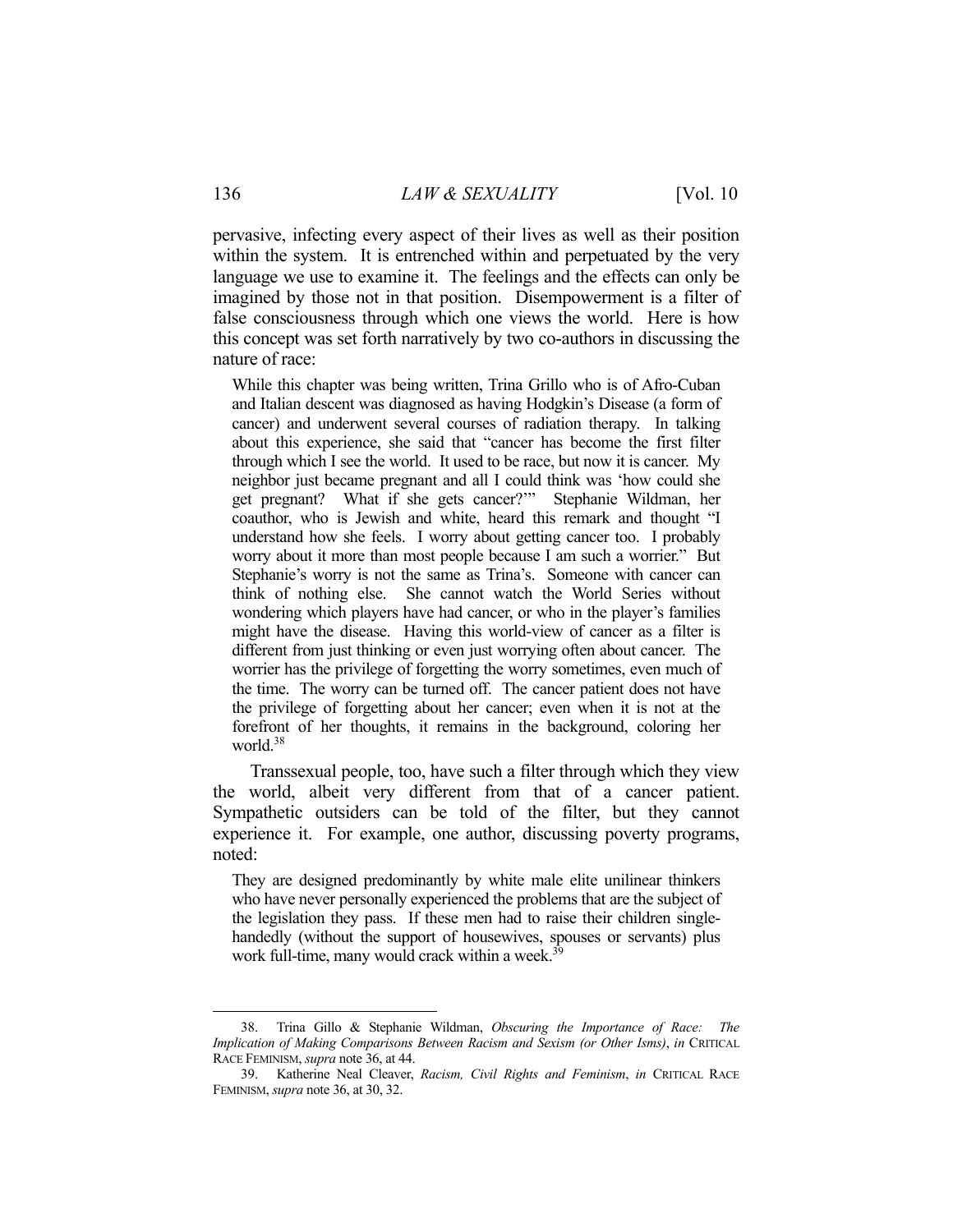While racism and discrimination against transsexual people are distinguishable, the idea of living as a transsexual person for a week is a useful thought experiment.40

 The "otherness" between the sympathetic outsider and the disempowered insider is too distorting. Here is how one feminist expressed her "otherness":

My accent, my color, the Caribbean rhythm in my words felt "different." The established feminist authorities assented with their heads to my thoughts. Yet in their faces you could see their inability to grasp and apprehend my feelings and emotions. They were too distant; I was too "other." Their otherness as women allowed them to walk with me halfway. But only halfway.<sup>41</sup>

 Prejudice and the caste system are invisible, entrenched and function effortlessly. The effort required to expose them, let alone dislodge them, is vast. Here is how one author described the effortless functioning of race and racism:

Worse, they may blindly fail to perceive how their ancestry positions them to benefit passively from racism's perpetuation and remain oblivious to the racialized nature of gender. Cultural, political and economic institutions that mask deeply entrenched patterns of thought and action sustain white superiority almost automatically as they have sustained male power. This enables racism to function with very little conscious individual attention. Educated, well-meaning whites will insist "I am not a racist," which is quite true if one accepts their fragmentary definition of racist. But what is the source of those slights, remarks, insults or overt behavior that blacks interacting with them interpret as revealing a belief in black inferiority? What explains the gross media stereotypes that pervert the image of blacks. Why are blacks singled out for suspicious treatment because of their appearance even in the hallowed halls of the Ivy League? How did it

 <sup>40.</sup> Keller suggests the following thought experiment:

Imagine you have gone to the doctor with some troubling symptoms and are told: You have a rare condition. Without further medical intervention you will transform biologically over the next three months into the other gender. Biologically means hormonally and anatomically, internally and externally. However, there are steps that can be taken to forestall this change. These treatments involve major surgery, and can be painful and costly. Your insurance may or may not cover them. Furthermore, you may find the results unsatisfactory; we will never be able to restore you to the way you look and feel today. You may not have the same degree of sexual function you have had in the past or would have in your new gender without the intervention. However, we can ensure that your physical appearance will allow others, whether strangers or intimates, to attribute to you your old gender. Which choice do you make?

Keller, *Operations*, *supra* note 4, at 330-31.

 <sup>41.</sup> Celina Romany, *Ain't I a Feminist? in* CRITICAL RACE FEMINISM, *supra* note 36, at 24.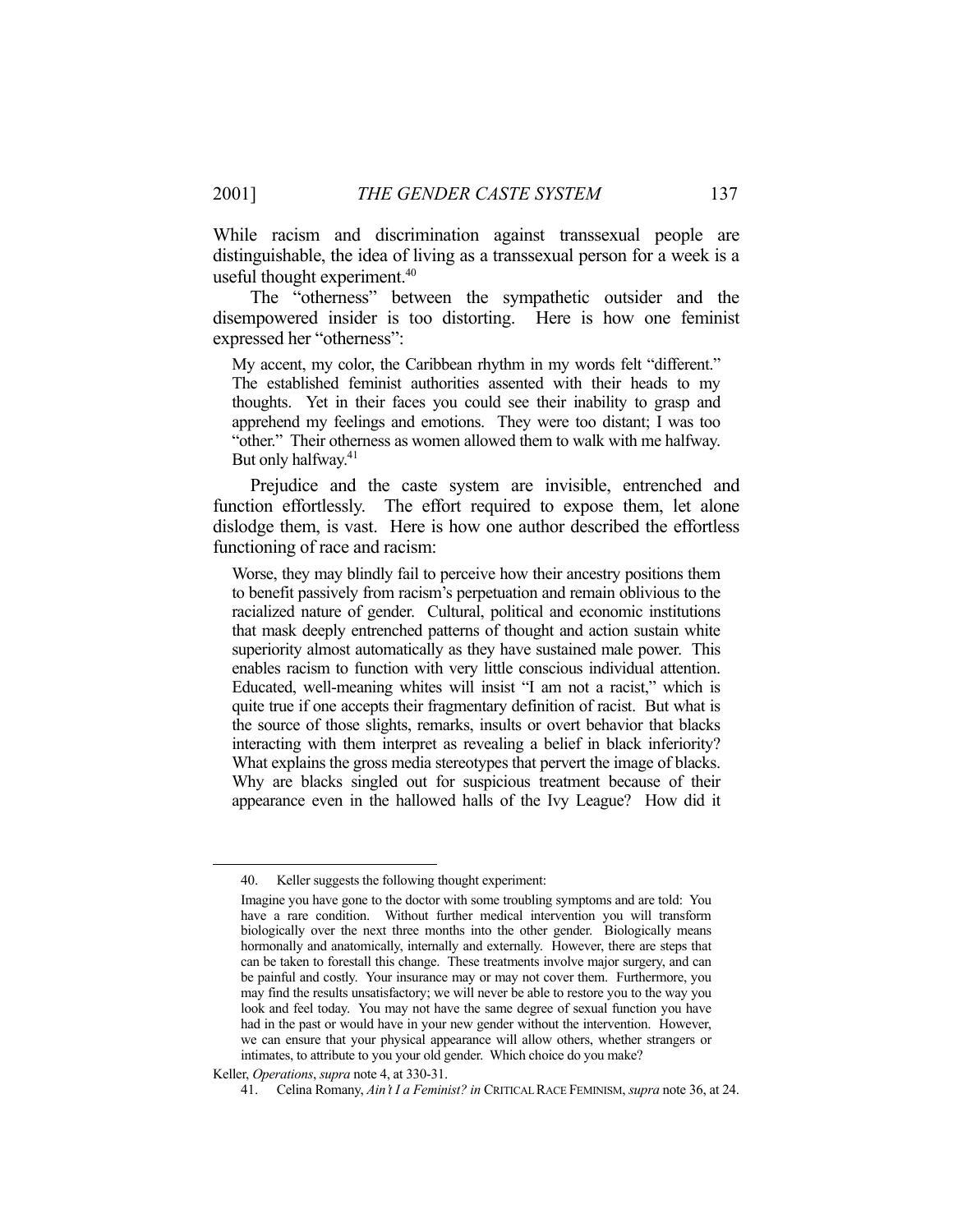happen that over eighty percent of white Americans live where they have no black neighbors?42

 Lastly, it is important to note that there is a tension between uniting a disempowered group into a single effective voice or allowing many different voices to demonstrate the varied experience of the group.<sup>43</sup> Transsexual people are of every race, creed, and economic status.<sup>44</sup> While they share disempowerment because of their transsexuality, there are a wide variety of different life experiences within the group. Some are disempowered for additional reasons besides their transsexuality, such as race, class, and disability. In assessing the experience of the group, we must take into account its diversity as well as its fundamental sameness.

## *B. The Transsexual Caste and Their Reality*

 Just as it has done in areas involving race and gender, critical legal theory can contribute to an understanding of the architecture of heteronormativity which oppresses transsexual people. The first step in doing so is to examine the nature of transsexual people's reality and the obscuring heteronormative mythology which keeps compulsory heterosexuality firmly in place.

While there have been gender-variant<sup>45</sup> people throughout recorded human history in many cultures,<sup>46</sup> only recently have these begun to emerge as a visible group.<sup>47</sup> Among the various constituents of the

 <sup>42.</sup> Cleaver, *supra* note 39, at 30, 32.

 <sup>43.</sup> *See Essentialism and Anti-Essentialism: Ain't I a Woman?*, *in* CRITICAL RACE FEMINISM, *supra* note 36, at 7-9.

 <sup>44.</sup> *See* BROWN & ROUNSLEY,*supra* note 3, at 4, 8.

 <sup>45. &</sup>quot;Gender-variant" refers to those who do not completely identify with their sex designated at birth.

 <sup>46.</sup> *See* BROWN & ROUNSLEY, *supra* note 3, at 26 (referring to examples of gender variance in cultures throughout history). *See generally* LESLIE FEINBERG, TRANSGENDER WARRIORS: MAKING HISTORY FROM JOAN OF ARC TO RUPAUL (1996) (discussing the multinational and multicultural history of transgender persons); Heike Bodeker & Kiira Triea, *Native v. White Sex Cosmologies, Sex and Gender Variability v. Variance in Inter-v. Intracultural Perspective* (1998), *at* http://www.sonic.net/~cisae/yumtzilob.html; Babylonian Talmud, Tractate Yevamot 64a (quoted in Julie A. Greenberg, *Defining Male and Female: Intersexuality and the Collision Between Law and Biology*, 41 ARIZ. L. REV. 265, 294 [hereinafter Greenberg] (discussing intersex conditions); *Deuteronomy* 22:5 (mandating prohibition against cross-dressing). The first reported modern sex reassignment surgery took place in 1912. *See* FRIEDEMANN PFÄFFLIN & ASTRID JUNGE, SEX REASSIGNMENT. THIRTY YEARS OF INTERNATIONAL FOLLOW-UP STUDIES AFTER SEX REASSIGNMENT SURGERY: A COMPREHENSIVE REVIEW, 1961-1991, at ch. 6.1 (Roberta B. Jacobson and Alf B. Meier trans., 1998), *available at* http://www.symposion.com/ijt/pfaefflin/1000.htm.

 <sup>47.</sup> *See* BROWN & ROUNSLEY, *supra* note 3, at 27-28 (referring to the publicized midtwentieth century cases of Christine Jorgensen, Renee Richards, Billy Tipton, Wendy Carlos, Jan Morris, Nancy Hunt, and Mario Martino).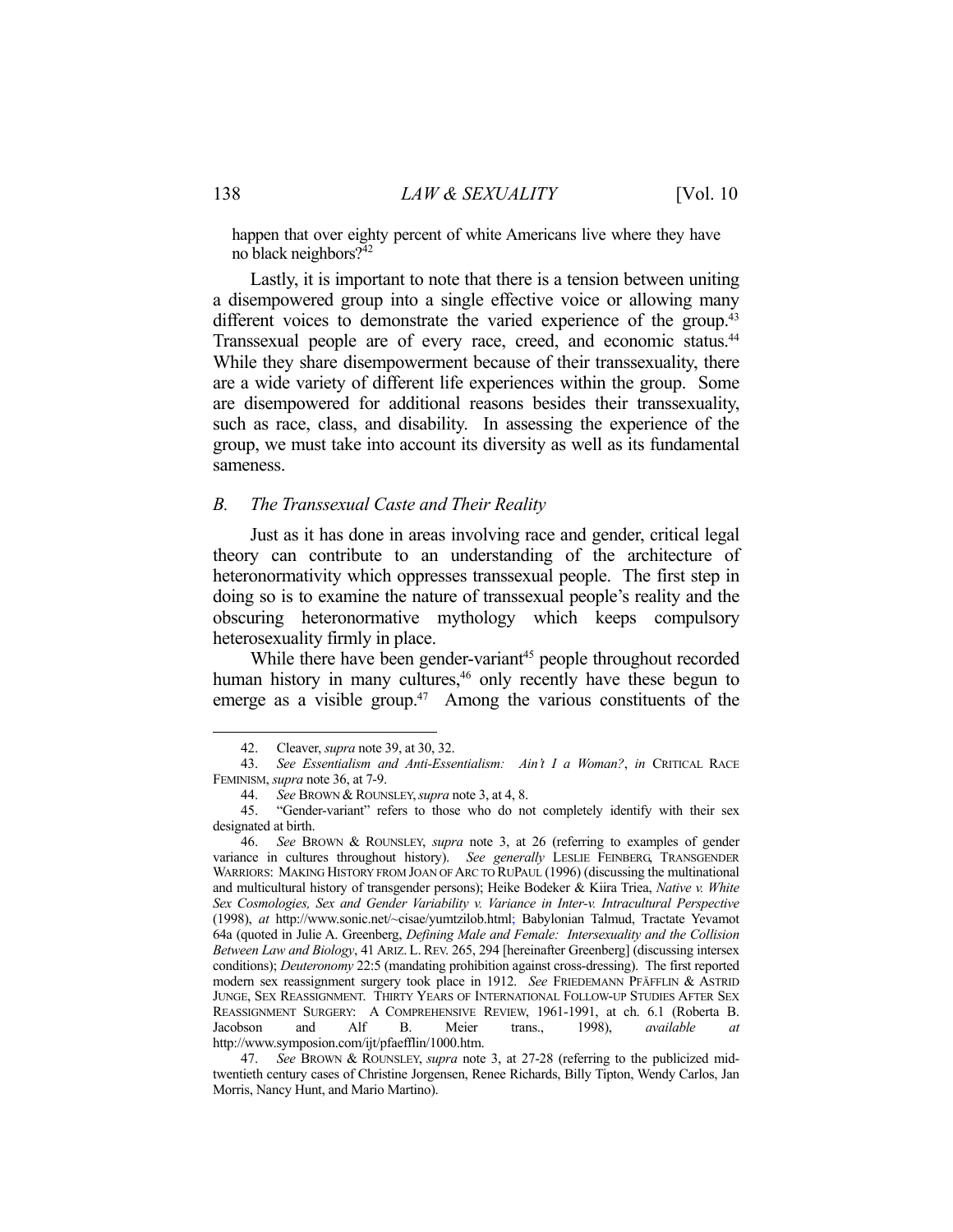gender community, the least visible are the transsexual people, "individuals who strongly feel that they are, or ought to be, the opposite sex."48 Their physical sex and psychological gender identity are not congruent.

 Contrary to popular belief, transsexuality occurs in the lives of both males and females and some clinicians report an equal number of patients of both sexes.<sup>49</sup> It is not susceptible to change. "Over the years, transsexual people have undergone all kinds of mental health treatment including daily psychoanalysis, hypnosis, aversion therapy, and even shock therapy[, but] there has been little, if any, change in their internal feelings."50 It has been reported that at least 25,000 Americans have undergone sex reassignment surgery, 60,000 consider themselves candidates for such surgery, and the doctors who perform it have long waiting lists.<sup>51</sup> Of the larger number of transsexual people who have not had surgical intervention, little is known statistically.<sup>52</sup>

 While there has been much speculation about what causes transsexuality, there is no agreement on any single determinant or trigger. As in many debates about human behavior, there are proponents of nature, proponents of nurture, and proponents of nature and nurture together, but there is no scientific consensus.<sup>53</sup>

 Standard definitions of transsexuality delineate its boundaries, but do not and cannot explain what it means, to the transsexual, to be transsexual. This leaves the true nature of transsexuality unstated and unrevealed, making room for misinformation and misunderstanding.

 Transsexuality is not a whim. No one wakes up one day and says, "Gee, I think I'll be a transsexual." To the transsexual person, it is an

 <sup>48.</sup> BROWN & ROUNSLEY, *supra* note 3, at 6. "The body they were born with does not match their own inner conviction and mental image of who they are or want to be. Nor are they comfortable with the gender role society expects them to play based on that body. This dilemma causes them intense emotional distress and anxiety and often interferes with their day-to-day functioning." Another definition is "[t]he desire to change one's anatomic sexual characteristics to conform physically with one's perception of self as a member of the opposite sex." STEDMAN'S MEDICAL DICTIONARY 1625 (25th ed. 1990). Transsexuality is classified as a specific form of a broader psychiatric disorder termed "gender identity disorder." *See* DSM IV, *supra* note 9, at 537-38 (listing criteria for diagnosing transsexuality).

 <sup>49.</sup> *See* BROWN & ROUNSLEY, *supra* note 3, at 9. She also notes that "female-to-male transsexuals may simply be underreported [because] women in the United States have far more flexibility with regard to clothing and demeanor than men do, female-to-male transsexuals are able to cross-dress without attracting as much attention as their . . . male-to-female counterparts. They can [also] blend more easily into society without hormones or surgery." *Id.* at 10.

 <sup>50.</sup> *Id.* at 11.

 <sup>51.</sup> *See supra* note 9.

 <sup>52.</sup> *See* BROWN & ROUNSLEY,*supra* note 3, at 8-9.

 <sup>53.</sup> *See id.* at 21-25. *See generally* ROBERT J. STOLLER, M.D., SEX AND GENDER: THE DEVELOPMENT OF MASCULINITY AND FEMININITY (1994); CLINICAL MANAGEMENT OF GENDER IDENTITY DISORDERS IN CHILDREN AND ADULTS (Ray Blanchard & Betty W. Steiner eds. 1990).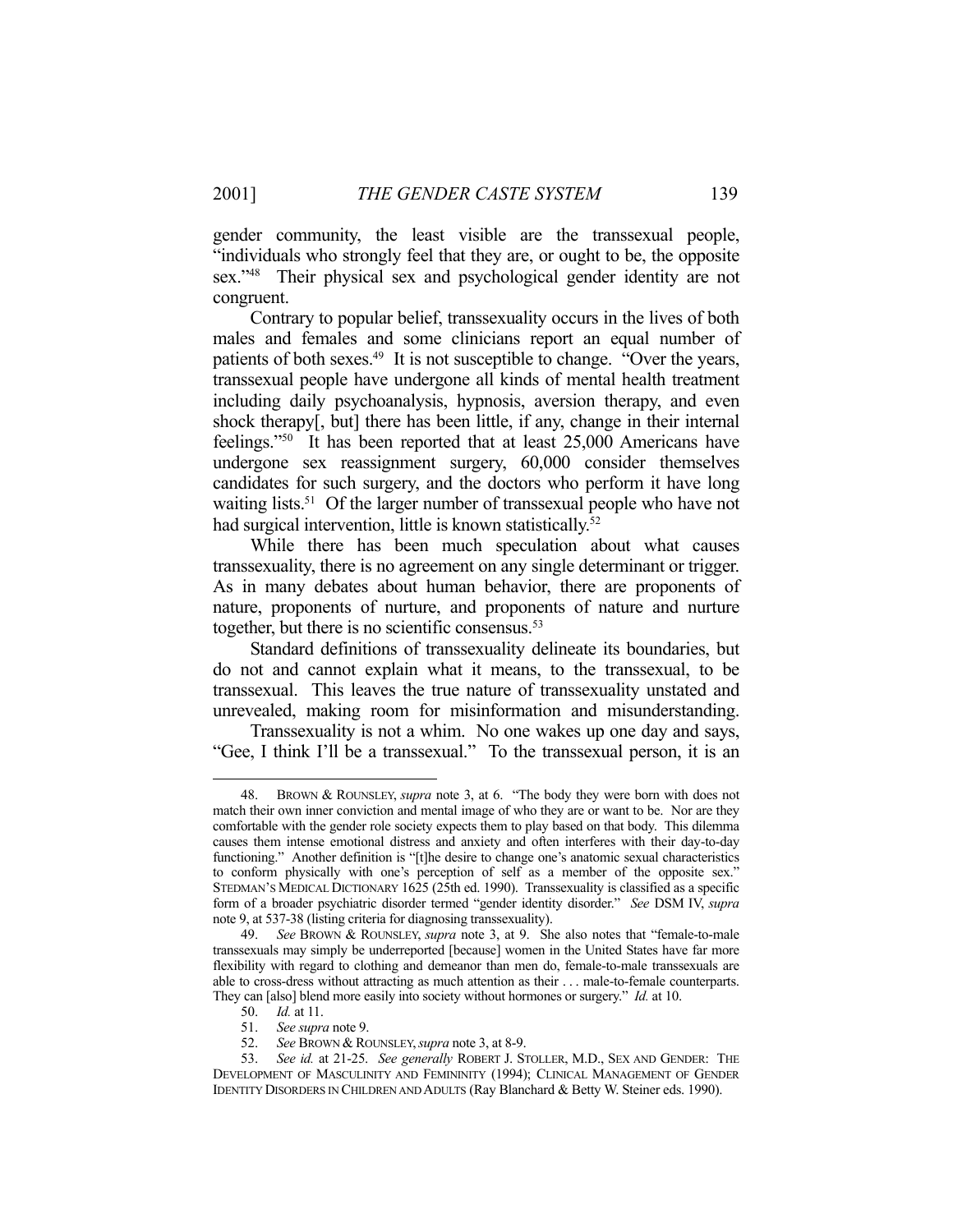inner reality which begins in early childhood, one which may or may not have been initially understood, recognized, or acknowledged. As Brown and Rounsley say, gender identity "cannot be attributed by others. It is our own deeply held conviction and deeply felt inner awareness that we belong to one gender or the other. This awareness is firmly in place by the time we are five years old."54 One learns slowly during the course of childhood that one feels different from one's peers in a fundamental way.<sup>55</sup> Prior even to the emergence of sexuality, the rough games and verbal aggressiveness of other boys may not appeal in a thousand different ways every day, the quiet submissiveness and subtle competitiveness of other girls may seem foreign. You wish you were not separated from those like you. You wish you could spend time with your peers. What do these cues mean? There is no information for transsexual children about their condition; they are left to guess as best they can. And if you did guess, who would you tell? If tried, the experiment would not likely be repeated by most, unless and until there is a chance of dealing effectively with the condition, which generally does not come until after the age of majority, and which requires a maturity not ordinarily possessed by most eighteen-year-olds in the current social milieu. Those who do vocalize their feelings are brought to mental health professionals by concerned parents, none of whom can alter the nature of the situation.<sup>56</sup> Only on TV sitcoms could such a discovery lead directly to a happy ending. In reality, it is a terrifying self-discovery, albeit fraught with relief at *finally* knowing who you are and why you are different. Stringer describes the experience this way:

Then one day you come across a news item in the paper, or a word in the dictionary that points to the term "transsexual." Suddenly a light shines brightly that clearly illuminates the problem you've been experiencing all these years. . . . Just as suddenly when the relief of finally knowing dawns, you immediately realize what that means in cold, hard truth. Then the terror strikes from the bittersweet reality of your discovery. Terror because you don't know what to do or how to go about it, or where to turn for direction and guidance.<sup>57</sup>

 <sup>54.</sup> BROWN & ROUNSLEY,*supra* note 3, at 21.

 <sup>55.</sup> *See id.* at 30-31.

 <sup>56.</sup> *See* DSM IV, *supra* note 9, at 537-38 (containing diagnostic criteria for "gender identity disorder of childhood" by which the psychiatric profession seeks to label transgendered children). *See also* Eve Kosofsky Sedgwick, *How To Bring Your Kids Up Gay*, *in* FEAR OF A QUEER PLANET 69 (Michael Warner ed., 1994); Shannon Minter & Phyllis Randolph Frye, GID and the Transgender Movement: A Joint Statement by the International Conference on Transgender Law and Employment Policy (ICTLEP) and the National Center for Lesbian Rights (NCLR) (1996) (unpub. ms.).

 <sup>57.</sup> JOANN ALTMAN STRINGER,THE TRANSSEXUAL'S SURVIVAL GUIDE 9 (1990).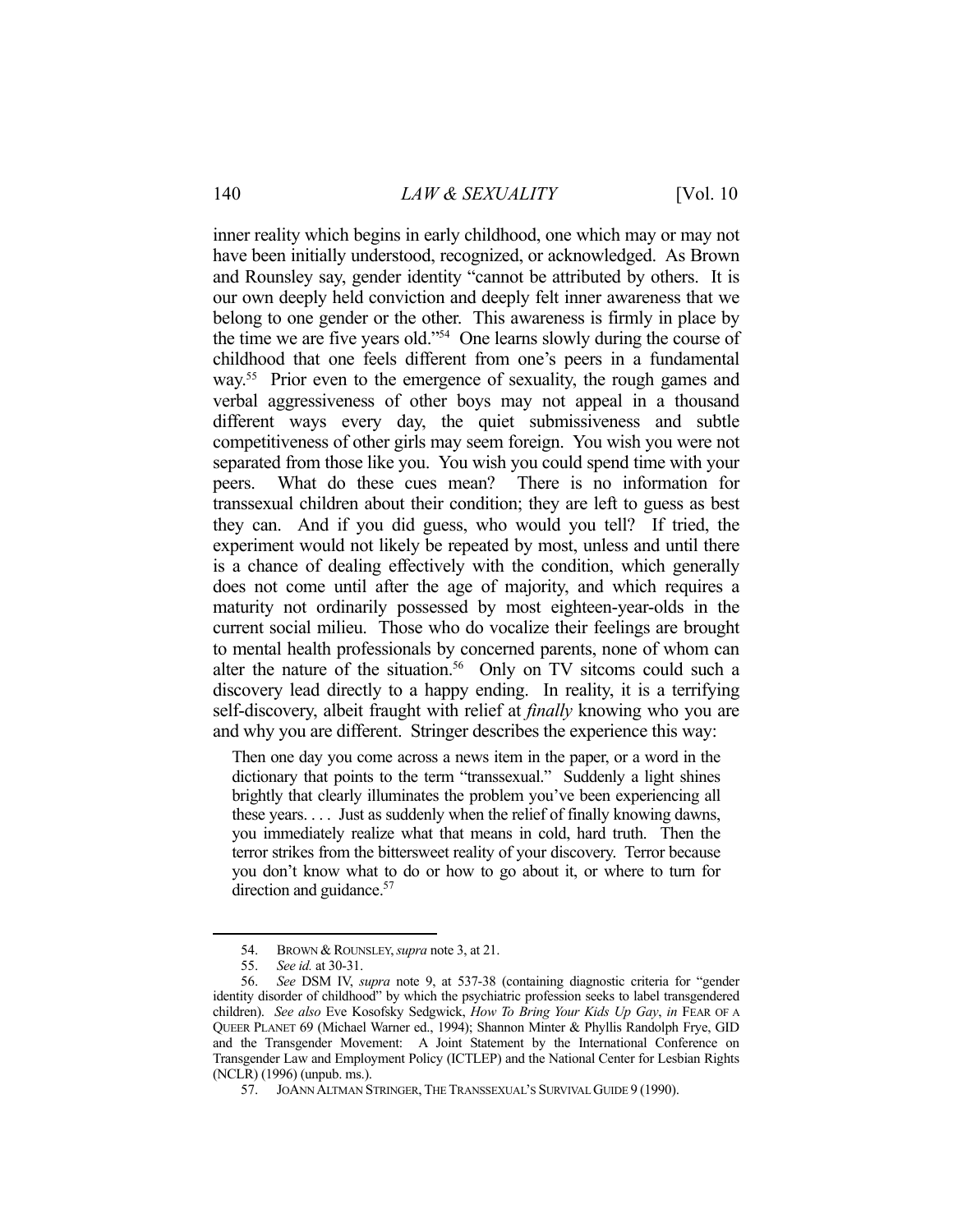Like Jonah fleeing Nineveh, the gender conflict eventually cannot be ignored without causing serious damage. As Brown and Rounsley say:

Sooner or later, most transsexuals reach the point where their gender dysphoria dominates their lives to such an overwhelming extent that daily functioning becomes difficult, if not impossible. Although they may have been able to contain their cross-gender feelings, longings and behaviors in an internal "vault" for many years, eventually that coping technique no longer works. The combination of internal and external stress causes "cracks" to appear. In addition, defense mechanisms that may have served them in the past are no longer effective. The dysphoria begins to slip out. And once it's out, it is nearly impossible to force it back inside.

 Debilitating depression often sets in. Things that used to be important in their lives are no longer meaningful. The pleasures previously experienced from relationships or personal interactions fade. Even simple joys like listening to music, communing with nature, or engaging in creative endeavors may diminish to the point of extinction. Nothing seems to matter. Transsexuals eventually find that they cannot ignore or deny their gender dysphoria any longer; something has to change.

 'I felt like I was in an endless maze," one patient said. "I'd gotten to the point in my life where I felt like the path I was going down was spinning wildly around in ever-decreasing circles, finally to disappear. I had to do something or die.'<sup>58</sup>

 Brown describes her first attendance at a support group for transsexual people: "At that meeting, I saw a level of emotional pain greater than I had previously imagined possible. After listening to one individual after another share heartbreaking stories, I was overwhelmed. 'My God,' I said, 'where do you all go for help? Who works with you?' They said they had no one."<sup>59</sup>

 Myths about transsexuality are prevalent. There is a dearth of information communicating the transsexual experience, and many aspects of transsexuality remain controversial despite years of effort by professionals in the field.<sup>60</sup>

 Transsexual people are often considered mentally unstable and/or sexually perverse.<sup>61</sup> Exposure to gender variant people may be limited to a comic drag queen on a television sitcom or a sensational tabloid story about the arrest or murder of transvestite prostitutes. Television talk shows sometimes feature people they erroneously refer to as "transsexuals" who are transvestites or female impersonators.

 <sup>58.</sup> BROWN & ROUNSLEY,*supra* note 3, at 96-97.

 <sup>59.</sup> *Id.* at xii.

 <sup>60.</sup> *See id.* at 2.

 <sup>61.</sup> *See* BROWN & ROUNSLEY,*supra* note 3, at 6.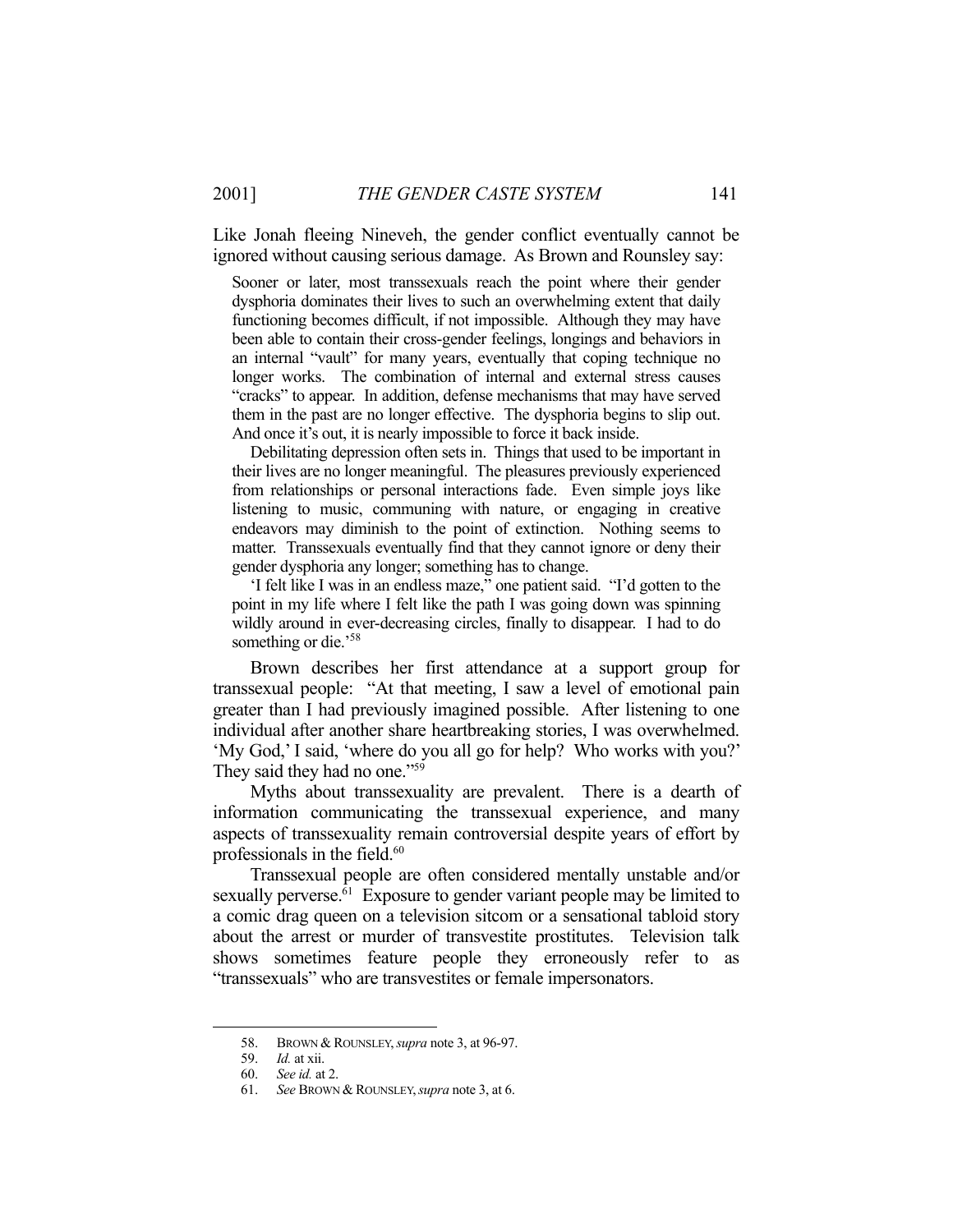A common misconception is that sexual reassignment surgery will remake anyone into an undetectable member of the opposite sex. This is far from the truth, as such surgery only changes sex characteristics. Their appearance will remain their appearance, and they must make the best of it. There is facial cosmetic surgery available, but it is extremely expensive, costing tens of thousands of dollars, and this will at most ameliorate a few undesired characteristics, not remake the entire face. They must work with what they have. An identity cannot be created by surgical means.

 A great deal of diversity exists in the transgender community, which is confusing to outsiders. There are many shades of gender variance, as well as considerable disagreement about the terms used to describe them. Here are some definitions:

(a) *Transgender*: persons "who choose to live in the world as the opposite gender on a full-time basis but do not wish to undergo sex reassignment surgery. [It is also] an umbrella term used to describe the full range of individuals who have a conflict with or question[s] about their gender."62

(b) *Transvestite*: "individual[s] who wear[] clothing of the opposite gender primarily for erotic arousal or sexual gratification, although some do so for emotional or psychological reasons as well . . . [T]ransvestites have a male gender identity, enjoy their male bodies, including their genitals, and have no desire to change their sex."63

(c) *Drag queens*: "homosexual cross-dressers who don female clothing for their own erotic and sexual pleasure or for that of partners who are attracted to female *presentation* in a male. Drag queens don't aspire to *be* females, and their partners don't want anatomical females—both value their own and their partner's maleness."64

(d) She-males: "men, often involved in prostitution, pornography or the adult entertainment industry, who have undergone breast augmentation but have retained their male genitalia."<sup>65</sup>

(e) *Female Impersonators*: "males who wear female apparel to entertain a theater audience. . . . A female impersonator may be a homosexual male, a bisexual male, or a heterosexual male. Only female impersonators who are also preoperative transsexuals desire sex reassignment surgery."66

(f) *Intersex*: those who have ambiguous sex organs, internally or externally, and/or have chromosomal ambiguities.<sup>67</sup>

 <sup>62.</sup> *Id.* at 17-18.

 <sup>63.</sup> *Id.* at 12.

 <sup>64.</sup> *Id.* at 15. There are also "drag kings" which are females who imitate men in performance. *See, e.g.*, JUDITH "JACK" HALBERSTAM, THE DRAG KING BOOK (1999).

 <sup>65.</sup> BROWN & ROUNSLEY,*supra* note 3, at 16.

 <sup>66.</sup> *Id.* at 16-17.

 <sup>67.</sup> *See id.* at 12.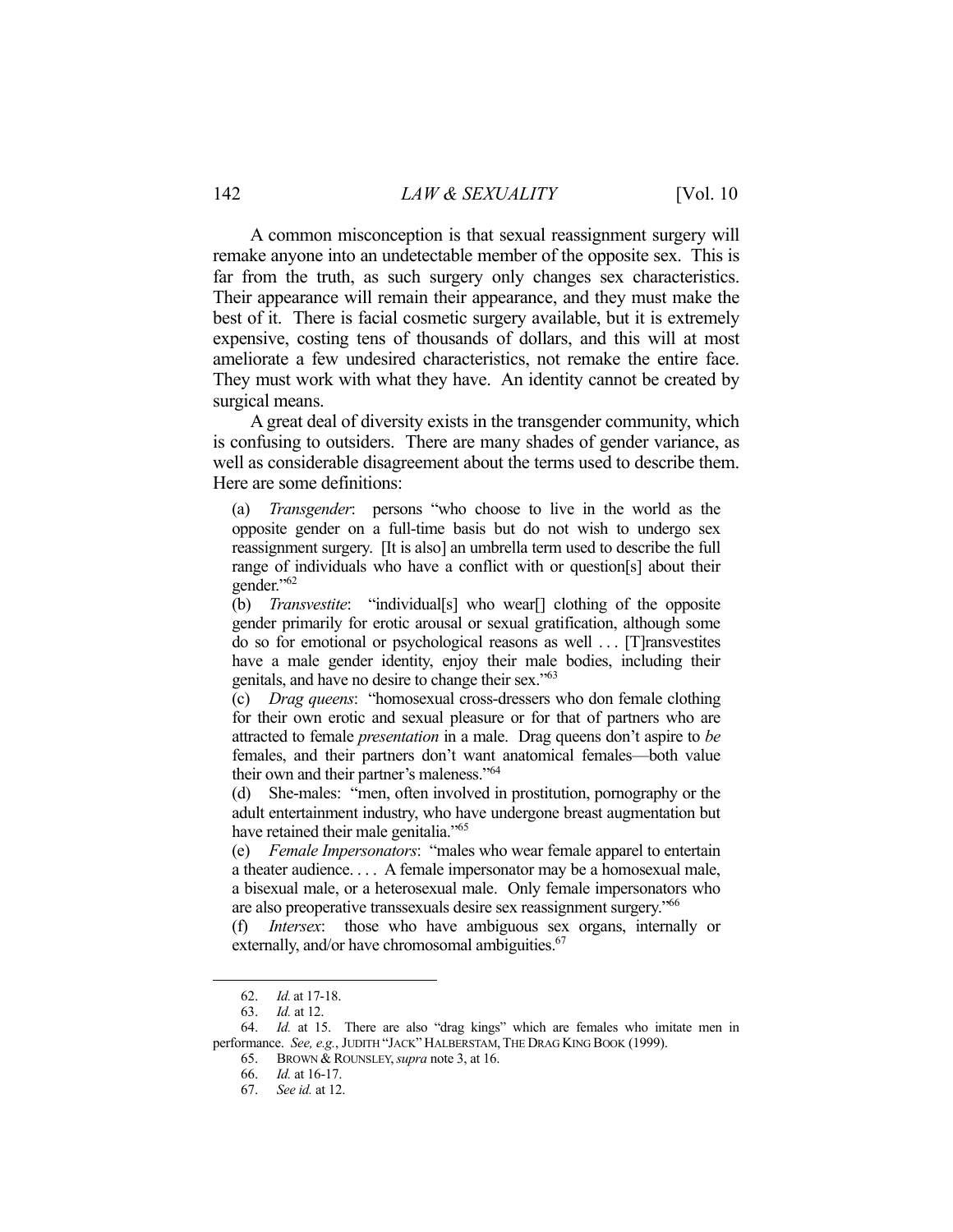<u>.</u>

These definitions are by no means universally agreed upon.<sup>68</sup> However, their usefulness in this context is to distinguish the nature of transsexuality from their other phenomena: even though transsexual people dress in clothing traditionally associated with the other gender, their motivation is distinctly different.69

As Brown and Rounsley stated:

For transsexuals, cross-dressing is *not* about playfulness, eroticism, fetishism, exhibitionism, or show business. Nor is it about power and status. Transsexuals do not cross-dress as a form of rebellion or to make a political statement, nor do they do so to get attention or attract partners or, as was assumed in the medical literature of past decades, as a form of denial of a homosexual orientation. Transsexuals dress in the attire of the other gender solely as an outward expression of their core identity.70

 Colloquially, a "female to male" transsexual (ftm) refers to one born with female sex organs who considers himself of the male gender. A "male to female" transsexual (mtf) refers to one born with male sex organs who considers herself of the female gender. Today, with modern technology, it is possible to surgically change genitalia to match. A "post-operative transsexual" has undergone sex reassignment surgery; a "pre-operative transsexual" intends to undergo such surgery. A "non-

WILCHINS, *supra* note 27, at 15-17.

 <sup>68.</sup> Riki Anne Wilchins has discussed the difficulty of any set of definitions:

Who knows what to call transpeople these days? The dominant discourse in the transcommunity is at best a moving target. *Transgender* began its life as a name for those folks who identified neither as crossdressers nor as transexuals—primarily people who changed their gender but not their genitals. An example of this is a man who goes on estrogen, possibly lives full-time as a woman, but does not have or want sex-change surgery. The term gradually mutated to include any genderqueers who didn't actually change their genitals: cross-dressers, transgenders, stone butches, hermaphrodites, and drag people. Finally, tossing in the towel on the noun-list approach, people began using it to refer to transexuals as well, which was fine with some transexuals, but made others feel they were being erased. . . . *Transgender* began as an umbrella term, one defined by its inclusions rather than its boundaries, coined to embrace anyone who was (in Kate Bornstein's felicitous phrase) "transgressively gendered."

Alas, identity politics is like a computer virus, spreading from the host system to any other with which it comes in contact. Increasingly, the term has hardened to become an identity rather than a descriptor.... The result of all this is that I find myself increasingly invited to erect a hierarchy of legitimacy, complete with walls and boundaries to defend. Not in this lifetime . . . . But at some point such efforts simply extend the linguistic fiction that real identities (however inclusive) actually exist prior to the political systems that create and require them. This is a seduction of language, constantly urging you to name the constituency you represent rather than the oppressions you contest. It is through this Faustian bargain that political legitimacy is purchased.

 <sup>69.</sup> *See* BROWN & ROUNSLEY,*supra* note 3, at 18. 70. *Id.*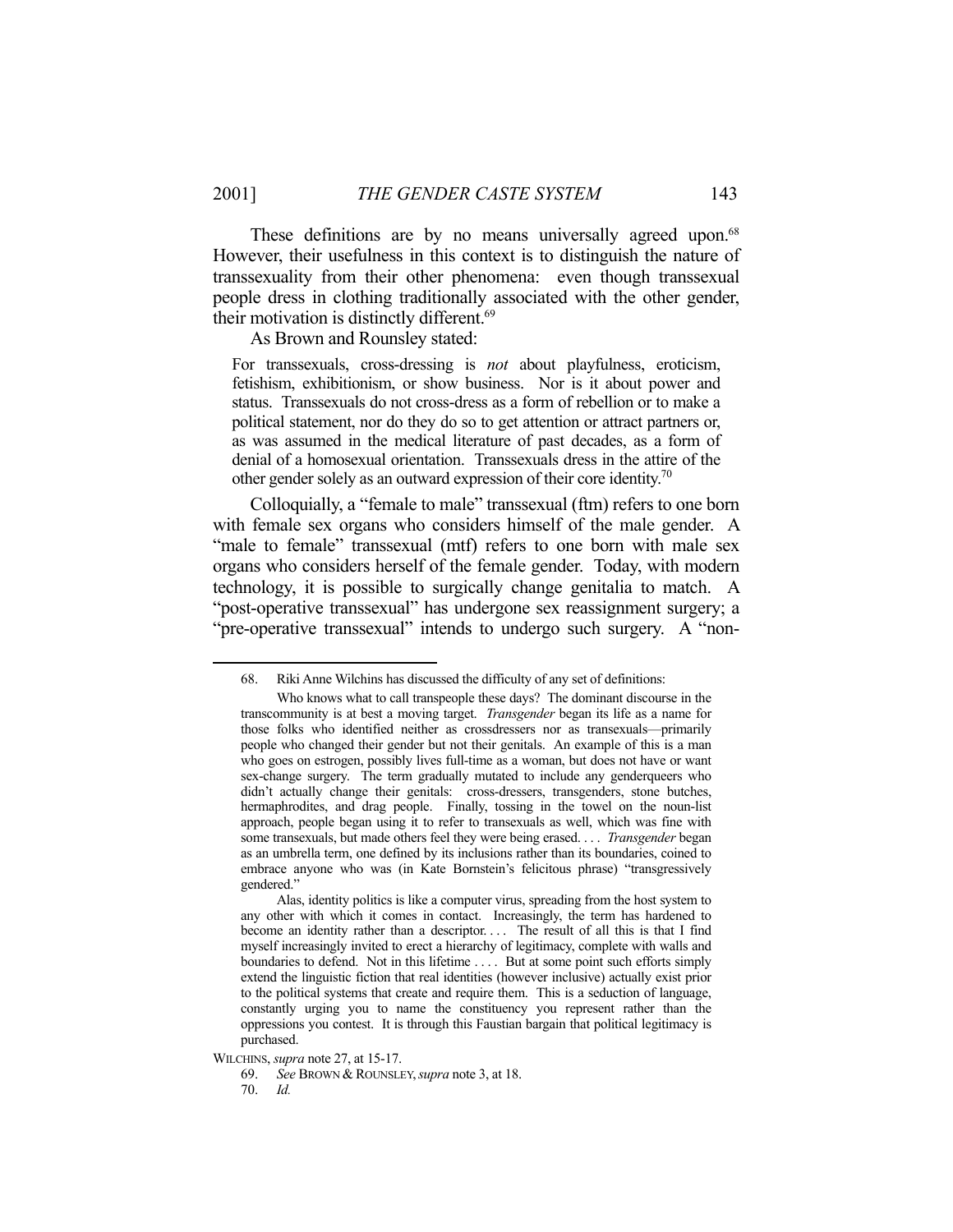operative" transsexual is one who desires to undergo such surgery, but is prevented by medical, financial, or other practical reasons. All of these may also undergo nonsurgical treatment to change sexual characteristics.

There is no single profile of the "typical" transsexual person.<sup>71</sup> They represent a cross-section of society. They are professionals, scientists, academics, office workers, laborers, factory workers, unemployed, and homeless. Sometimes transsexuality is recognized and acted upon very early in life, and sometimes it is not acted upon or recognized until later in life.72 Some transsexual people have had heterosexual marriages and children, and some couples choose to continue the marriage after a change in gender.<sup>73</sup>

 Just as transsexuality itself is not a whim, medical intervention cannot be obtained frivolously. "Most gender therapists, physicians and surgeons follow the Standards of Care (SOC) originally developed in 1979 by the Harry Benjamin International Gender Dysphoria Association."74 These standards call for a minimum three-month-period between the initiation of sex-role change (and/or psychotherapy) and the provision of hormones.75

As described by Brown and Rounsley:

Prior to sex reassignment surgery, the SOC calls for a minimum twelvemonth period during which the patient lives full-time in the social role of the "genetic other sex." . . . This gives patients time to determine how effectively they will be able to function in the opposite gender role. . . . [T]he *minimum* amount of time required . . . frequently takes a year or more, instead of three months, to reach the point where both patient and therapist are comfortable about beginning hormone treatments. Similarly, a responsible decision regarding sex reassignment surgery (SRS) can sometimes take several years to make. Some patients who desire SRS cross-live for many years before going ahead with surgery.

 All of these protective measures, as well as the others outlined in the SOC guidelines, help ensure that patients have the benefit of ongoing counseling about their specific gender issues and adequate time to consider all of the ramifications of hormone treatment and surgery before taking major steps that will change their bodies. Sex reassignment surgery is a drastic step. It is very costly—both emotionally and financially. Gender therapists, almost without exception, urge patients to consider surgery as a last resort rather than a first option.<sup>76</sup>

 <sup>71.</sup> *See id.* at 4, 8.

 <sup>72.</sup> *See* STRINGER, *supra* note 57, at 9.

 <sup>73.</sup> *See id.*

 <sup>74.</sup> BROWN & ROUNSLEY,*supra* note 3, at 101-02.

 <sup>75.</sup> *Standards*, *supra* note 9, at § VII.

 <sup>76.</sup> BROWN & ROUNSLEY,*supra* note 3, at 102-03.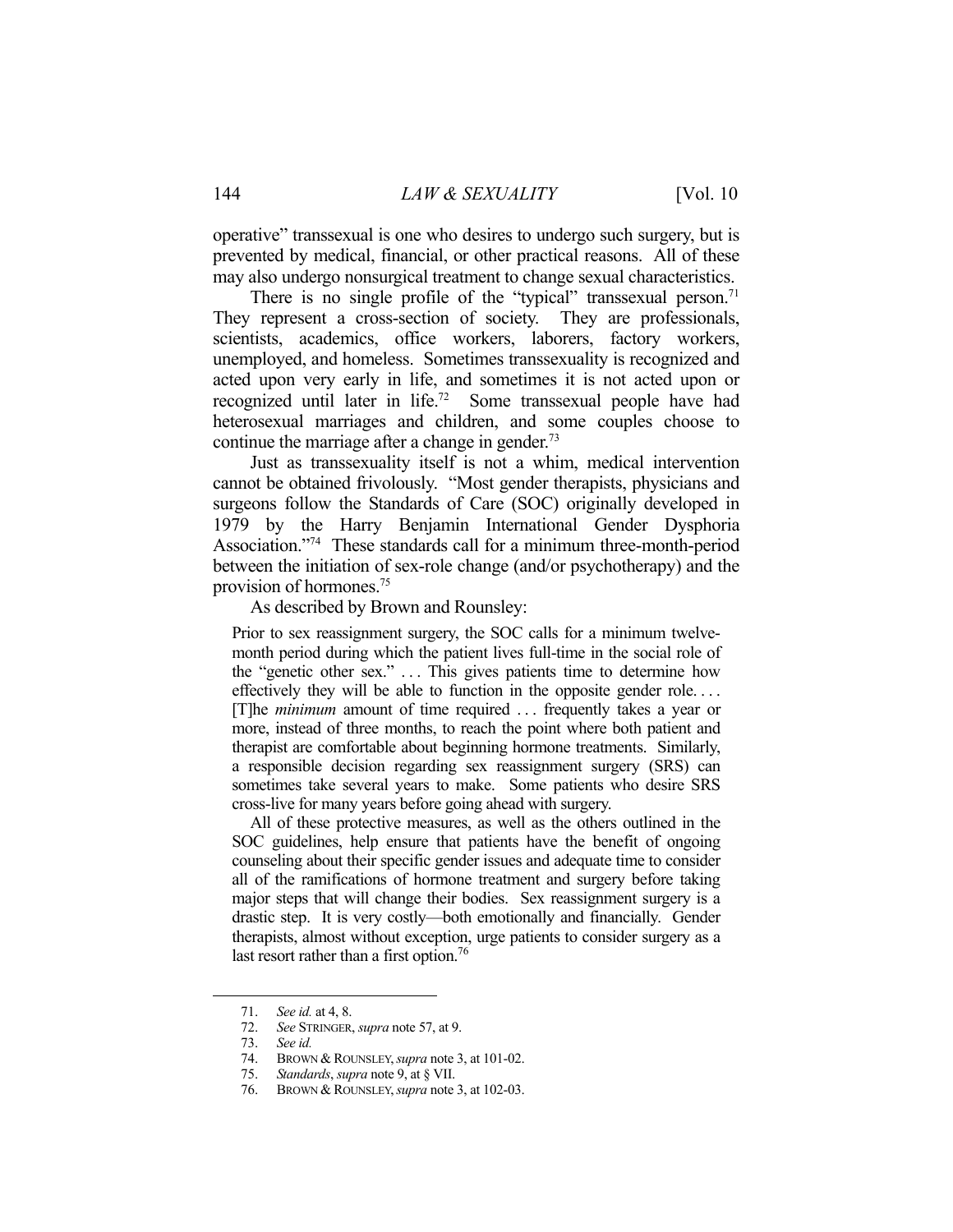1

 As a rough average, it generally takes five years to complete the transition process. There are many personal arrangements that need to be made. Mental health professionals must be consulted to work through any ego-dystonic aspects of cross-gender identity, to decide whether to transition, and to give approval for medical treatment. Physicians must be consulted to obtain hormone therapy, sex reassignment surgery, and any related cosmetic surgery. Family and friends must be notified. Neighbors must be notified, or perhaps there is a move to a new neighborhood or town. Arrangements must be made at work, or a new work environment must be found. Old employers may have to be notified for work references. Divorce and/or children may be involved. The amount of time, effort, and emotional fortitude required is hard to overestimate.

 Gender is a very sensitive subject. Even for those who deal professionally with transsexual people, the reality of changing gender can be uncomfortable. Brown describes one such moment:

 At the workshop, I became friendly with another attendee named Nick. He and I had many long conversations and really got to know each other or so I thought.

 On the last day, I got to class early, and only a few other people had arrived. One of them was an attractively dressed woman I had not seen before.

"May I help you?" I asked, puzzled, since the workshop was almost over and was closed to outsiders.

 "Millie, don't you recognize me? It's me, Nick." I was amazed. What was Nick doing in a dress? Despite my professional training, seeing him that way really startled me. Suddenly, I didn't know what to say or do, and I had trouble making eye contact with him. For this to happen to me, a sexologist, was incomprehensible. The intellectual understanding I had gained at school from books, lectures, and doing term papers on gender identity didn't help when it came to handling the emotional aspects of a situation involving someone I knew personally.<sup>77</sup>

 So what does it mean to be "transsexual?" In relation to her or himself, it means nothing more than to be a woman or a man, as most of us consider ourselves to be.<sup>78</sup> However, those visibly identified as

 <sup>77.</sup> *Id.* at xi-xii. *See also* KATE BORNSTEIN, GENDER OUTLAW: ON MEN, WOMEN AND THE REST OF US 72-73 (1994) (calling the gender disorientation we experience in the presence of the gender variant "seasickness.").

 <sup>78.</sup> *See* KESSLER & MCKENNA, *supra* note 26, at 121. Keep in mind that this generality may not apply to all transgender people. *See generally* FEINBERG, TRANSLIBERATION, *supra* note † (discussing self identification as a mixture of female and male that cannot be characterized as one or the other).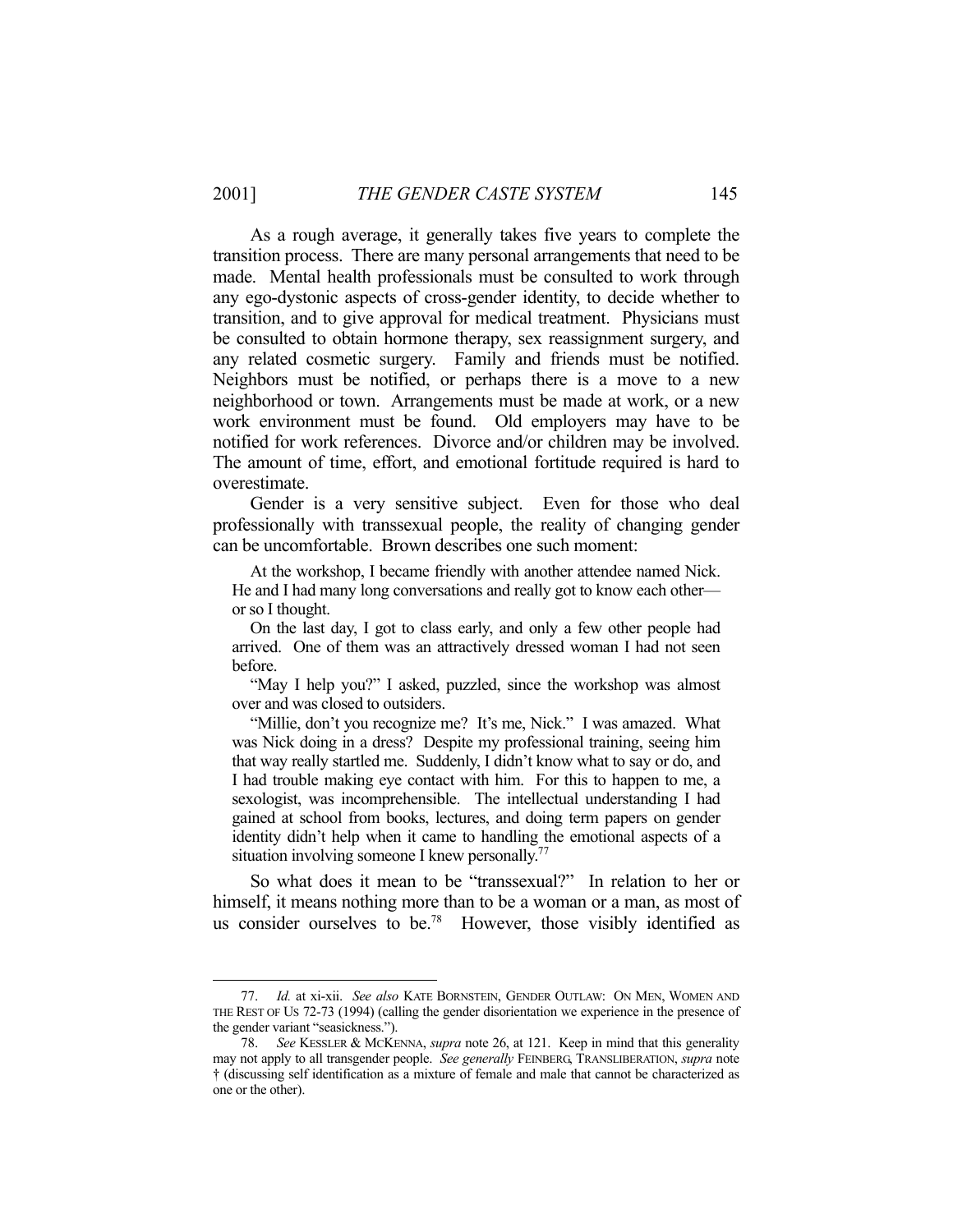"transsexuals" are not always seen as quite human.<sup>79</sup> The heteronormative standard requires transsexual people to conceal their past in order to live as an unremarkable male or female. It means going to great lengths to avoid discovery, contributing to disempowerment in the halls of power, at the peril of discrimination, harassment and physical danger—losing one's job, friends and possibly, life. As Wilchins says:

The problem with transexual women is not that we are trapped in the wrong bodies. The truth is that that is a fairly trivial affair corrected by doctors and sharp scalpels. The problem is that we are trapped in a society which alternates between hating and ignoring, or tolerating and exploiting us and our experience.

 More importantly, we are trapped in the wrong minds. We have, too many of us for too long, been trapped in too much self-hate: the hate reflected back at us by others who, unwilling to look at the complexity of our lives, dismiss our femaleness, our femininity, and our sense of gender and erotic choices as merely imitative or simply derivative. Wanting desperately to be accepted, and unable to take on the whole world alone, we have too often listened to these voices that were not our own. We have forgotten what Alice Walker says when she declares: *No person is your friend (or kin) who demands your silence, or denies your right to grow and be perceived as fully blossomed as you were intended. Or who belittles in any fashion the gifts you labor so to bring into the world*. 80

#### *C. The Oppression of Caste*

1

 We must hear the voices of those who are not heard in the halls of power in order to understand what is happening to them and why. Transsexual voices are rarely represented in legal texts. As in the case of other oppressed groups, hearing the stories of this group is necessary to generate a more critical understanding of the underlying cultural and legal assumptions, i.e., the heteronormative standard, and their effect on transsexual peoples' lives. No legal argument exists in a vacuum outside society. Those who are assessing a legal argument regarding transsexuality from a position of franchise and empowerment, while they can never experience the reality of the disempowerment themselves in its repressive and depressing fullness, can at least learn more powerfully and viscerally for themselves what effect the current legal framework has on those people in day-to-day society, and what effect its continuation has on our society.

 <sup>79.</sup> *See* Keller, OPERATIONS, *supra* note 4, at 373-75.

 <sup>80.</sup> WILCHINS, *supra* note 27, at 47 (quoting ALICE WALKER, IN SEARCH OF OUR MOTHERS'GARDENS (1983)).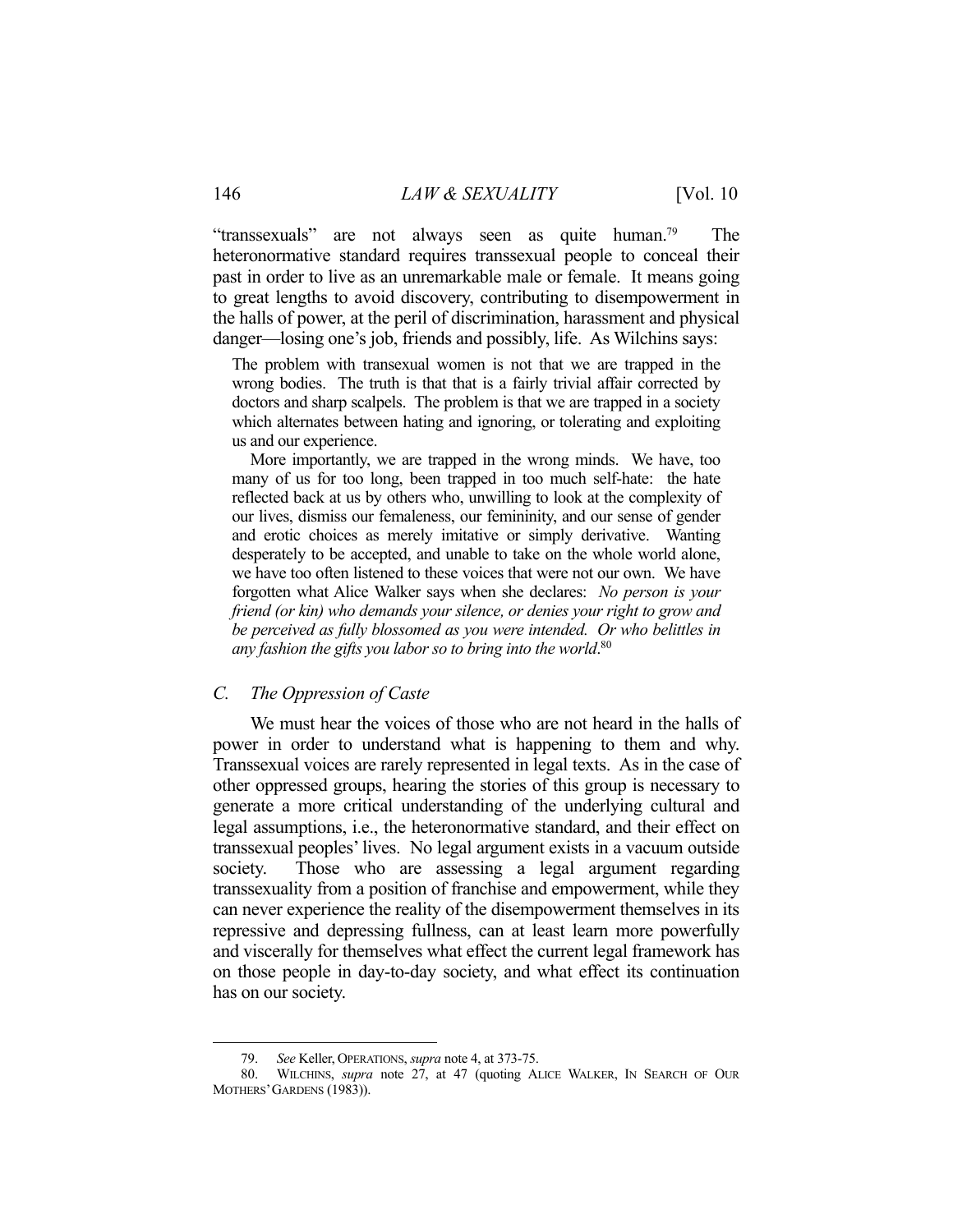1

 Transsexual people often experience anxiety about and problems resulting from legal identity issues.<sup>81</sup> Discrimination takes the form of unemployment or underemployment, inability to find housing, or denial of access to public accommodations, and involves changes in economic and social status.82 Ambiguity in gender presentation can bring ridicule and ostracism.<sup>83</sup> Medical care may be denied.<sup>84</sup> Problems with the police and other legal officials are legion.<sup>85</sup> There is a higher incidence of violence affecting transsexual people and other gender variant people,<sup>86</sup> and a higher incidence of suicide.<sup>87</sup>

 83. *See, e.g.*, WILCHINS, *supra* note 27, at 34 (noting that her body became the target of virulent social inspection and pronouncements).

84. *See, e.g.*, FEINBERG,TRANSLIBERATION, *supra* note †, at 2-3.

 85. *See id.* at 10-11 (speaking of police harassment). For example, in *City of Chicago v. Wilson*, 389 N.E.2d 522 (Ill. 1978), two preoperative transsexuals were arrested when leaving a restaurant for violating a city ordinance forbidding cross-dressing. Although the Illinois Supreme Court eventually upheld the right of these citizens to freely dress, they were taken to the police station, and "were required to pose for pictures in various stages of undress," which revealed that "[b]oth defendants were wearing brassieres and garter belts; both had male genitals." *Wilson*, 389 N.E.2d at 522. The neutrality of the language employed contrasts harshly with the degrading drama of the scene that must have occurred at the police station. This severe humiliation is mild compared to the treatment received by the defendant in *Farmer v. Brennan*, 511 U.S. 825 (1994), in which a slightly built twenty-one-year-old transsexual, convicted of credit card fraud, was imprisoned with violent male criminals. She was severely beaten and raped in her cell. The responsible officials claimed they were not aware of any danger.

 86. Although a study released in 1999 by the *National Coalition of Anti-Violence Programs* found that "anti-gay incidents" overall decreased four percent between 1997 and 1998, it also reported that the number of transgender victims of hate crimes had increased by forty-nine percent. *See Anti-Lesbian, Gay, Bisexual and Transgender Violence in 1998*, National Coalition of Anti-Violence Programs (1999). A study of violence directed at gender variant people by GenderPAC in 1997 found that sixty percent reported being a victim of harassment or violence. *See Anti-Lesbian, Gay, Bisexual and Transgender Violence in 1996*, National Coalition of Anti-Violence Programs (1997) for details on the study. Wilchins notes the violence surrounding transsexuals:

No one writes about the names we cannot forget, names we still hear in the night—like Christian Paige, a young woman who moved to Chicago to earn money for surgery and ended up brutally beaten, strangled, and then stabbed in the chest and breasts so many

 <sup>81. &</sup>quot;For example, they worry about being stopped by the police for a traffic violation, having an accident and being hospitalized, or being confronted or questioned about their gender in public places such as rest rooms, fitting rooms, and locker rooms .... [U]nforseen circumstances can arise that can be inconvenient, uncomfortable or even dangerous . . ." BROWN &ROUNSLEY,*supra* note 3, at 131-32.

 <sup>82.</sup> For instance, in a 1998 National Survey of Discrimination Based on Sexual Orientation and Gender in the Workplace (conducted by GenderPAC, the National Center for Lesbian Rights, and NGLTF) forty-one percent of G/L/B-only respondents reporting discrimination said it was due at least in part to their expression of gender, and twenty-nine percent said that it was due strictly to their gender expression. *See First National Gender and Employment Discrimination Survey,* Gender and Public Advocacy Coalition (1999). Sixty-seven percent of transgender or transsexual respondents reported employment discrimination based exclusively on gender. *Id. See, e.g.*, STRINGER, *supra* note 57, at 35-48 (noting that the transsexual must expect employment discrimination and possible changes in economic and social status).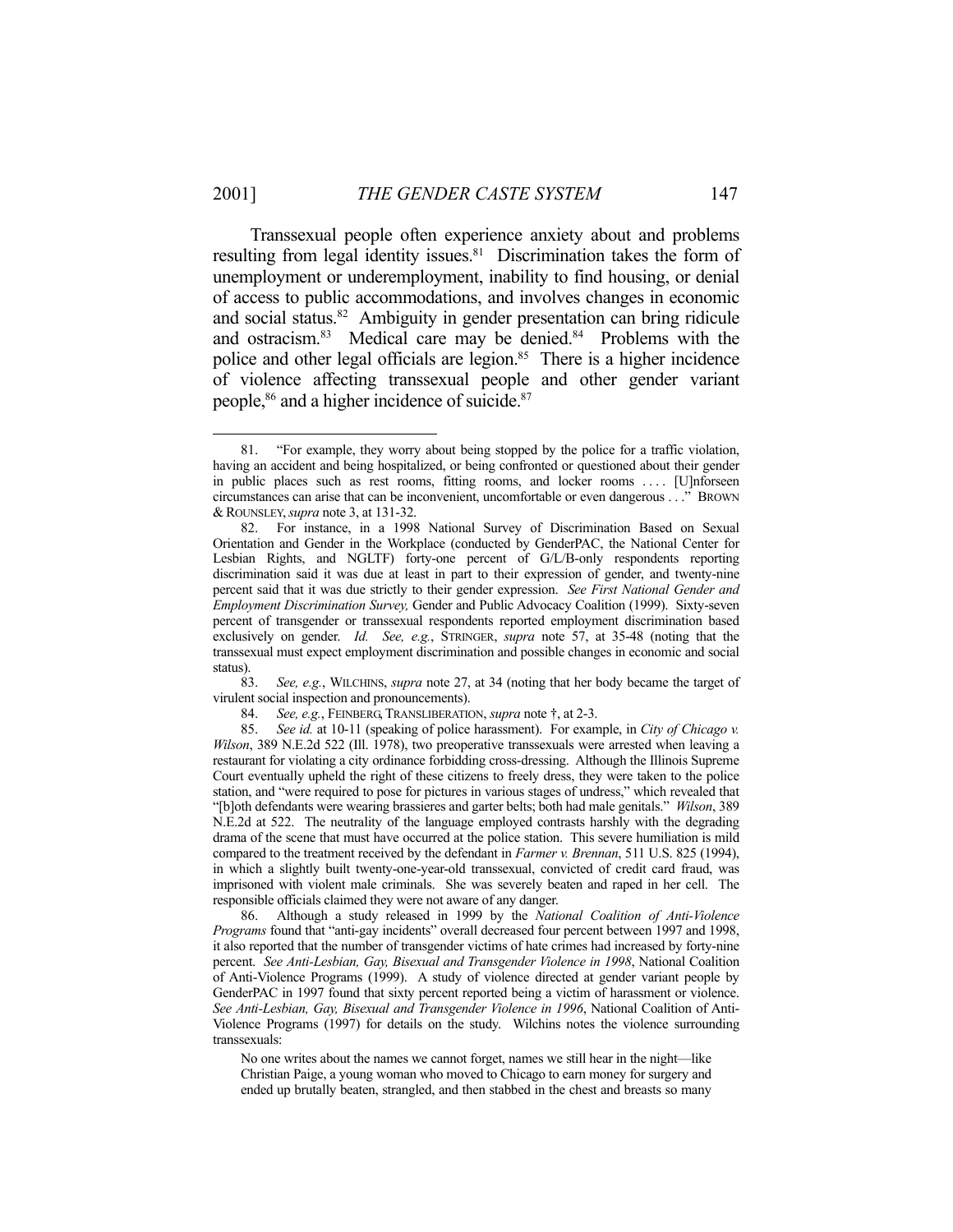#### 148 *LAW & SEXUALITY* [Vol. 10

 The deck appears to be stacked against transsexual people. Despite the psychiatric view of transsexuality as a mental disorder, transsexual people are not protected under federal laws that prohibit discrimination on the basis of handicap or disability. While gender identity disorder is considered a psychiatric disorder in the American Psychiatric Association Diagnostic and Statistical Manual of Mental Disorders ["DSM IV],<sup>88</sup> nevertheless both the Rehabilitation Act of 1973<sup>89</sup> and the Americans with Disabilities Act<sup>90</sup> explicitly exclude transsexuality and gender identity disorders not resulting from "physical impairments" from protection under either Act. Several states which prohibit discrimination against people with disabilities exclude transsexuality, either explicitly in legislation or by judicial decision.<sup>91</sup> Transsexual people are protected under neither Title VII's prohibition of sex discrimination nor state and local sex discrimination laws, on the ground that "sex" does not include transsexuality.92 Eight states and the District of Columbia prohibit

WILCHINS, *supra* note 27, at 23.

 87. The rate of attempted suicide by transsexuals is estimated to be between seventeen to twenty percent. *See* BROWN & ROUNSLEY,*supra* note 3, at 11.

- 88. *See* DSM IV, *supra* note 9, at 532.
- 89. *See* 29 U.S.C. § 705(20)(F)(i) (2000).
- 90. *See* 42 U.S.C. § 12211(b)(1) (1997).

 91. *See, e.g.*, IND. CODE ANN. § 22-9-5-6(d)(3) (Michie 1992); IOWA CODE ANN. § 15.102(5)(b)(1)(b) (West 1995); LA. REV. STAT.ANN. § 51.2232 (11)(b) (West 1997); NEB. REV. STAT. § 48-1102(9) (1993); OHIO REV. CODE ANN. § 4112.01(A)(16)(b)(ii) (Anderson 1995); OKLA. STAT. ANN. tit. 25, § 1451(6) (West 1997); TEX. PROP. CODE ANN. § 301.003(6) (Vernon 1995); VA. CODE ANN. § 36-96.1:1 (Michie 1996). *See also* Holt v. Northwest Pennsylvania Training Partnership Consortium, Inc., 694 A.2d 1134 (Pa. Commw. 1997) (holding that transsexuality is not a protected disability under the Pennsylvania Human Relations Act); Dobre v. Nat'l R.R. Passenger Corp. (AMTRAK) 850 F. Supp. 284 (E.D. Pa. 1993) (holding that transsexuality is not a protected disability under Pennsylvania Human Relations Act); Sommers v. Iowa Civil Rights Commission, 337 N.W.2d 470 (Iowa 1983) (stating that transsexuality is not a protected disability under Iowa Civil Rights Act).

 92. For Title VII cases, see *Ulane v. Eastern Airlines, Inc.*, 742 F.2d 1081 (7th Cir. 1984); *Sommers v. Budget Marketing*, 667 F.2d 748 (8th Cir. 1982); *Holloway*, 566 F.2d at 659; *James v. Ranch Mart Hardware, Inc.*, 881 F. Supp. 478 (D. Kan. 1995); *Powell*, 436 F. Supp. at 369; *Voyles v. Ralph K. Davies Med. Ctr.*, 403 F. Supp. 456 (N.D. Calif. 1975). For state and local cases, see *Conway v. City of Hartford*, 1997 WL 78585 (Conn. Super. 1997); *Underwood v. Archer Mgmt. Servs., Inc.*, 857 F. Supp. 96 (D.D.C. 1994); *Dobre*, 850 F. Supp. at 284; *Kirkpatrick v. Seligman & Latz, Inc.*, 636 F.2d 1047 (5th Cir. 1981). *But cf.* Maffei v. Kolaeton Indus., Inc., 626 N.Y.S.2d 391 (Sup. 1995) and Rentos v. OCE Office Sys., 72 Fair Empl. Prac. Cas. (BNA) 1717, 23 A.D.D. 508, 1996 WL 737215 (S.D.N.Y. 1996).

times that her family at first thought her body had been intentionally mutilated. We don't hear about Marsha P. Johnson (drowned), Richard Goldman (shot by his father for crossdressing), Harold Draper (multiple stab wounds), Cameron Tanner (beaten to death with baseball bats), Mary S. (fished out of the trunk of her car—beaten, stabbed and drowned), Chanelle Pickett (strangled), Brandon Teena (raped, beaten, stabbed, and shot), Deborah Forte (strangled and stabbed), Jessy Santiago (beaten, repeatedly stabbed with box cutter, screwdriver, and knife), or her younger sister, Peggy, also transgender, who was killed just three years earlier.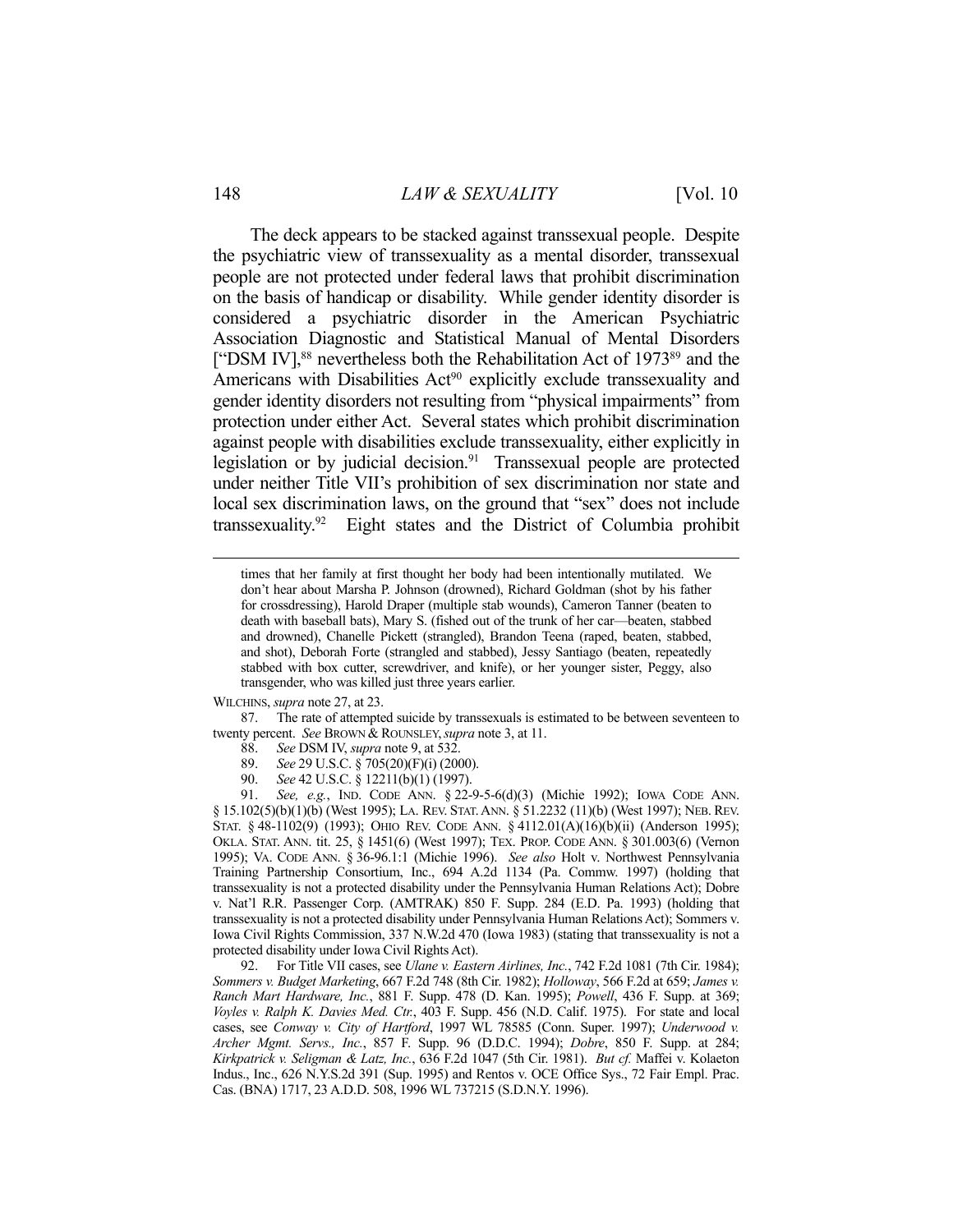employment discrimination on the basis of sexual orientation, but implicitly exclude transsexual people.<sup>93</sup>

 When some credence is occasionally given to transsexual claims, it is often immediately withdrawn. One state court in Washington held that transsexuality is a medically cognizable condition. However, the court also found that no special accommodation was owed for this condition under the state's disability law because the condition did not interfere with the job requirements. Therefore, the transsexual litigant's challenges to the company dress requirements legitimized her termination.<sup>94</sup> When the Oregon Bureau of Labor and Industry ruled in 1996 that a transsexual person was protected under the Oregon state disability law, the Oregon Legislature immediately amended the state law to the effect that transsexual people are not entitled to reasonable accommodation.95

As Brown notes:

 Unfortunately, transition (and thereafter) is a time when many transsexuals experience discrimination because of their condition. They may find it difficult to find a place to live, a community in which to make their home, or a work environment that offers them the same opportunities afforded other men and women. Some even find themselves thrown out of their living quarters, driven out of or summarily dismissed from their jobs, or denied basic human rights. As a result, some transsexuals wind up jobless, homeless and in the streets.... Discrimination can be a life-ordeath situation. Transsexuals have been attacked and beaten up in the streets and in their homes. Medical professionals have refused necessary medical treatment to transsexuals upon becoming aware of their situation. And one transsexual who was involved in a car accident was denied lifesaving treatment by fire department rescue workers when they discovered her male genitalia. She died at the accident scene, and onlookers reported that in the last minutes of her life, she was laughed at and humiliated by the rescue workers.<sup>96</sup>

 <sup>93.</sup> *See, e.g.*, Conway v. City of Hartford, 1997 WL 78585 (Conn. Super. 1997); *Underwood*, 857 F. Supp. at 96; *Maffei*, 626 N.Y.S.2d at 391. *But cf.* MINN. STAT. ANN. § 363.01 SUB 45 (West 1996) (implicitly including transsexuality in its definition "having or being perceived as having a self image or identity not traditionally associated with one's biological maleness or femaleness."). Some cities have municipal ordinances against employment discrimination which include transsexuality in their definition of sexual orientation, including Santa Cruz, Berkeley, and San Francisco, California, as well as Seattle, Minneapolis-St. Paul, Minnesota, and also Cedar Rapids and Iowa City, Iowa. *See* Note, *Discrimination Against Transgender People in America* 3 (1997), *reprinted in* 3 NAT'L J. SEXUAL ORIENTATION L. (1997), *at* http://ibiblio.unc.edu/gaylaw/issue5.

 <sup>94.</sup> *See* Doe v. Boeing, 846 P.2d 531 (Wash. 1993).

 <sup>95.</sup> OR.REV. STAT. § 659.439(2) (1997).

 <sup>96.</sup> BROWN & ROUNSLEY,*supra* note 3, at 144.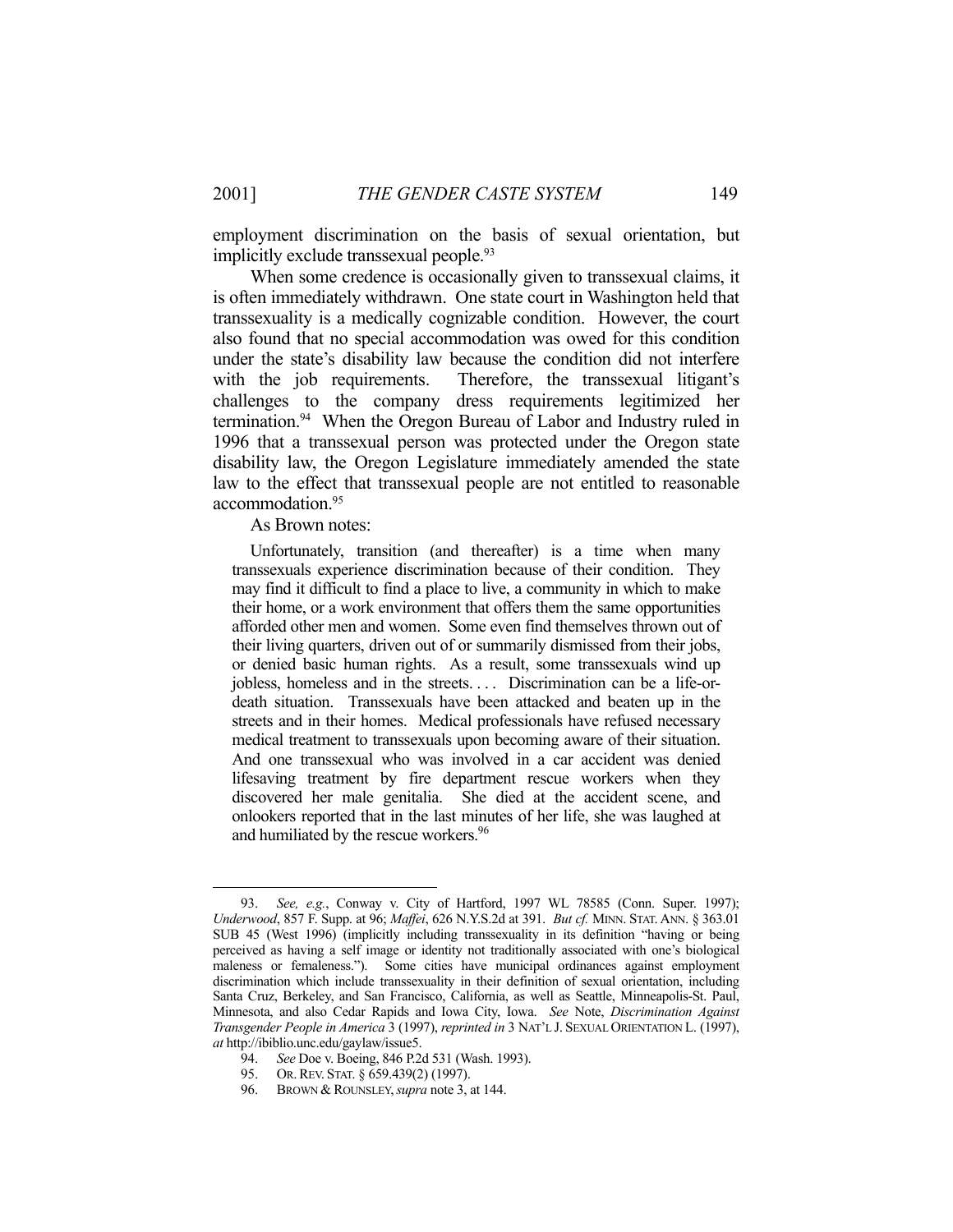#### 150 *LAW & SEXUALITY* [Vol. 10

 Transsexual voices show that the invisible status of the transsexual in society matches their invisibility in officialdom. There are often no regulations covering the transsexual, or the regulations are practically unobtainable, in effect secret, or even where there are regulations, they are unknown or ignored by the government agents who are required to enforce them.<sup>97</sup> Furthermore, the gender rules place the transsexual in a classic Catch-22 situation. Some jurisdictions require that sex reassignment surgery be completed prior to approval of a name or gender change. However, the psychiatric approval required by surgeons to perform such surgery will not be given unless the transsexual person has lived and worked in the role of the opposite gender for a substantial period of time. This can make life very complicated and even hellish. Leslie Feinberg describes it this way:

 But I live in a society in which I will never fit either of the little stick figures on public bathroom signs, and I cannot shoehorn myself into either the "M" or "F" box on document applications. Does the "M" or "F" on a driver's license mean Male or Female, Masculine or Feminine? Those who created the M-or-F boxes may think the two are one and the same, since the contemporary dictate is that females will grow up to be feminine and boys to be masculine. But we in this room are all living proof of the gender variance that exists in our society and societies throughout human history.

 So I, and millions like me, are caught in a social contradiction. It's legally accurate to check off the "F" on my driver's license permit. But imagine if a state trooper stops me for a taillight violation. He (they have always been he in my experience) sees an "F" on my license but when he shines his flashlight on my face he sees an "M." Now I'm the middle of a nightmare over a traffic infraction.

\* \* \*

 Authorities like to say such rules cannot be changed. But when I was a kid, I was required to put down my race on documents. That was mandatory—until the Civil Rights and Black liberation movements challenged the racist underpinnings. Then the authorities were forced to remove the "race" box.98

 Susan L. Solomon has described the heroic efforts necessary to obtain government approval of transsexuality. She is smart, welleducated, white, Jewish, and a lawyer, and clearly empowered in many ways. Here is her description of an attempt to obtain a passport, illustrating the incongruities:

 <sup>97.</sup> *See supra* note 33.

 <sup>98.</sup> FEINBERG, TRANSLIBERATION, *supra* note †, at 19-21.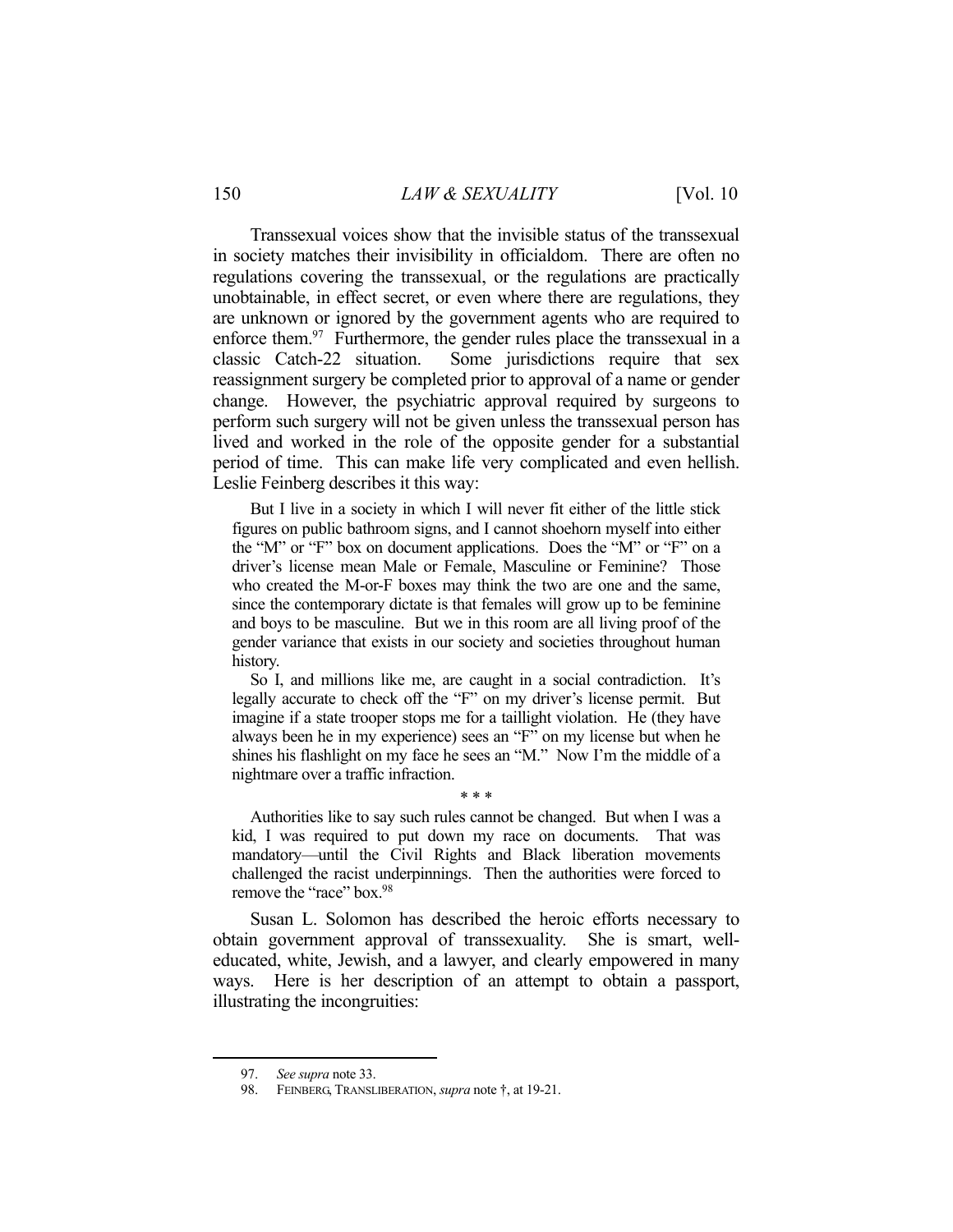Since I had an existing passport showing me to be someone as whom I can no longer pass (either physically or emotionally), I had no choice but to explain who and what I am, and that I needed to change both the name and sex designation on my passport. He looked puzzled for a moment. He truly wanted to cooperate in my efforts, but he had never before been faced with this situation (or, to his knowledge, a six foot transsexual). The only advice he could give me was what is "engraved" on the stele which is the Passport Office's written instructions. These instructions provide that, in order to permit a change of sex designation, the transsexual must submit a letter from a surgeon, affirming that the SRS [sexual reassignment surgery] has been completed.

 I showed the Postmaster my Social Security Card and my driver's license, and explained that the New York courts will not approve a transsexual name change until after the "operation," but that I couldn't qualify for the operation until I had lived and worked as a woman, and that I couldn't work as a woman until I could prove my work eligibility (another of those potential catch-22s).

 "So," I concluded, "if you look real hard, I'm sure you can find a way to help me." ... Nice man. Interested. He spent a half hour with me, reviewing the regulations as he had them, but could find no solution. Finally, he gave me the telephone number of the National Passport Office in New Hampshire. . . . I phoned the Passport Office and was connected to a warm and empathetic individual, named Kristin. I explained to Kristin that I am a pre-operative transsexual, that I am in the process of changing my personal Paper Trail (i.e., the record of my name), and that I am seeking to renew my passport, in my adopted name, for the primary purpose of having another piece of "identity paper"—one that will help demonstrate my right to work in America.

 Kristin advised me to send a copy of my "name change papers" (i.e., the court order), and a copy of the "surgeon's letter," confirming my SRS. I explained that I had not yet undergone the surgery, and that, without the Surgery the New York courts were hesitant to sanction a transsexual name change (if you're becoming bored with the rehearing of this tale of woe, consider how I feel about the constant retelling).

 Woops! This brought about a moment of silence, as my new friend tried to think of what could be done to help me in my quest. The instructions Kristin had, only dealt with the common questions. The problem of a preop, pre-"official" name change TS [transsexual] is certainly not common as far as the Passport Office (or the Department of State, which runs it), is concerned. The best that Kristin could do at that moment was to ask for my telephone number, and offer to speak with her supervisor. She promised that she would call me back.

 She was as good as her word. Early the next morning . . . my phone rang, and on the other end was Kristin's cheery voice.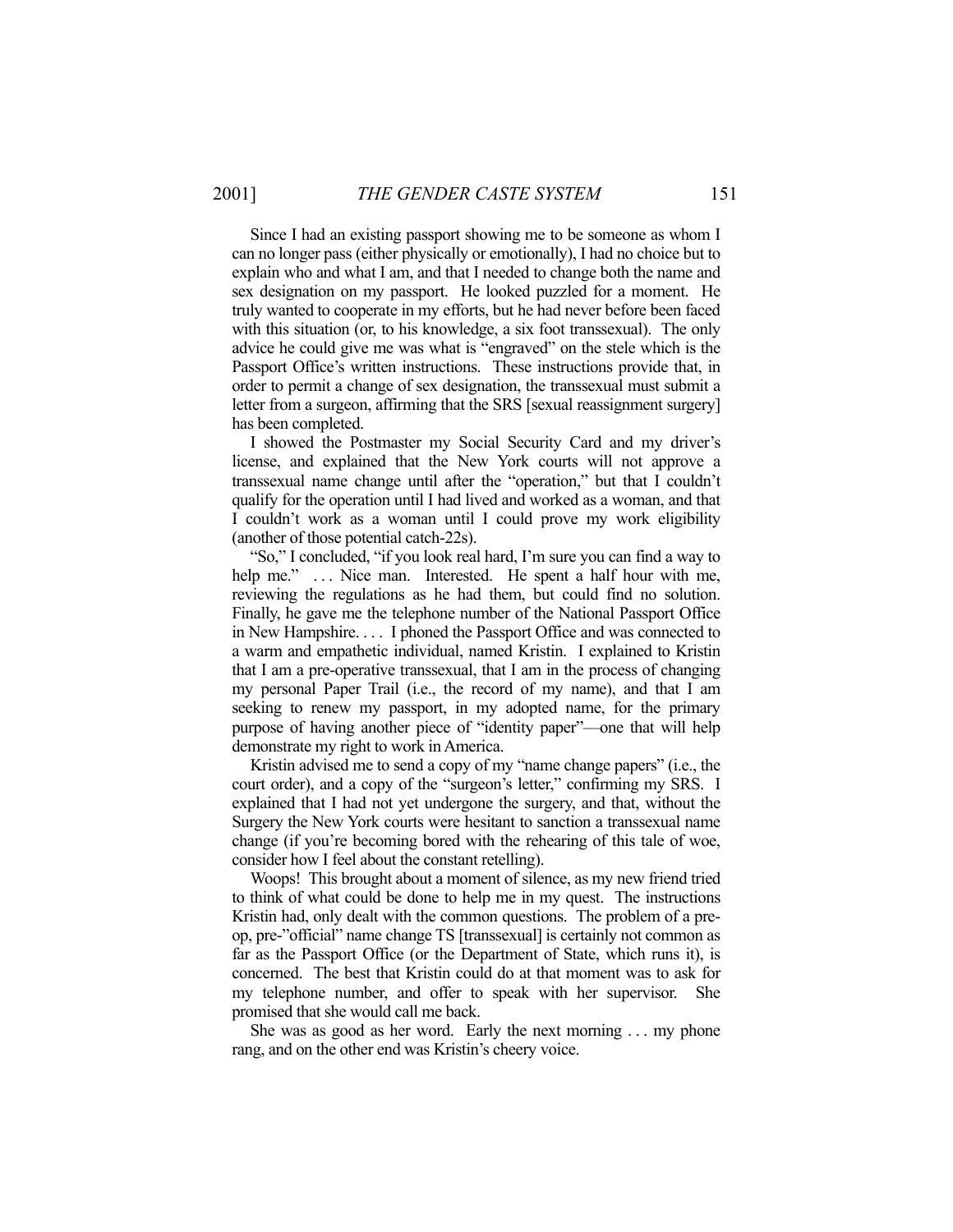"I spoke with my supervisor," she said. "It seems that in order to change your name on your passport (or to get a new one in your new name), we'd need the surgeon's letter, I wish the news was better."

 . . . I presented the problem this way: There are only a few surgeons in the world who perform most of the sex reassignment surgeries. What would happen if I elected to use the services of a doctor in London, or in Brussels. . . .? In such a circumstance, I would need to travel abroad, presented as a woman, because I am required to (and actively choose to but why confuse her) live that way. What would happen if I try to clear customs, and a quasi-policeman begins to examine the credentials of this six foot tall, angular "woman," who is traveling under the passport of a man? Containing the photograph of a man who does not look anything like this "woman" in front of him? Which identifies this person, clearly, as a "male?" A simple search would show that I am not what I present myself to be.

 "Why not just supply passport photos of yourself dressed as a woman?" Kristin asked innocently. "We could probably do that."

I let the suggestion hang for a moment. Then I said: "Right."

 I went on: "Then, of course, there is the problem of traveling home as a post-op."

 Now, besides everything else, when the Immigration Service inspects my passport and then me, that inspection will reveal a physiological woman, traveling under a "man's" passport.

 "Kristin," I said, "things being as they are, I'd never be able to get back into the United States."

 Although some "true Americans" would think that a good thing, Kristin understood the "problem." Sometimes you've got to ask the right question. Kristin thanked me for the additional information, and said that she would take it back to her supervisor. She again promised to call me back. She did so the next morning.

 This time the news was somewhat more "hopeful." It seems that under this circumstance, one can arrange for a passport of limited one year duration (instead of the normal ten year—five year for children—term). As far as the name is concerned, the passport would still be under my "legal" name, but might show my new "female" name as an "alias." ... However, the acceptance of the "alias" would be up to the discretion of the "adjudicator" (the person examining the materials which one submits with one's passport application). Kristin advised that under the circumstances presented to her (i.e., that I was traveling to Europe in order to receive the SRS), there should be no problem having the "adjudicator" approve this.

Right.<sup>99</sup>

 <sup>99.</sup> SUSAN LYNN SOLOMON, EXPLORING THE PAPER TRAIL 59-62 TRANSAGENDA PRESS (1995).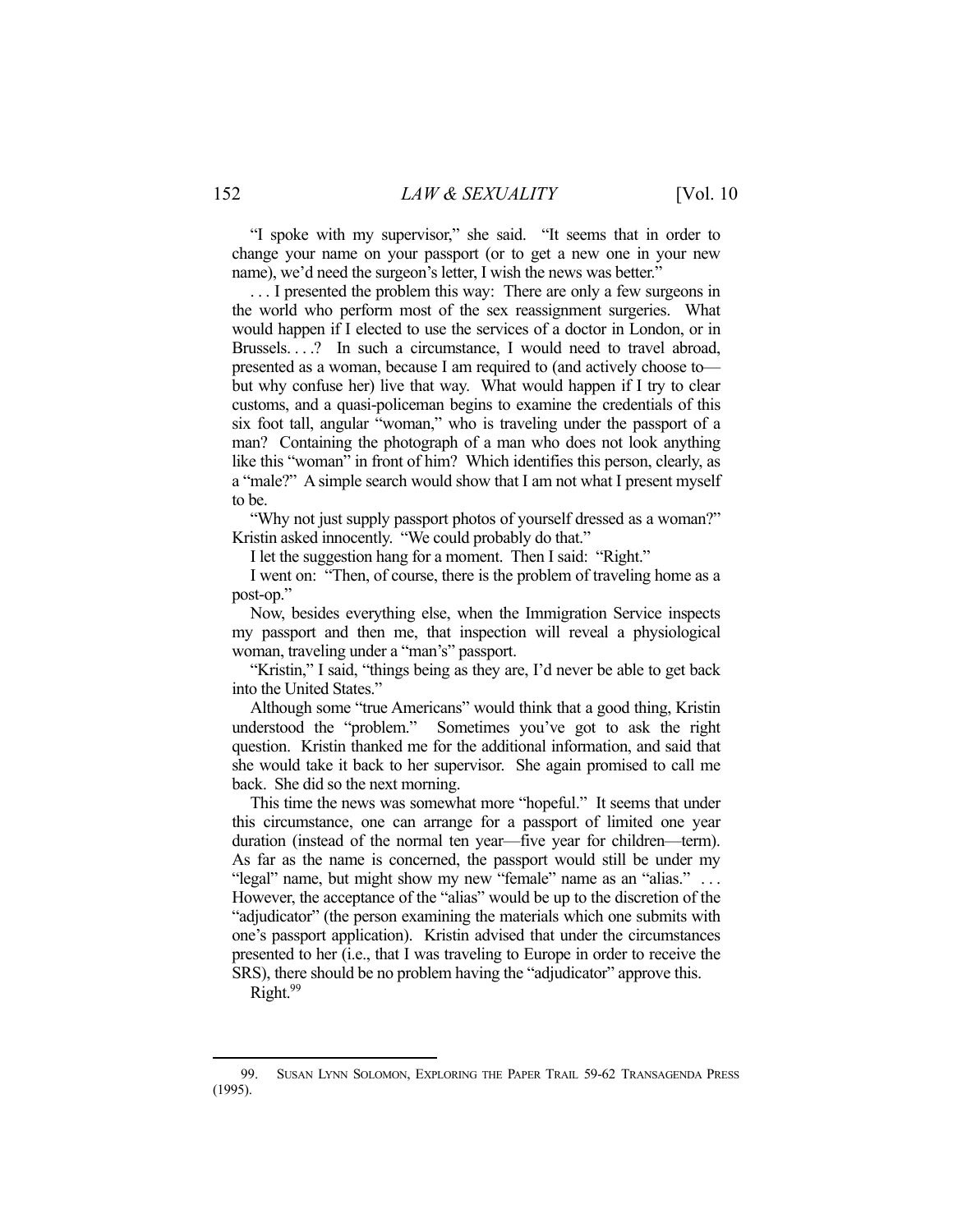This story illustrates not only the nature of one governmental barrier to gender autonomy, but also the self-empowerment, tenacity and knowledge required even to learn what the rules themselves are. The nature of the problem may not be readily apparent to those, such as "empowered" white heterosexual males, "normally" gendered, with education and higher economic status, who have not experienced the continual lack of respect accorded the transsexual. When one learns from regular experience that one's needs and person are not respected by government and institutional officials and also that almost every such interaction results in long delays due to unknown rules, denial of services, and personal disdain, one soon learns not to spend a lot of time hoping that anyone cares. Ms. Solomon describes the typical interaction:

 If you seem unsure of yourself, if the world has made you feel shame, if you are uncertain of what you are doing there, the clerk will pick up on this "vibe," and begin a cross examination of you. The clerk will examine your papers several times. The clerk will be suddenly unsure of how to accomplish this simple task (or begin to wonder whether he/she is even allowed to do it in the first place), and will take an immediate coffee break so that she/he can consult with the supervisor of supervisors. . . . You will, though, have been made to feel embarrassed, humiliated, and generally less than human.<sup>100</sup>

 Ms. Solomon has also described the type of reception which a transsexual person more often encounters when their status is revealed to a governmental or institutional clerk to whom a request for assistance must be made. She describes a visit to the New York State Division of Motor Vehicles to change a driver's license from male to female, which has explicitly been permitted by regulation since 1987:

 Caroline properly filled out all of the required forms, as described in this Chapter. She remembered to bring with her all of the materials necessary to support the requested changes (except that she hadn't yet arranged for her new Social Security registration). She had her photo taken .... She walked confidently up to the assigned examiner, and heard the inevitable words: "I can't do this!" "Yes, you can," Caroline insisted, pushing the materials back to the examiner. "Please speak to your supervisor."

 The examiner did just that, and Caroline could hear the two women twittering over her request. The examiner then returned with a photo copy of a DMV regulation in her hands.

 "See!" she announced. "The regulations say that I can't change your sex before you've had the operation."

 At this point Caroline became flustered by the examiner's disdain. She didn't notice that the regulation which the examiner had so carefully

 <sup>100.</sup> *Id.* at 16-17.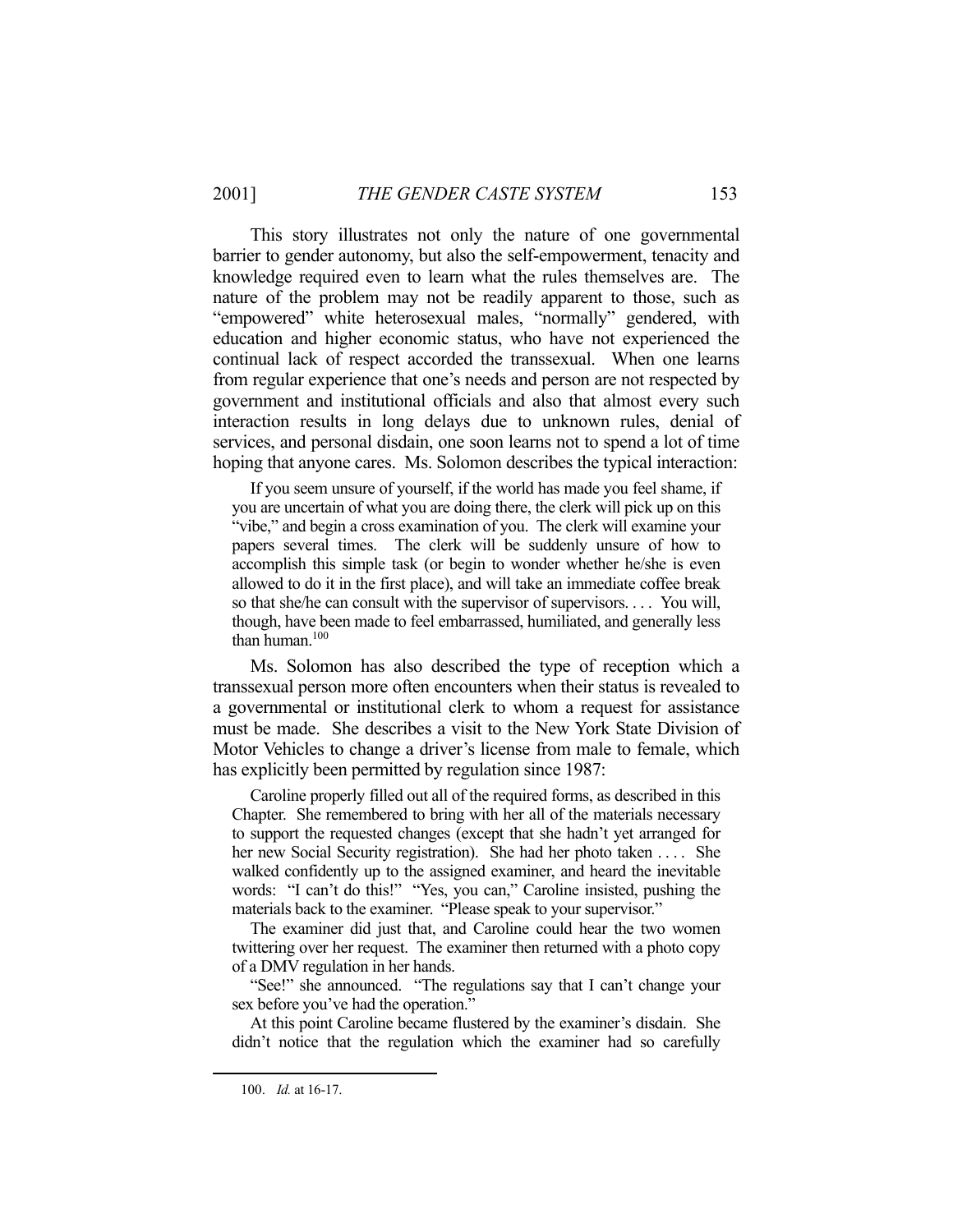copied for her, was the rule before regulation 4335 was amended in 1987.... Caroline ... just drew a complete blank, and was forced to retreat from the confrontation without accomplishing the mission she had set for herself.

 Clearly, the DMV examiner . . . was aware of the appropriate regulation (she couldn't have missed it if she took the trouble to find the older version), and just chose not to focus on it.101

 Even when one is empowered and armed with knowledge and confidence, the reception is not necessarily any more pleasant:

 I was at the DMV in Medford with my friend, Katy. It is a truism that two transsexual people together are likely to be "read." Add to this the fact that my friend was identifying herself as transsexual in the papers she was presenting to the clerk. The clerk was less than thrilled to be facing us, and apparently decided to be less than cooperative.

 "I can't do this!" She finally announced, after staring first at us, then at the papers, then at us again.

"Yes, you can." I was just as firm.

 "I don't think so. See *he* just isn't a female, and I don't see any court papers which tell me he's changed *his* name."

 "You certainly can do it." I could remain calm, because I knew that I was right. "Why don't you look at your procedure manual under procedure 4335, as it was amended in 1987, by a memo numbered "c"  $15. \ldots$ 

 She stared at us for a moment. She didn't even bother to reach for her manual. "How did you know that?" she asked.

 As you can see, she certainly knew that it was possible to effectuate the change requested. At the very least, she could have inquired of her supervisor. She just chose not to do so. I don't ascribe any reasons for her acting in that manner, and the "why" really doesn't matter. $^{102}$ 

 In her writings, Riki Ann Wilchins transmits the raw emotional force triggered by governmental regulation of her gender autonomy:

 I go down to the County Recorder's office and don't even get to see a judge. Alas, I will miss the irony of a man who lives half his life running around publicly in a floor-length black dress passing judgment on my gender. Instead I get some bored clerk who looks like a third-year law student. He eyes me sourly from behind a battered gray desk, one of those broad, rough things that invites graffiti. I try to read the desktop art upside

 <sup>101.</sup> *Id.* at 32-33.

 <sup>102.</sup> *Id.* at 25-26. Ms. Solomon also describes interactions with the Social Security Administration giving the erroneous information that a court order is required for a name change on a Social Security account, and describing the secret nature of the regulations, *id.* at 14-15, as well as problems with credit card companies, *id.* at 72, telephone utilities, *id.* at 86, the Bar Association, *id.* at 96, and other governmental and institutional offices.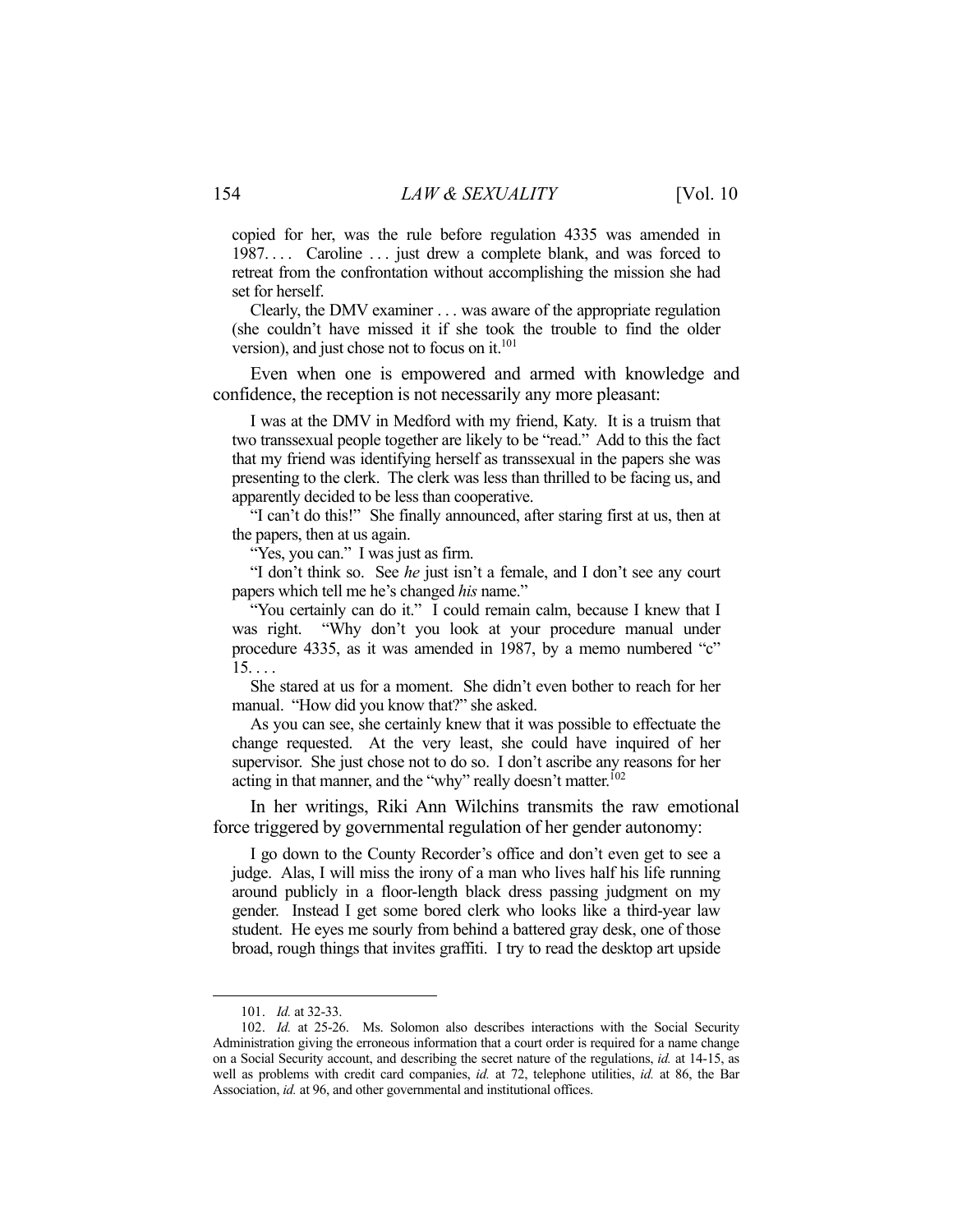down while he examines my proof that I've publicized my legal change of name in the *Cleveland Legal Register* for the required thirty days.

 He asks me how the sovereign state of Ohio can know I'm not doing this to defraud someone, because that kind of name change is strictly illegal. *I mean, look at me, asshole. I'm a guy in a dress who gets hassled in the restroom for trying to take a pee and you're worried that I'm going to turn out to be John Freaking Dillinger on the lam in drag? Get a life*. I say nothing, of course .... He finally signs the papers, staring up at me as if I'm something he's discovered in the back of the fridge from last year's hunting trip.... But I'm not done. I ask him about changing my Ohio birth certificate, which still lists me as male. He loftily informs me that the state of Ohio doesn't do that sort of thing. It turns out they want a record "contemporaneous with my birth." He intones contemporaneous solemnly.  $\ldots$ <sup>103</sup>

#### As Wilchins says:

 Trans-identity is not a natural fact. Rather, it is the political category we are forced to occupy when we do certain things with our bodies. That so many of us try to take our own lives, mutilate ourselves, or just succeed in dying quietly of shame, depression, or loneliness is not an accident. We are supposed to feel isolated and desperate. Outcast. That is the whole point of the system. Our feelings are not causes but effects.<sup>104</sup>

# *D. Unveiling a Non-Caste, Non-Heteronormative Gender Theory: Physical Sex and Psychological Gender Are Divisible and Separable*

 The denial of the fundamental transsexual claim regarding physical sex and psychological gender may appear to be a non-issue of simple logic applied to objective facts: there are two sexes and birth sex is the same as gender. It seems like a semantic exercise in categorization and taxonomy: we can play games with the definitions of sex and gender, but it all comes down to the same thing. It seems like an opposition between liberty and order: we cannot let women call themselves men, and vice versa. It seems like a question of the limits of technology: we can change externals but not chromosomes, so we cannot really change gender.

 However, none of these arguments explain the incongruities of a fuller reality which includes transsexual people. The challenge of transsexuality is the examination of the limits of our ability to know what exists and does not exist. It involves an examination of heteronormative constructs regarding identity so deeply embedded in our consciousness

 <sup>103.</sup> WILCHINS, *supra* note 27, at 52-53.

 <sup>104.</sup> *Id.* at 25.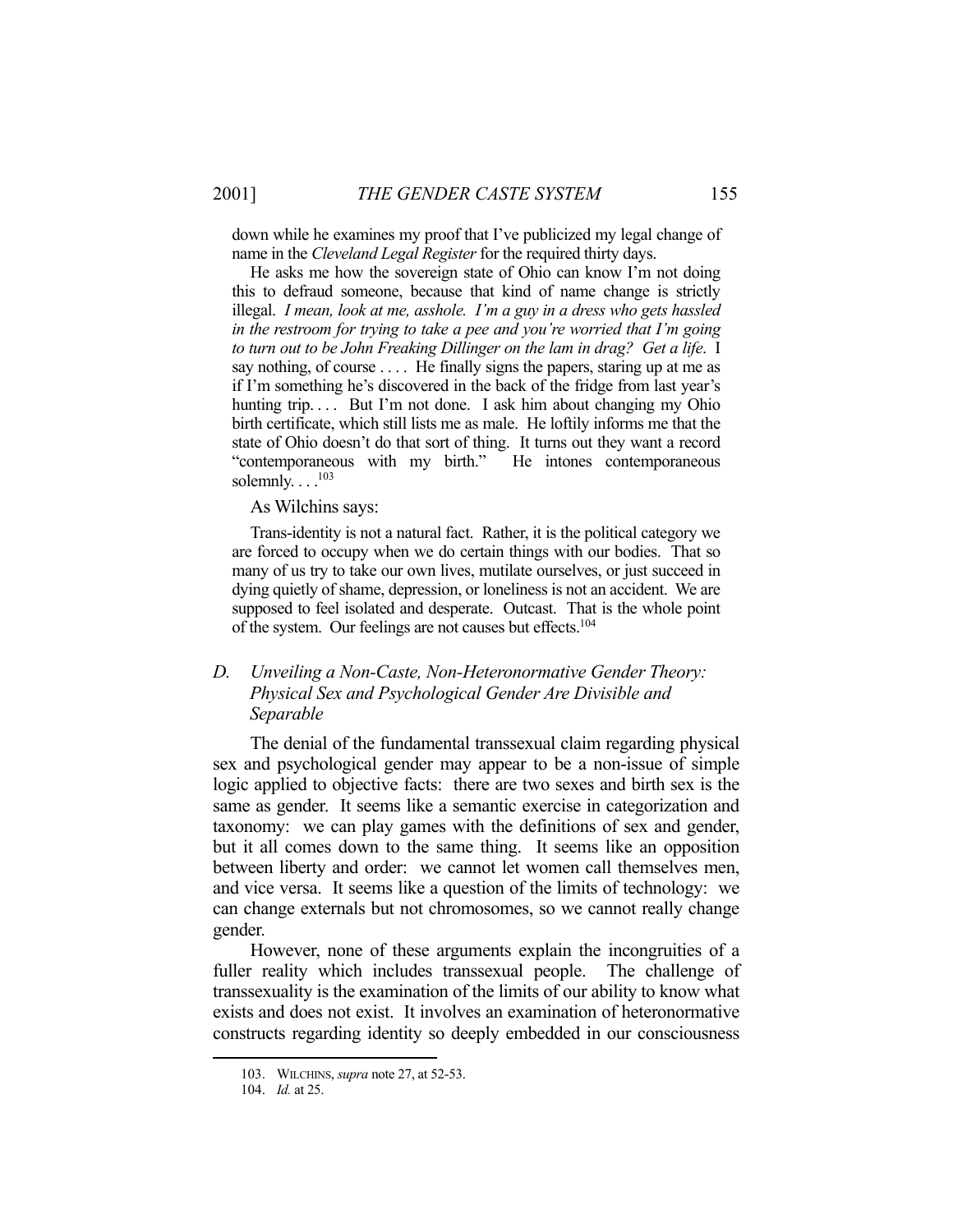since birth that we cannot recognize them as constructs. It requires us to discern and acknowledge the foundations of our own identity, which makes it impossible to be objective in this arena. Our own being is so invested in the outcome that impartiality is impossible. Because of this, the discourse used to deny transsexual peoples' rights shifts continuously in order to maintain the status quo. $105$  Our language constructs our reality, and it is in language that we can see the heteronormative construct at work.

 Most people assume that gender is essentially genitalia, i.e., sex, a biologically determined characteristic like the height or the number of our fingers and toes. "Sex" is a simple fact, based on "genitalia," which immutably determine one's "gender." One cannot change one's gender, and therefore, transsexual people should not be permitted to legally change their gender classification. To argue otherwise is to enter the realm of fantasy, of delusion. Of course, gender has not been the only characteristic considered biologically related to a single physical characteristic. There are many who have espoused the biological imperative of race, and it was not so very long ago in this country that those of mixed Caucasian and black heritage in any degree were legally considered "biologically black," regardless of color or cultural identification, and thereby disadvantaged in law.106 Anyone not purely white was dismissively considered black on the basis of "biology." This, too, was simple "logic" applied to objective "facts."

 Let us examine the assumptions. Those who argue that gender equals genitalia are in fact making a different claim altogether. In the year 2001, there are people born with female genitalia who have a male self-image and consider themselves male, have consistent observable behavior within the range of culturally male behavior, have a male presentation, dressing and styling themselves within the range of culturally male presentation, and have male genitalia by virtue of sex reassignment surgery. If such a person has a male self-image, male behavior, a male presentation, and male genitalia, functions and is accepted day-to-day as a male, then clearly he is functioning socially and culturally as a male. When faced with such a person, there is often no physical, social, or cultural cue which would identify that individual as female. Only an examination of the original birth certificate or the testimony of close relatives would reveal the incongruity of gender.

 Should that person be considered legally male? Many would answer in the negative because, in the words of one correspondent,

 <sup>105.</sup> *See* Keller, *Operations*, *supra* note 4, at 348-52 (discussing the shifting of discourse).

 <sup>106.</sup> *See* Greenberg, *supra* note 46, at 294 n.191 (1999) (discussing "one drop" rule).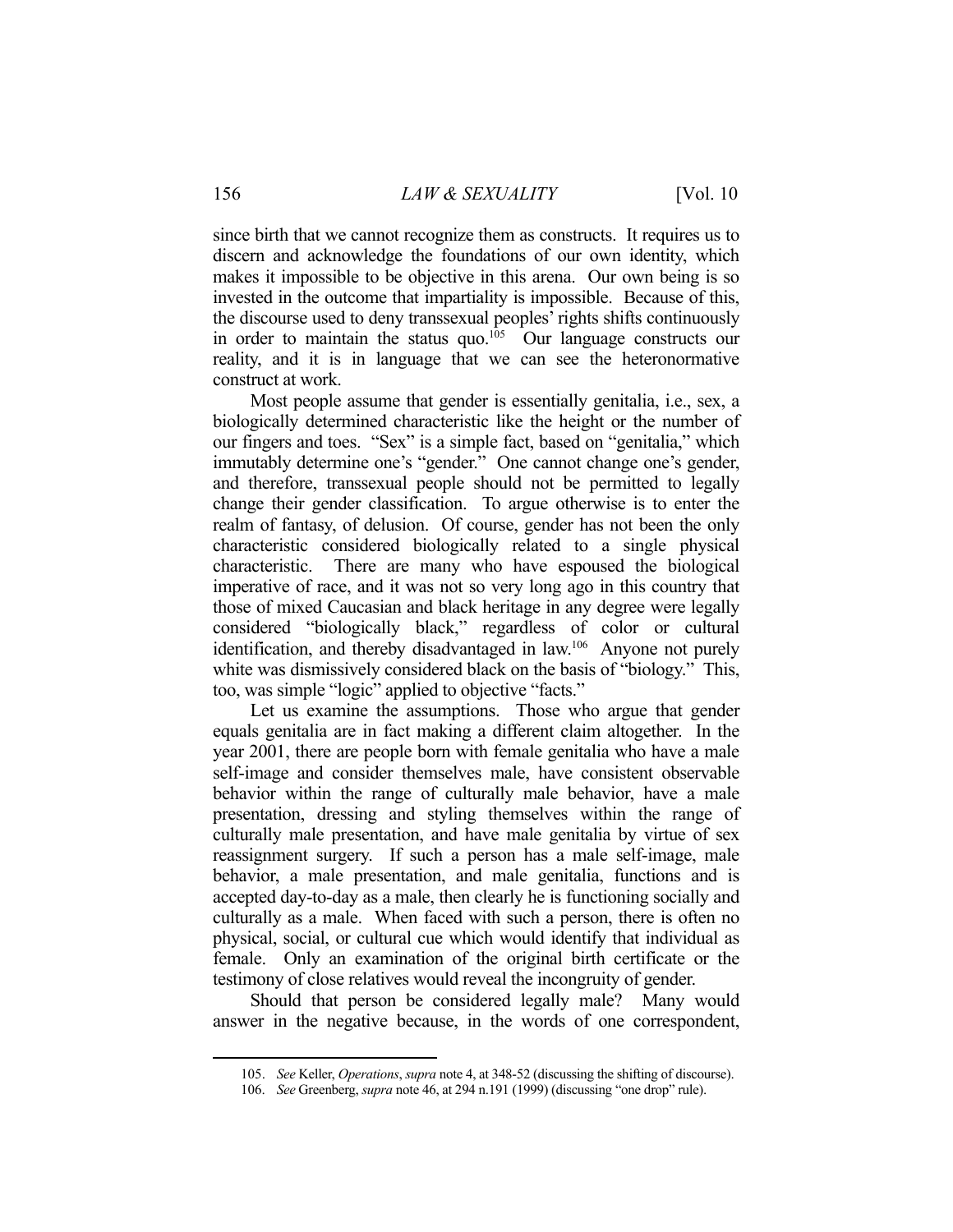"what your momma gave you is what you is." Yet, in what sense is this person properly considered a female? Would it make sense to tell such a person to act like a woman? Should such a person be required to use the women's bathroom? And what is the importance, legally, of maintaining that this person is female?

 Here, we see the terms of the argument beginning to shift. Those who would initially argue that gender simply equals genitalia cannot maintain the terms of that argument in such a case. To argue that such a person is female, one would have to argue that the existence of male genitalia does *not* determine gender. The existence of male genitalia must be dismissed on the grounds that such medical intervention does not change one's "true" gender. Thus, gender must exist independent of actual genitalia. But if gender does not equal actual genitalia, but only "birth sex," then what is it?

The OXFORD ENGLISH DICTIONARY defines "gender" as follows:

Gender

1

- 1. Kind, sort, class; also genus as opposed to species. The general gender: the common sort (of people). Obs. . . . .
- 2. Gram. Each of the three (or in some languages two) grammatical 'kinds', corresponding more or less to distinctions of sex (and absence of sex) in the objects denoted, into which substantives are discriminated according to the nature of the modification they require in words syntactically associated with them; the property (in a sb.) of belonging to, or (in other parts of speech) of having the form appropriate to concord with, a specified one of these kinds. Also the distinction of words into 'genders', as a principle of grammatical classification . . . .
- 3. transf. Sex. Now only jocular . . . .
- b. In mod. (esp. feminist) use, a euphemism for the sex of a human being, often intended to emphasize the social and cultural, as opposed to the biological distinctions between the sexes. Freq. attrib<sup>107</sup>

 The MERRIAM-WEBSTER'S COLLEGIATE DICTIONARY defines "gender" as follows:

 gen\*der\jender\n [ME *gendre*, fr. MF *genre, gendre*, fr L genes *genus* birth, race, kind, gender—more at KIN](14c) 1 **a**: a subclass within a grammatical class (an noun, pronoun, adjective, or verb) of a language that is partly based on distinguishable characteristics (as shape, social rank, manner of existence, or sex) and that determines agreement with the selection of other words in grammatical forms **b**: membership of a word or

 <sup>107.</sup> OXFORD ENGLISH DICTIONARY (4th ed. 1993).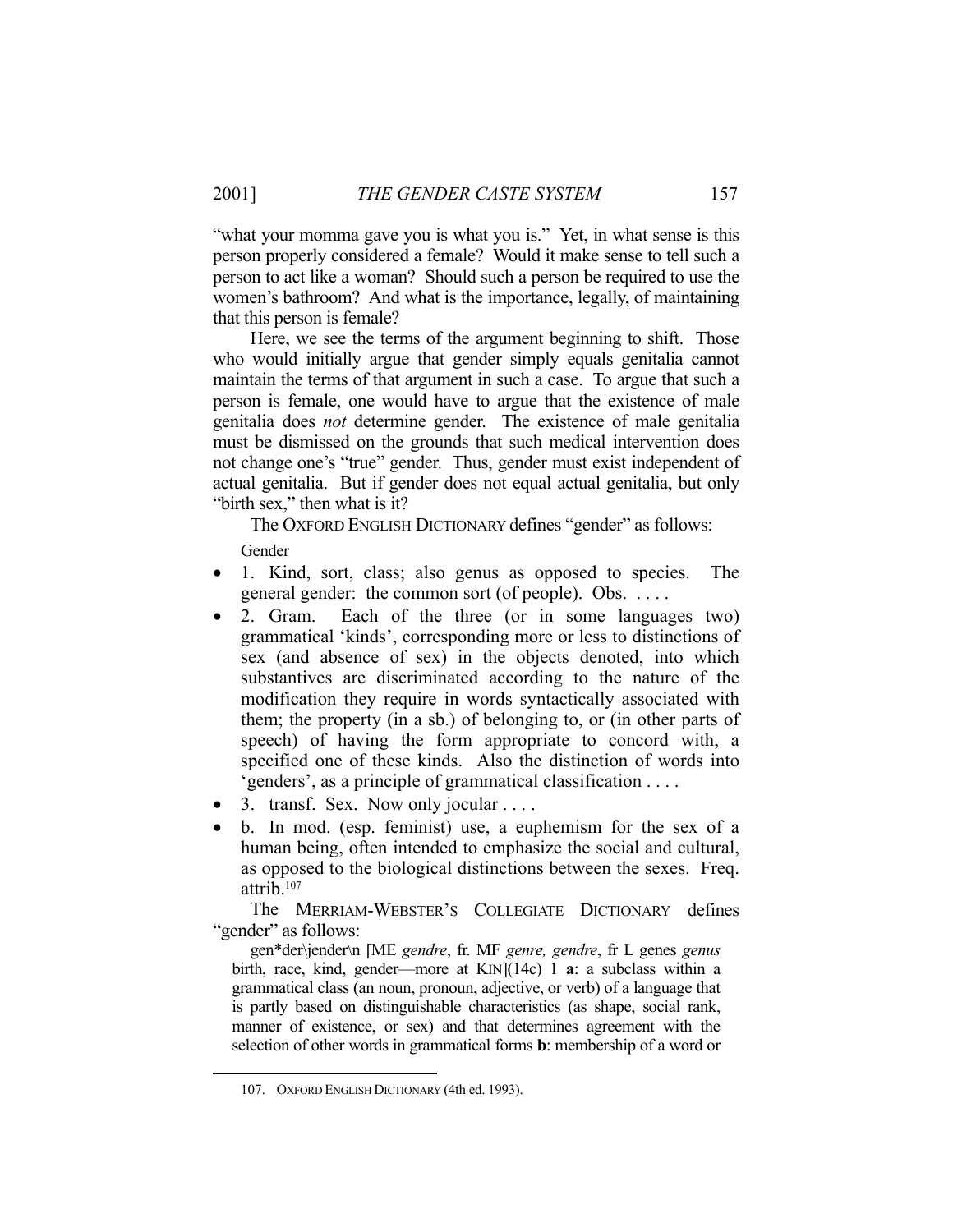a grammatical form in such a subclass **c**: an influential form showing membership in such a subclass 2 **a**: SEX  $\leq$  the feminine $\sim$ ) **b**: the behavioral, cultural, or psychological traits typically associated with one sex.108

 These definitions reveal another shift in the argument. The two connotations of gender separate biological "sex," i.e., genitalia and psychological "sex" characteristics which we have attributed to biological sex. Brown distinguishes between the terms "sex" and "gender" as follows: "*Sex* refers to the *biological* classification of being either male or female and is usually determined by the external genitalia. *Gender* refers to the culturally determined *behavioral*, *social* and *psychological* traits that are typically associated with being male or female."109 Thus, at least in certain contexts, "gender" does not always equate to "genitalia."

 The distinction between gender, i.e., an observable and consistent set of psychological characteristics, and physical sex implies that gender is not essentially physical sex, and that gender is something nonmaterial.<sup>110</sup> The work of theorists such as Foucault and Butler suggest the same, and further that "gender" is or has become a cultural phenomenon. However, this does not necessarily imply that gender is therefore fluid and changeable, and advocates of the idea, such as Dr. John Money, have fallen into controversy in the scientific community.

 In one case, a tragic circumcision accident resulted in the parent's decision, guided by Dr. Money, to raise the child as a girl.<sup>111</sup> The case was often cited as proof that gender is constructed by social factors alone. However, the "gender change" was not in fact successful, and, the child underwent significant distress in the assigned gender role, deciding at the age of fourteen to live as a boy.112 Neither being raised as a girl nor medical intervention "changed" the child's gender.

 <sup>108.</sup> MERRIAM-WEBSTER'S COLLEGIATE DICTIONARY (10th ed. 1998).

 <sup>109.</sup> BROWN & ROUNSLEY,*supra* note 3, at 19.

 <sup>110.</sup> *See* BUTLER, GENDER, *supra* note 12, at 6; PHYLLIS BURKE, GENDER SHOCK (1996); JUDITH LORBER, PARADOXES OF GENDER (1994) (analyzing the cultural construction of gender). *See also* France, *supra* note 21, at 2 ("[S]ex bears an epiphonemenal relationship to gender; that is, under close examination, almost every claim with regard to sexual identity or sex discrimination can be shown to be grounded in normative gender rules and roles."); Meredith Gould, *Sex, Gender, and the Need for Legal Clarity: The Case of Transsexualism*, 13 VAL. U. L. REV. 423 (1979); Note, *Patriarchy Is Such a Drag: The Strategic Possibilities of a Postmodern Account of Gender*, 108 HARV. L. REV. 1973, 1980-83 (1995).

 <sup>111.</sup> *See* JOHN COLAPINTO,AS NATURE MADE HIM (2000).

 <sup>112.</sup> *See id.* In addition, a recent study by John Hopkins Hospital of male children who were born without penises and raised as girls found that most of them considered themselves boys when they got older, suggesting that gender identity is determined by hormonal influences in the womb. *See* Greenberg, *supra* note 46, at 290-92 (regarding similar cases).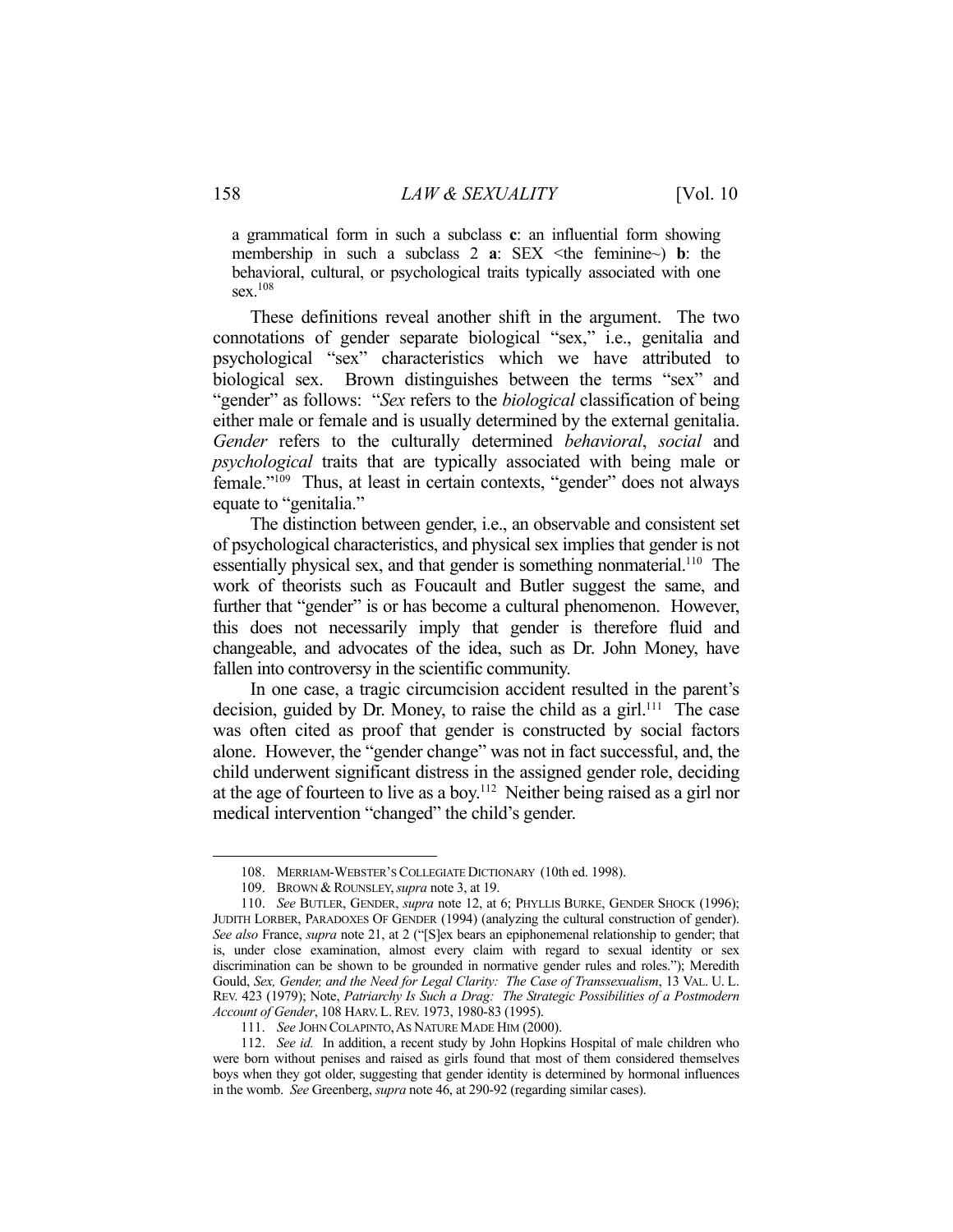Opponents of transsexuality have correctly attacked the notion that medical intervention can change gender and seek thereby to discredit the notion of transsexuality.<sup>113</sup> However, this misapprehends the transsexual claim. The claim that gender, i.e., an observable and consistent set of psychological characteristics, can be changed by medical intervention is similar to the simplistic and ludicrous notion that gender can be changed simply by putting on stereotypical clothes of the opposite sex. It is significant in this context to understand that neither transvestites, who form a fetishistic attachment to clothing of the opposite sex, nor female impersonators or drag kings, who professionally don clothing of the opposite sex to perform sometimes startlingly realistic imitations of celebrities, claim to change their gender. The idea that we can choose or change our gender fails to take into account that "gender" is not a solitary experience, individually and subjectively determined, but one that is had by everyone, and is culturally and objectively observed. The idea that we as individuals can choose or change our gender fails to take into account that it is gender, as given to us by the cultural conversation, which determines the nature of our experience, and not vice versa. Essentially, gender chooses us, and not the other way around. It makes us what we are. Neither we nor transsexual people choose or change gender. However, the choice is not always settled neatly by reference to physical sex.

 Similarly, the argument by Judith Butler that gender is "performative," was also misapprehended by some.<sup>114</sup> "Performative" sounds suspiciously like saying that gender is a performance, and her work was misread by some as meaning that anyone can choose any gender by simply performing it because physical bodies do not matter. However, such misreadings failed to understand that Butler, a professor of comparative literature and rhetoric at the University of California, was using "performative" as a term of art espoused by J.L. Austin.<sup>115</sup>

 Austin asserted that relatively few statements are provably true or false. Austin called true/false statements "constatives," and others he called "performatives," statements which bring into being that which they name or cause changes in the behavior of observers by the simple fact of their pronouncement.<sup>116</sup> A clear example would be the recitation by the minister at the wedding: "I now pronounce you husband and wife." However, the same statement made at the dinner table is not performative.

 <sup>113.</sup> *See, e.g.*, JANICE RAYMOND,THE TRANSSEXUAL EMPIRE, at xxiv (1994).

 <sup>114.</sup> *See* BUTLER, GENDER, *supra* note 12.

 <sup>115.</sup> *See* J.L.AUSTIN, HOW TO DO THINGS WITH WORDS (1962).

 <sup>116.</sup> *See id.*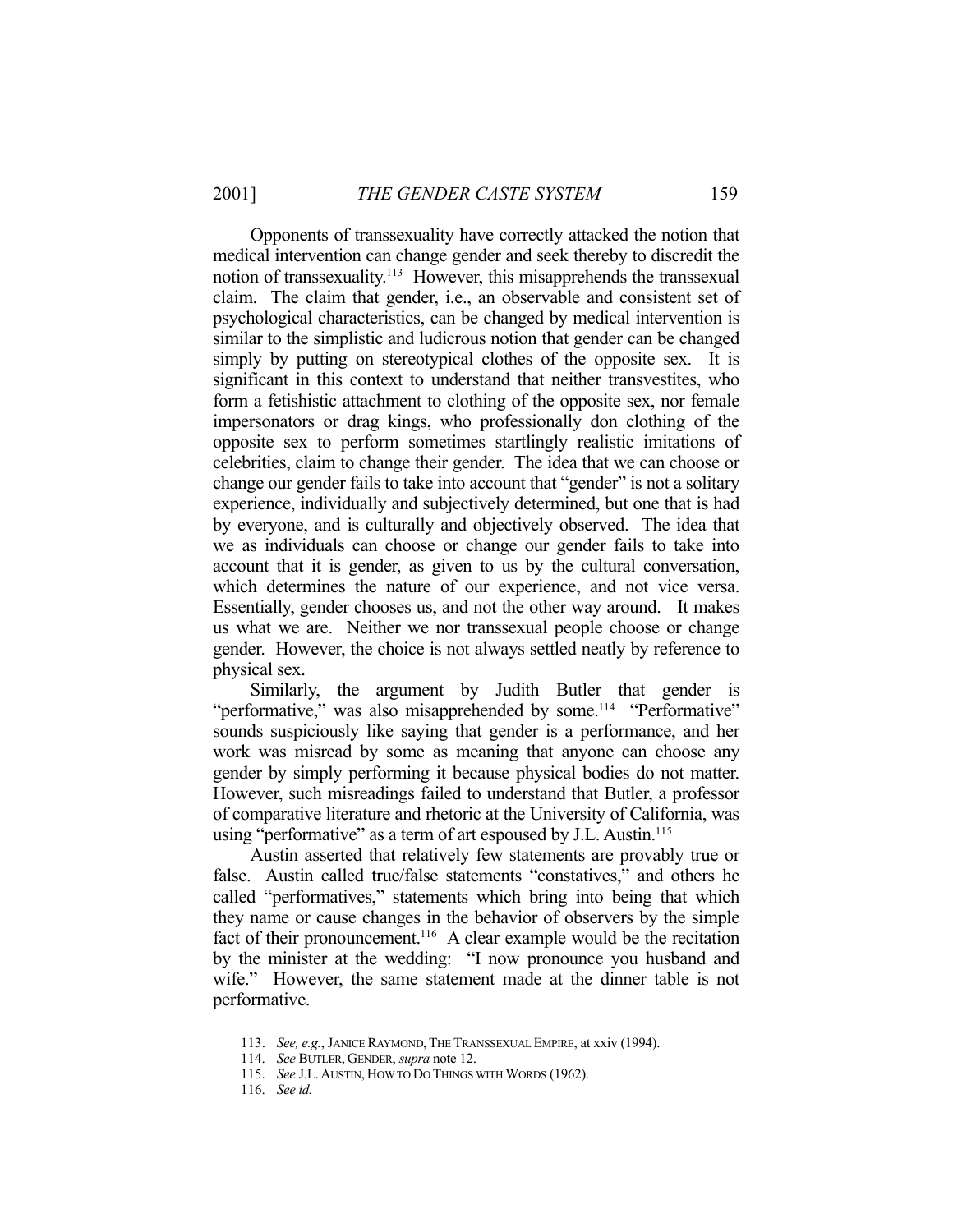Butler speaks of bodies as texts<sup>117</sup> which may be read as representations of certain cultural ideas, arguing that gender is "performative," meaning that our gender creates and recreates us as a specific kind of being, a gendered being, which has effects in the behavior of those who observe it. This negates the idea of a subject who chooses its gender. It also suggests that gender is not a true/false proposition. She explained the misreadings in her 1997 book, Bodies That Matter, as follows:

For if I were to argue that genders are performative, that could mean that I thought that one woke in the morning, perused the closet or some more open space for the gender of choice, donned that gender for the day, and then restored the garment to its place at night. Such a willful and instrumental subject, one who decides *on* its gender, is clearly not its gender from the start, and fails to realize that its existence is already decided by gender.<sup>118</sup>

Thus, both opponents of and advocates for transsexual people agree that gender cannot be chosen, for it is given to us. However, this does not require that gender be the same as physical sex.

What we perceive as "gender" is a set of behaviors which has been *defined* for us as masculine or feminine. It differs, in some major or minor degree, from culture to culture, from region to region, and from family to family. A New York businessman and a Texas cowboy are both male and masculine, but not in the same way, as is true of an Italian from Naples and a Maori, a Tibetan and a Saudi Arabian, ad infinitum. Thus, as Butler says, "[t]he presumption of a binary gender system implicitly retains the belief in a mimetic relation of gender to sex whereby gender mirrors sex or is otherwise restricted by it."<sup>119</sup> But when masculinity is seen for what it is, which is a set of behaviors which has been defined by society and assigned to a physical sex, then it makes no sense to say that possessing a given physical sex guarantees a specific set of behaviors. We would have to know where the person was born and raised, their cultural background, economic status, religion, sexuality and much more, in order to even begin to predict the set of behaviors assigned to them. In that sense, then, physical sex is not determinative of psychological gender.

 Even our view of physical sex as a natural fact has been questioned. Butler theorized that gender does not exist simply because we are born

 <sup>117.</sup> *See* BUTLER, GENDER, *supra* note 12. Others have specifically referred to transsexual bodies as "texts" which may be read. *See* Keller, *Operations*, *supra* note 4, at 334-36.

 <sup>118.</sup> JUDITH BUTLER, BODIES THAT MATTER–ON THE DISCURSIVE LIMITS OF "SEX," *at* (1993) [hereinafter BUTLER, BODIES].

 <sup>119.</sup> BUTLER, GENDER, *supra* note 12, at 6.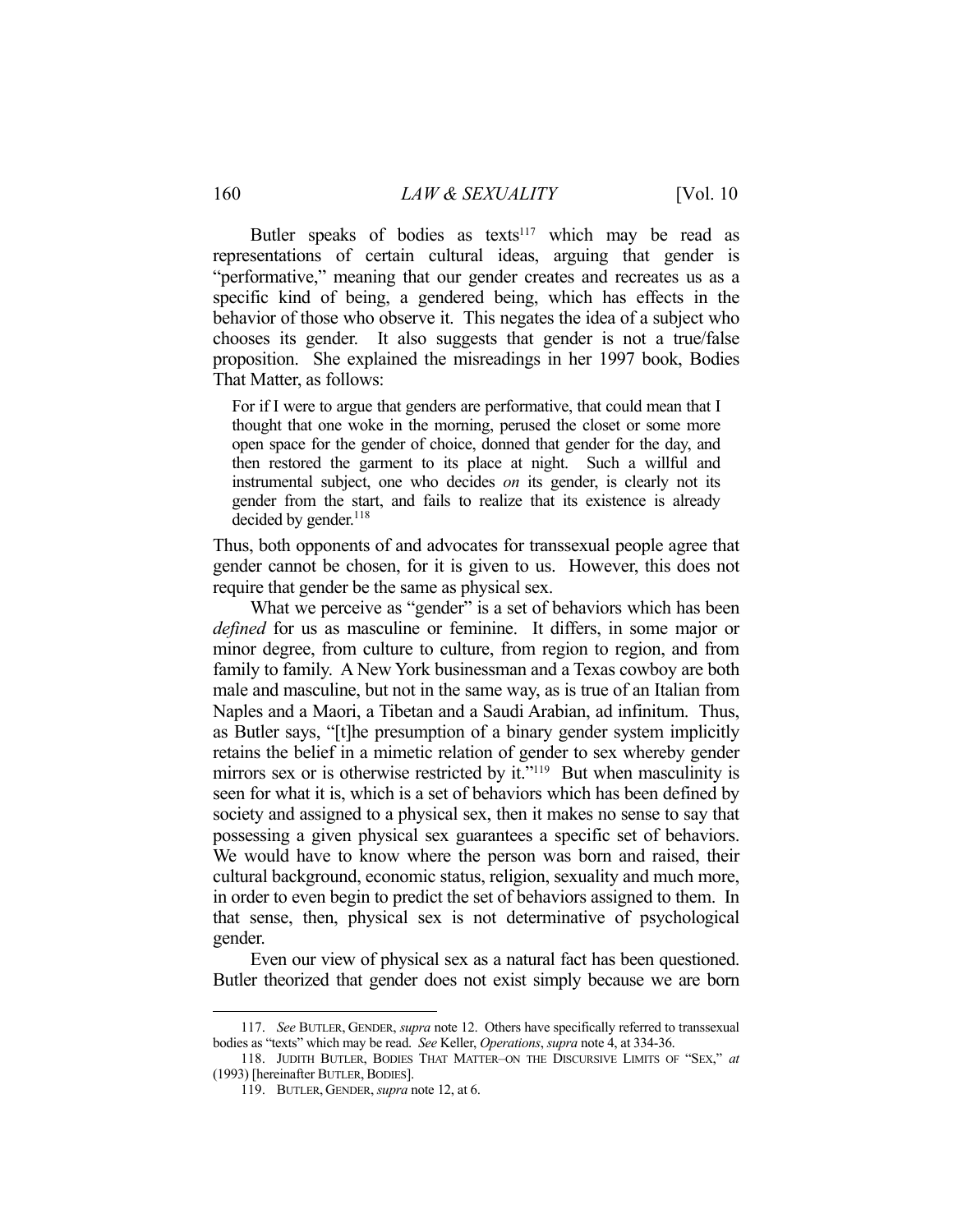with certain physical differences. Those physical differences are not by themselves the determinant of gender in a vacuum.

Butler proposes:

 Consider first that sexual difference is often invoked as an issue of material differences. Sexual difference, however, is never simply a function of material differences which are not in some way both marked and formed by discursive practices. Further, the claim that sexual differences are indissociable from discursive demarcations is not the same as claiming that discourse causes sexual difference. The category of "sex" is, from the start, normative: it is what Foucault has called a "regulatory ideal." In this sense, then, "sex" not only functions as a norm, but is part of a regulatory practice that produces the bodies it governs, that is, the regulatory force is made clear as a kind of productive power, the power to produce—demarcate, circulate, differentiate—the bodies it controls.

... In other words, "sex" is an ideal construct which is forcibly materialized through time. It is not a simple fact or static condition of a body, but a process whereby regulatory norms materialize "sex" and achieve this materialization through a forcible reiteration of those norms. That this reiteration is necessary is a sign that materialization is never quite complete, that bodies never quite comply with the norms by which their materialization is impelled. Indeed, it is the instability, the possibility for rematerialization opened up by this process, that mark one domain in which the force of the regulatory law can be turned against itself to spawn rearticulations that call into question the hegemonic force of that very regulatory law.120

 Thus, both "sex" and "gender" are a function of physical differences, but these physical differences are invested with meaning by culture. This is not to say that culture causes sexual differences. Rather, the culture promulgates an ideal which includes standards of normality for our bodies and how we think about them. At the same time, this ideal forces our bodies into those standards. "Sex" is a continuing process. We could make it into a verb: "sexing." Constant "sexing" is necessary because how we think of our bodies never quite conforms to the standards. This calls into question the authority of the standards. Therefore, while "sex" is in one sense a physical fact, it is also an ideal in the sense that we create artificial standards of normality to which we must continually strive to conform. While most people deviate in a limited way from the ideal set of behaviors which in our culture we associate with males or females, transsexual people consistently and coherently deviate from society's ideal so far as to fall outside of the range traditionally associated with their sex. Thus, while the gender of a

<sup>120.</sup> BUTLER, BODIES, *supra* note 118, at 1.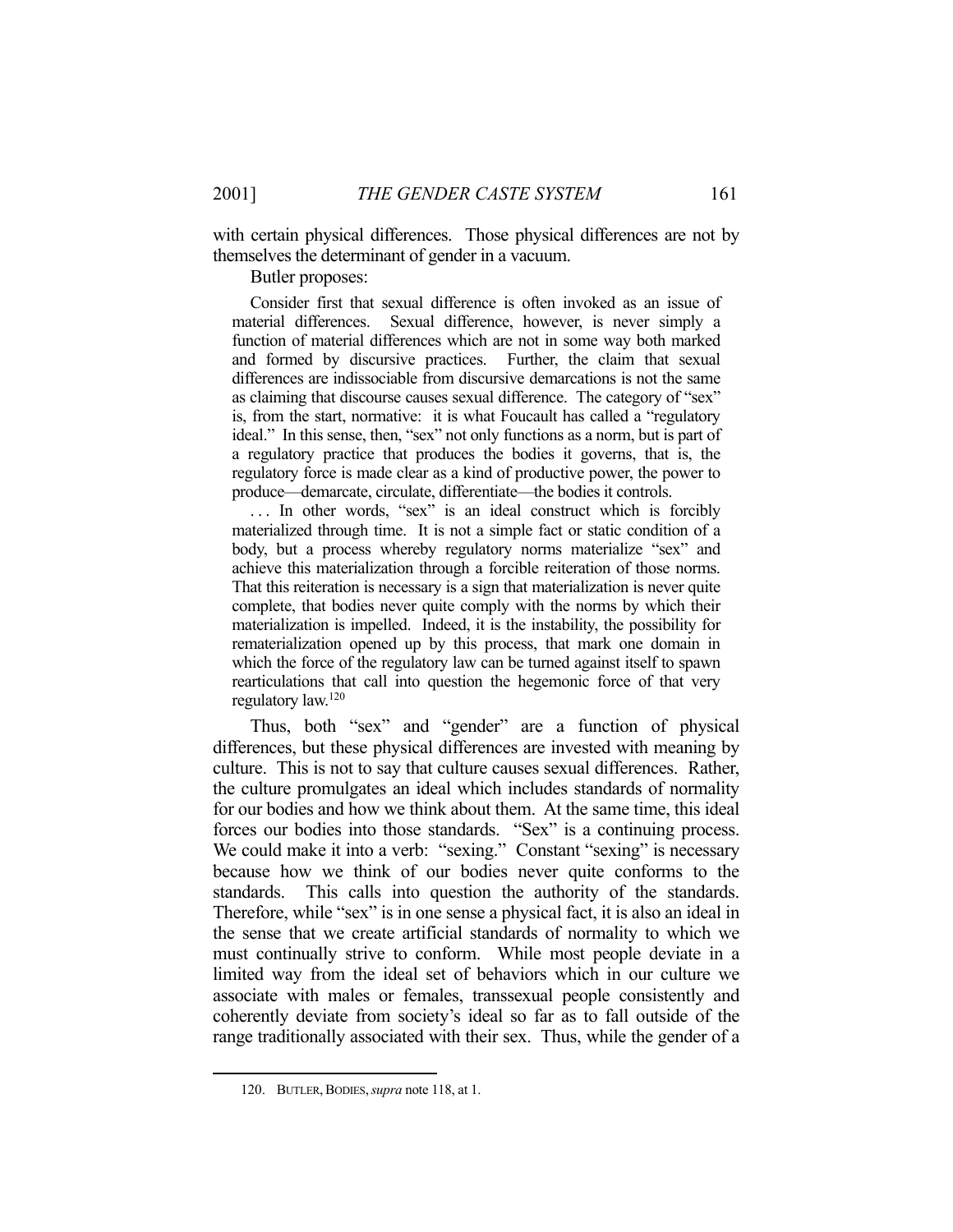transsexual person is essentially congruent throughout his or her life, it is at variance with his or her "sex."

 "Sex" may itself be an artificial concept. The idea that different people with the same organs are *ipso facto* the same in certain predefined ways may be as pseudo-scientific as phrenology. Butler argues:

 When the sex/gender distinction is joined with a notion of radical linguistic constructivism, the problem becomes even worse, for the "sex" which is referred to as prior to gender will itself be a postulation, a construction, often within language, as that which is prior to language, prior to construction. This "sex" posited as prior to construction will, by virtue of being posited, become the effect of that very positing, the construction of construction. If gender is the social construction of sex and if there is no access to this "sex" except by means of its construction, then it appears not only that sex is absorbed by gender, but that "sex" becomes something like a fiction, perhaps a fantasy, retroactively installed at a prelinguistic site to which there is no direct access.<sup>121</sup>

Or as Wilchins more colloquially says:

Maybe the formula is reversed. Gender is not what culture creates out of my body's sex; rather, sex is what culture makes when it genders my body. The cultural system of gender looks at my body, creates a narrative of binary difference, and says, "Honest, it was here when I arrived. It's all Mother Nature's doing.<sup>122</sup>

 Before one glibly dismisses all this as wild-eyed radical theory, one must deal with the fact that a significant number of people are born outside the range of what society assumes to be the only two sexes. The correctness of the assumption must be questioned in the face of such inconvenient reality.

 The essentialist argument is not only problematic on the level of epistemology, but also on the level of biology. There are a statistically significant number of persons born with genitalia and chromosomal structure which show signs of both maleness and femaleness.<sup>123</sup> How common is intersexuality? The question is difficult to answer, as ethicist Alice Dreger explains:

I suspect that ethicists have ignored the question of intersex treatment because like most people they assume the phenomenon of intersexuality to be exceedingly rare. It is not. But how common is it? The answer

 <sup>121.</sup> *Id.* at 5.

 <sup>122.</sup> WILCHINS, *supra* note 27, at 51.

 <sup>123.</sup> *See* Greenberg, *supra* note 46. I note that the experience of intersexed people is quite different from that of transgendered or transsexual people, and must not be conflated. These are not statistical blips, these are people. However, such experience demonstrates the absurdity of oversimplification of gender.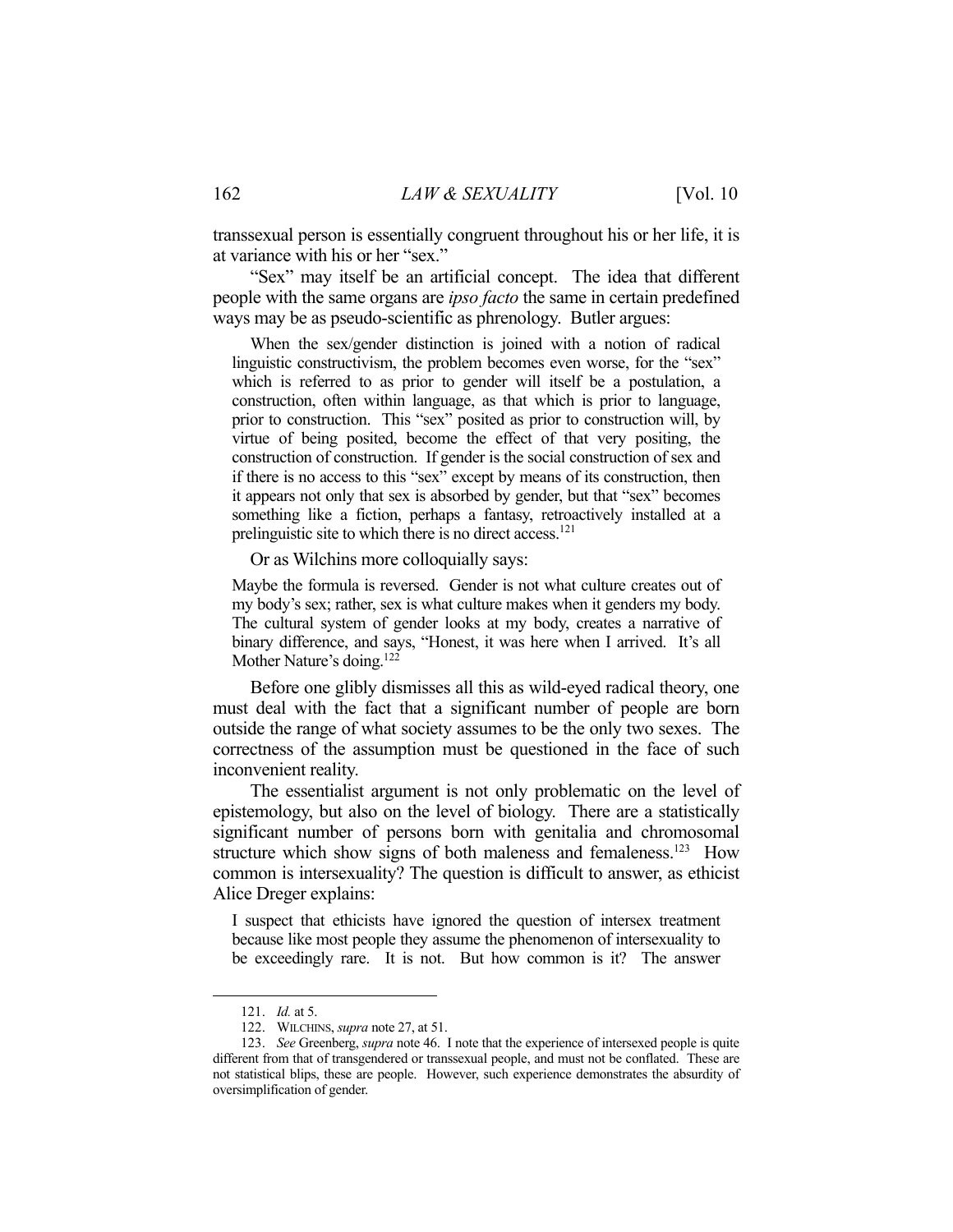depends, of course, on how one defines it. Broadly speaking, intersexuality constitutes a range of anatomical conditions in which an individual's anatomy mixes key masculine anatomy with key feminine anatomy. One quickly runs into a problem, however, when trying to define "key" or "essential" feminine and masculine anatomy. In fact, any close study of sexual anatomy results in a loss of faith that there is a simple, "natural" sex distinction that will not break down in the face of certain anatomical, behavioral, or philosophical challenges. Sometimes the phrase "ambiguous genitalia" is substituted for "intersexuality," but this does not solve the problem of frequency, because we still are left struggling with the question of what should count as "ambiguous." (How small should a baby's penis have to be before it counts as "ambiguous"?) $124$ 

 If we equate genitalia with gender, how do we accommodate the biological fact of intersexed genitalia? As Wilchins says:

The argument that intersexed bodies are pathology doesn't help us much, because—assuming the bodies are perfectly functional—that's a value judgment masquerading as medical fact.

 Saying that the intersexed comprise just a negligible fraction, doesn't help us either. It just takes us out of the land of Fact and Nature, plopping us squarely in the squishy realm of Probabilities and Chance. Deciphering this begins to look suspiciously more like cultural judgment than the cold eye of Impartial Science.<sup>125</sup>

Intersex cannot be explained satisfactorily under the essentialist theory, revealing inner contradictions in the theoretical framework. It is therefore necessary to view intersexed organs as a medical anomaly to be corrected, the same as the existence of an extra finger or toe. This theory leads to the routine practice of surgically "correcting" their "abnormal" genitalia. The Intersex Society of North America calls this "intersex genital mutilation," estimating that five intersexed infants are operated on each day.126 Significant stories have been told of the psychological pain which has been caused later in life because of these procedures.<sup>127</sup> The Intersex Society protests this "intersex genital mutilation" and is attempting to have medical organizations change their practices, despite

 <sup>124.</sup> Alice Domurat Dreger, *"Ambiguous Sex"—or Ambivalent Medicine? Ethical Issues in the Treatment of Intersexuality*, HASTINGS CENTER REP., May-June 1998 at 24-26 (1998) (citations omitted). For statistical information on the frequency of biological conditions which may lead to a classification of intersexuality see Melanie Blackless et al., *How Sexually Dimorphic Are We? Review and Synthesis*, 12 AM.J. HUM.BIOLOGY 151 (2000). Please note that the frequency of some of these conditions, such as congenital adrenal hyperplasia, differs for different populations.

 <sup>125.</sup> WILCHINS, *supra* note 27, at 50.

 <sup>126.</sup> *See id.*

 <sup>127.</sup> *See id. See also* FEINBERG, TRANSLIBERATION, *supra* note †, at 7-8 and 90-91; "Intersexed Voices," *at* http://www.sonic.net/~cisae/real.html.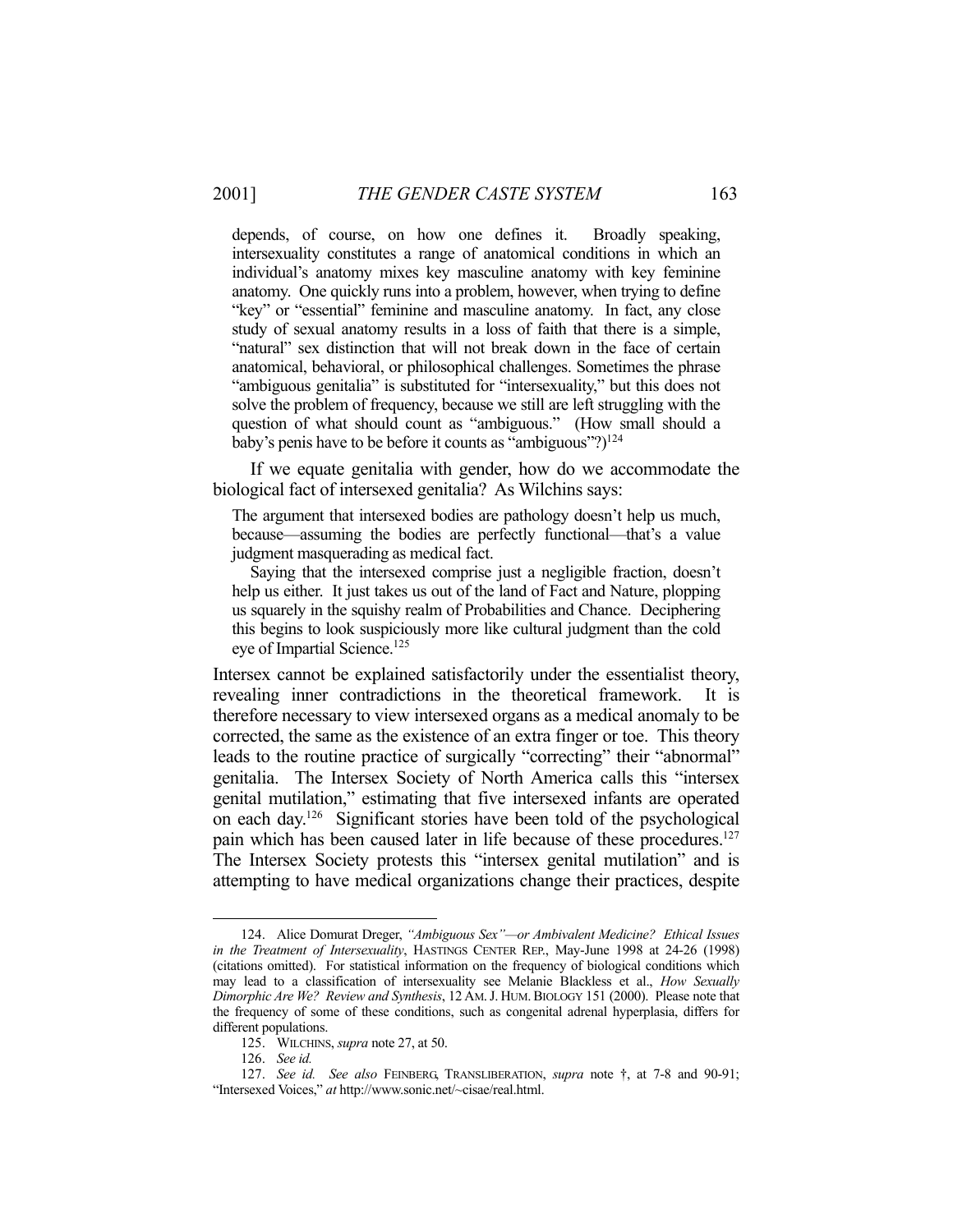stubborn resistance.<sup>128</sup> But perhaps it is first the theory, rather than the practices, which needs changing, because it is the essentialist theory which requires the practice of intersex genital mutilation.<sup>129</sup> Without this essentialist theory, there would be no need for intersex genital mutilation. Aside from the alleged "biological" facts, is the essentialists' Procrustean formula socially and legally satisfactory? As Wilchins says:

Sex! is a cultural command that all bodies understand and recognize themselves in a specific way, an identification of our bodies that we are forced to carry around and produce on demand. To participate in society, we must be sexed.

 We see this with perfect clarity in the case of the intersexed, the original lost brigade in any discussion of binary sex. Intersexuals are not permitted to live without a sex. Even if they resist, society inevitably forces one on them. The machinery of sex gets very upset when you try to live outside of  $it.<sup>130</sup>$ 

 Essentialists cannot have it both ways. If essentialists are prepared to say that "sex" is "ambiguous" in the case of intersexed infants, so that "genitalia" must be "corrected," it must be conceded that "sex" is not necessarily congruent with "gender," that physical sex as a binary system is itself in question. Why cannot the same be said of consenting adults who, despite everything in our culture pulling the opposite direction, have concluded after serious reflection, often after years of attempting to avoid the obvious conclusion, that their gender is at variance with their sex? What about children who insist continually that they are of a different sex and refuse all attempts to conform them to the heteronormative standard?

 But the biologic essentialists could shift the terms of the argument yet again, to say that, despite the dictionary definitions showing two connotations, despite mental health professionals who use eight or more

 <sup>128.</sup> *See* http://www.isna.org. *See also* Kenneth Kipnis & Milton Diamond, *Pediatric Ethics and the Surgical Assignment of Sex* (1998), *available at* http://www.afn.org/~sfcommed/ pedethics.htm.

 <sup>129.</sup> By comparison, there has been great controversy in America about the African practice of female genital mutilation, but there has been relatively little coverage of the controversy about American intersex genital mutilation. *See* http://www.religioustolerance. org/fem\_cira.htm ("Cheryl Chase, founder of the *Intersex Society of North America* commented: *'Africans have their cultural reasons for trimming girls' clitorises, and we have our cultural reasons for trimming girls' clitorises. It's a lot easier to see what's irrational in another culture than it is to see it in our own.' . . . .* Some pediatricians defend the practice of infant genital surgery." Dr. Anthony A. Caldamone, head of pediatric urology at Hasbro Children's Hospital in Providence, RI, said: "*I don't think it's an option for nothing to be done. I don't think parents can be told, this is a normal girl, and then have to be faced with what looks like an enlarged clitoris, or a penis, every time they change the diaper. We try to normalize the genitals to the gender to reduce psychosocial and functional problems later in life."*).

 <sup>130.</sup> WILCHINS, *supra* note 27, at 56.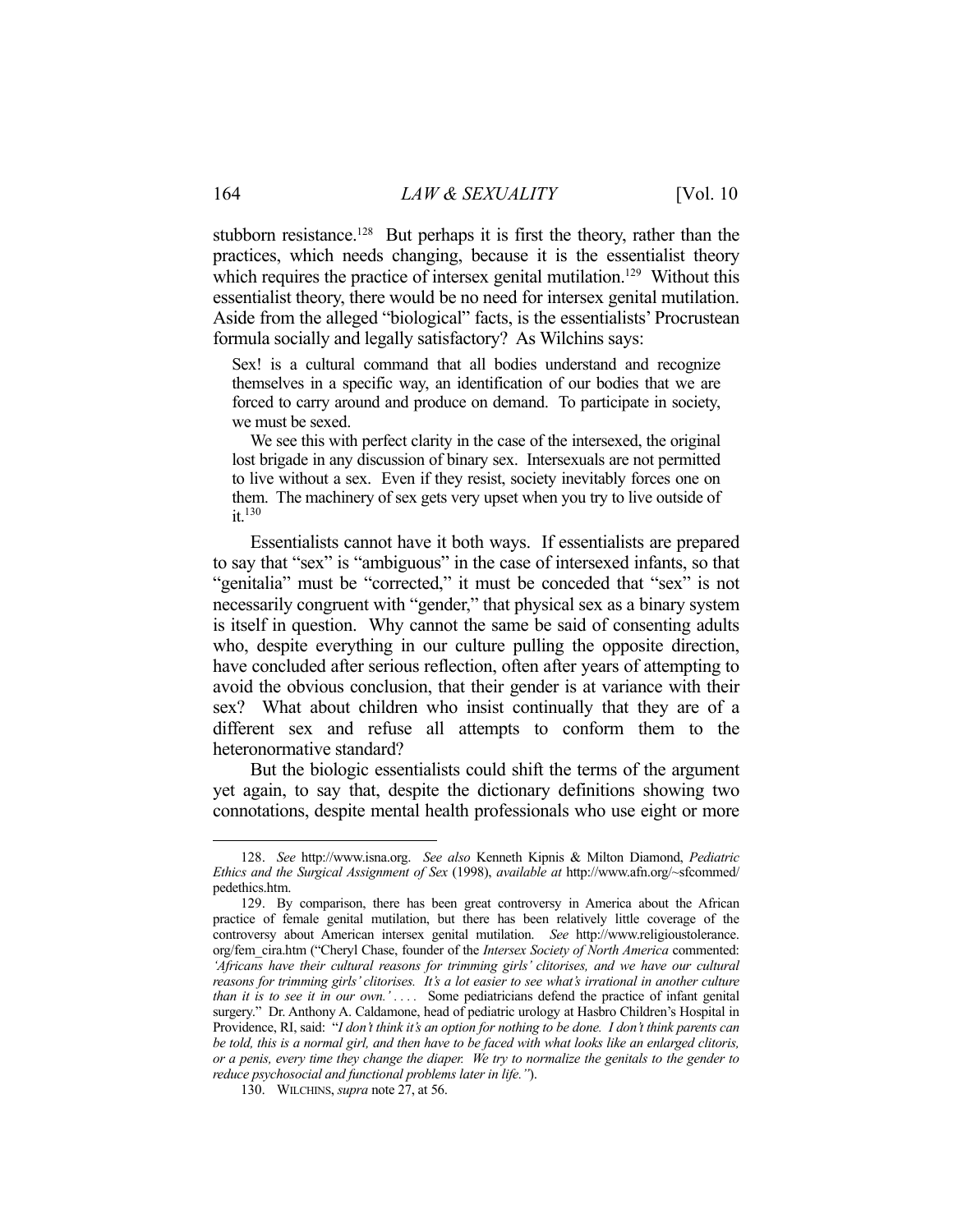1

factors to determine gender, despite the chromosomal variations inherent in human genetics in the intersexed, the only determinant that really matters is some "biological" characteristic more fundamental than "sex," one which determines "sex."131 There is, however, no scientific support for such a position. To the contrary, an eleven-year study at the Netherlands Institute for Brain Research in Amsterdam showed that, upon autopsy, brains of male to female transsexual people had differences in brain structure that only occur in fetal and neo-natal development.<sup>132</sup> The studies showed that the central subdivision of the bed nucleus of the stria terminalis, known as "BSTc," which plays a pivotal role in sexual behavior, was much smaller than a typical male and was approximately the same size as would be expected of a typical woman. $133$ 

 The essentialist argument also submerges the fundamental social, cultural and psychological differences between "men" and "women," and the fact that four of the five "biological" determinants of gender can be medically altered. What is such an argument left with when our facility with genetics has advanced to the point where chromosomal structure can be altered and new body parts regenerated? The constant shifting required to maintain the essentialist view not only indicates that

 <sup>131.</sup> *See, e.g.*, Corbett v. Corbett, [1971] P. 83, [1970] 2 All E.R. 33, [1970] 2 WLR 1306, wherein a British court addressed the issue of whether a transsexual could marry, reviewing criteria including (i) Chromosomal factors; (ii) Gonadal factors (i.e., the presence or absence of testes or ovaries); (iii) Genital factors (including internal sex organs); (iv) Psychological factors; (v) Hormonal factors or secondary sexual characteristics (such as distribution of hair, breast development, physique, etc., which are thought to reflect the balance between the male and female sex hormones in the body), [1970] 2 All ER at 44. However, the court adopted a reductive view of females, focusing on chromosomes and reproduction, thus holding that these define a "woman" for purposes of marriage. *But cf.* M.T. v. J.T., 355 A. 2d 204 (N.J. Super. Ct. App. Div. 1976) (concluding a wife was entitled to the protection of divorce laws despite her transsexuality).

 <sup>132.</sup> *See* F. Kruijver, et al., *Male-to-Female Transsexuals Have Female Neuron Numbers in a Limbic Nucleus,* 85 THE JOURNAL OF CLINICAL ENDOCRINOLOGY & METABOLISM 2034 (2000). *See also* JOANN MCNAMARA, EMPLOYMENT DISCRIMINATION AND THE TRANSSEXUAL 3 (1995), *available at* http://www.wiliamette.edu/~rrunkel/gwr/mcnamara (citing Josie Glausiusz, Transsexual Brains. 1995: The Year in Science, DISCOVER MAG. 83, Jan. 1996). "Dr. Swaab (the author of the study) has stated that his research 'shows that transsexuals are right. Their sex was judged in the wrong way at the moment of birth because people look only to the sex organs and not to the brain.'" Although the study involved people who had been castrated and had taken sex hormones, the researcher concluded that these procedures did not affect the size of the brain region because of animal studies which indicated that the size of the nucleus cannot be changed in adulthood using sex hormones. A study of the brains of men who had their testes removed as a treatment for prostate cancer showed that these nontranssexuals had a BSTc in the normal male size range, and a study comparing pre- and post-menopausal women's brains showed that the drop in estrogen levels following menopause did not change the size of the BSTc structure. *See also* Christine Gorman, *Trapped in the Body of a Man*, TIME MAG., Nov. 13, 1995.

 <sup>133.</sup> *See* Gorman, *supra* note 132.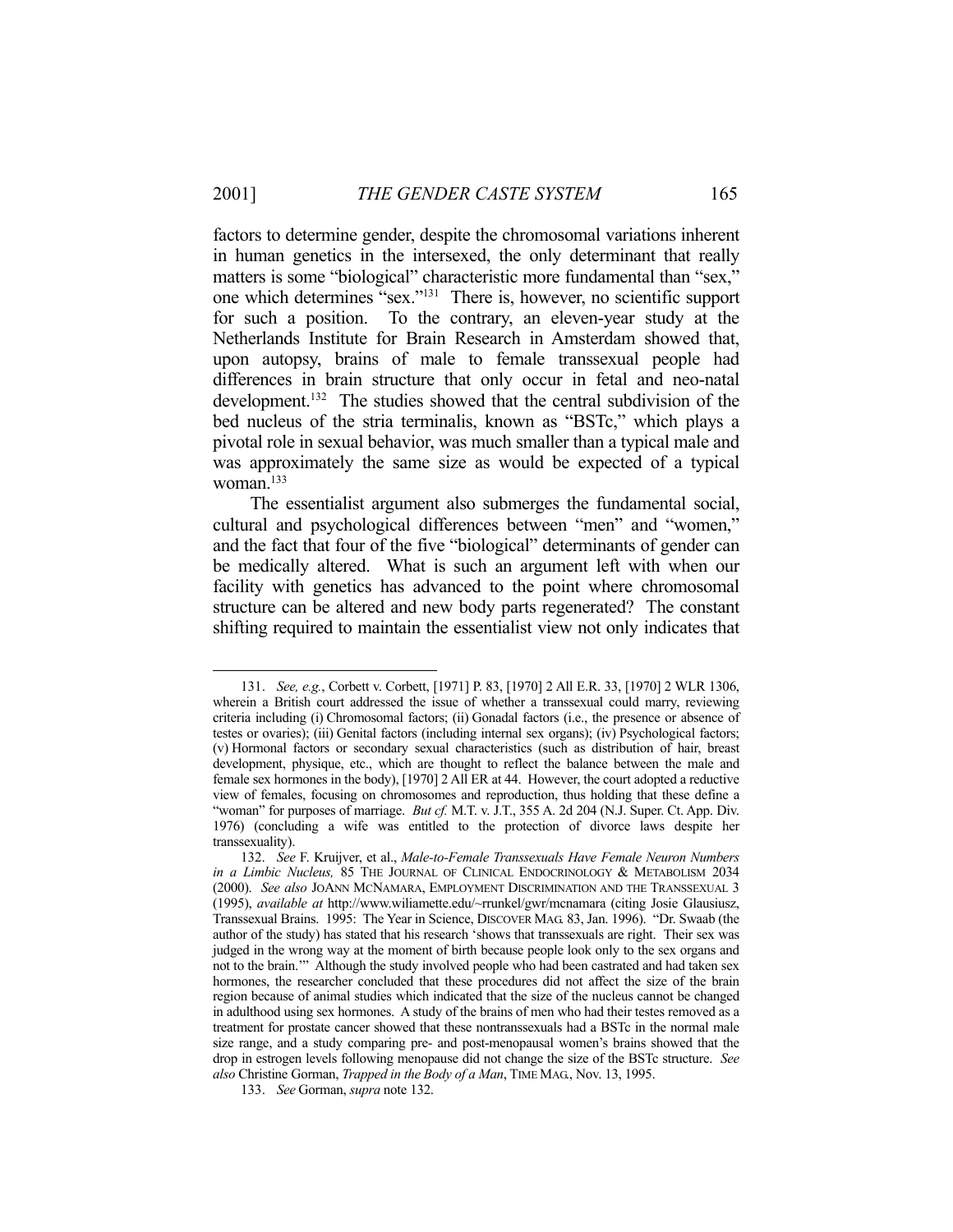there is something more at work here than meets the eye, but also validates the theorists' view that "sex" is a discursive category and not a natural fact.

As one judge put it:

Prior to my participation in this case, I would have had no doubt that the question of sex was a very straightforward matter of whether you are male or female . . . . After listening to the evidence in this case, it is clear to me that there is no settled definition in the medical community as to what we mean by sex."<sup>134</sup>

However, the Seventh Circuit reversed the decision, stating that "[w]e do not *believe* that the interpretation of the word 'sex' as used in the statute is a mere matter of expert medical testimony or the credibility of witnesses produced in court."<sup>135</sup> Here we see yet another shifting, from "science" back to "belief." Additionally, the initial determination is given to an expert, i.e., the doctor who certifies the sex of the child at birth, so why shouldn't another expert be listened to? The court did not address that question.

 The essentialist argument is akin to the argument that pornography cannot be precisely defined, but "I know it when I see it." In any event, the law must be concerned with not only scientific facts but also social policy. The question is whether we should subordinate the transsexual claim to self-determination and self-identification for reasons of social policy. If so, in service of what principle or ideal? One researcher stated the issue as follows:

 If psychology, medicine and the law agree to the desires of patients, regardless of their reservations, and support the patients to live in accordance to their self-image as a member of the opposite sex, then they contribute—however limited—to a changing process that results in a human being who was born as a boy or a girl to live as an adult as a female or a male. As a rule, this is a difficult process full of conflicts that burden the patient enough. It is our task to make this destiny as bearable as possible. The surgical operations are—if done appropriately—just a few of many steps in a changing process requiring and containing many interior or exterior changes. The patients will adapt to the results of the treatment better the more their intents [sic] to face this conflict find support. Under retrospective biographical aspects, it may be true that a human does not fundamentally change—regardless of any operations. Even though a new human being has not been created, there has been change, along with many new experiences. To treat patients first psychiatrically, hormonally and

 <sup>134.</sup> Ulane v. Eastern Airlines, 581 F. Supp. 821, 823 (N.D. Ill. 1983), *rev'd*, 742 F.2d 1081 (7th Cir. 1984).

 <sup>135.</sup> *Ulane*, 742 F. 2d at 1086 (emphasis added).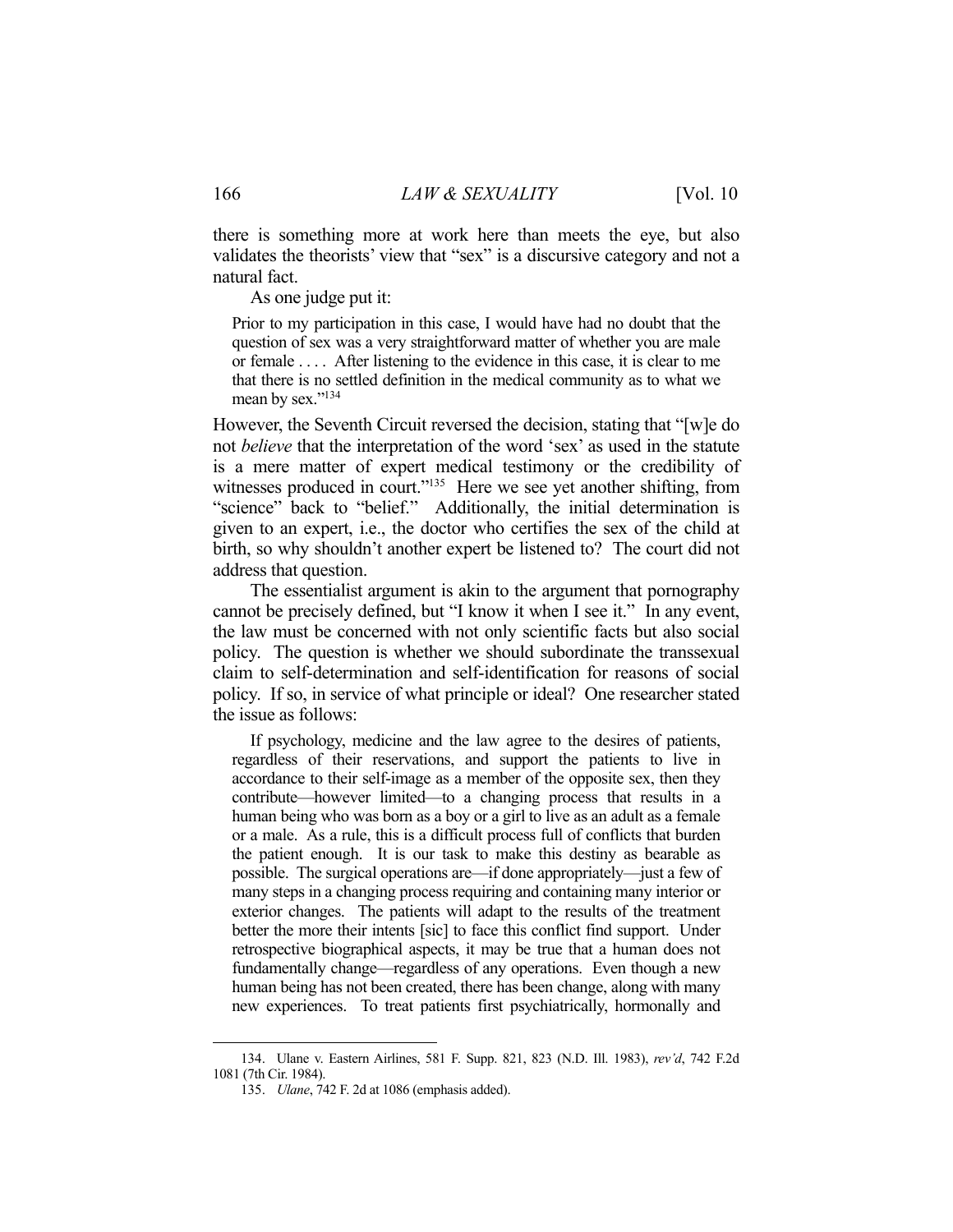then surgically and then to inform them, as Randell did, that they are only castrated males and females, is considered by us inappropriate and hardly conducive.136

 Based on all of the foregoing, to reflect our reality at the dawn of the twenty-first century, the law must, taking into account the welfare of its transsexual citizens, recognize that physical sex and psychological gender, once assumed to be part and parcel, are divisible and separable.

#### III. CONSTITUTIONAL DIMENSIONS OF THE CASTE SYSTEM

 Given that physical sex and psychological gender are divisible and separable, individuals may determine that their gender differs from their sex sufficiently enough that they identify as a member of the opposite sex. Does such an individual have a right to such self-determination and self-identification, or is this determination solely within the power of the government?

# *A. The Right to Privacy Is the Right to a "Private Life": Self-Determination*

 Each state has a gender classification scheme for deciding who is entitled to the status and privilege of being legally recognized as a male and who is entitled to the status and privilege of being legally recognized as a female. This occurs at birth pursuant to public health statutes mandating determination of sex by the attending physician.<sup>137</sup> The states' authority to do so lies in the states' police power, preserved by our federal Constitution, to regulate health, safety, and morality, which includes anything not specifically delegated to the federal government or otherwise prohibited by that Constitution.138

 A concomitant to the statutory assignation of sex is the commonlaw notion subscribed to by most courts, that such assignation, as a record of historical fact, may not be changed. However, some states have enacted statutes which explicitly permit transsexual people to change their assignation. Other states refuse to permit such a change.

 Most courts have held that evidence of an incorrect assignation of gender cannot be taken into account legally, no matter how clear or persuasive it might appear to the court. The states' classification scheme, in their view, prevents it.<sup>139</sup> Is this a recognition of change in "sex" or

 <sup>136.</sup> PFÄFFLIN & JUNGE, *supra* note 46, at 9.

 <sup>137.</sup> *See, e.g.*, Mass. Gen. Laws ch 46 §§ 3, 3B.

 <sup>138.</sup> *See, e.g.*, Munn v. State of Illinois, 94 U.S. 113, 124 (1876).

 <sup>139.</sup> *See, e.g.*, *In re* Ladrach, 513 N.E.2d 828 (1987). *But cf.* Darnell v. Lloyd, 395 F. Supp. 1210 (D. Conn. 1975) (remanding the issue of whether a post-operative transsexual could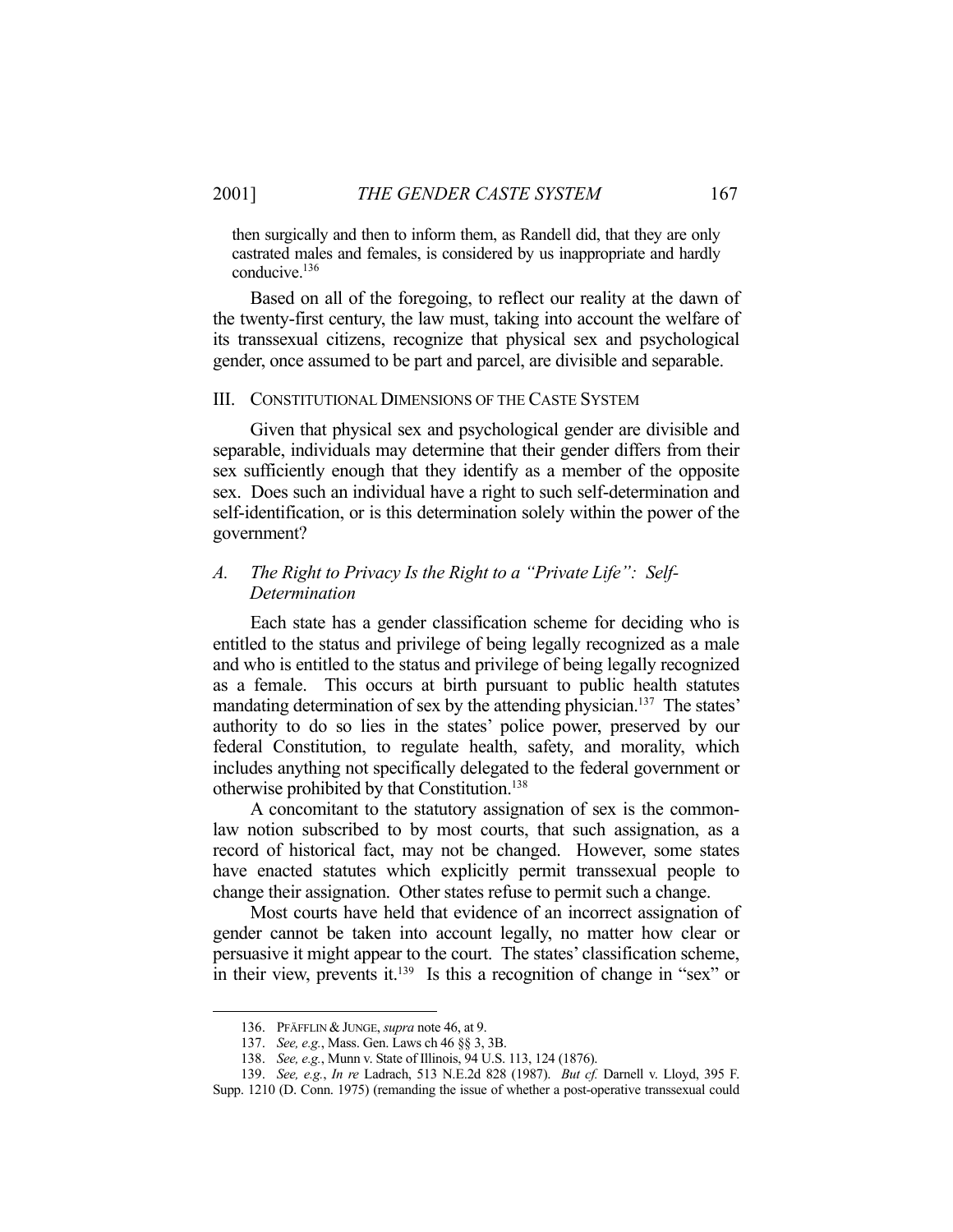"gender?" Since the assignation is given at birth, when an astute practiced observer cannot tell the difference between a male and female infant without reference to genitalia, the original assignation must be one of physical sex. Strictly speaking, then, some say the assignation of physical sex should not be changed unless physical sex is changed through sex reassignment surgery. And indeed, of those states which do permit gender reclassification, some do so only if there has been sex reassignment surgery, thus excluding preoperative transsexual people from gender reclassification.

 Many would agree that gender classification should be irrelevant for most purposes. Today, most of us believe (and more importantly, the legal system says) that the ability to be a lawyer or a police officer should be judged on ability, and not on gender classification. Why should it be important to society whether I am masculine or feminine, or call myself male or female?

 However, gender is neither socially nor legally irrelevant for many purposes, including, for example, compulsory military service, the right to marry, and same-sex athletics. The government exercises the right to determine your gender and its uses. Yet transsexual people insist that they have the need and the right to determine their own gender. No law forbids transsexual people from expressing their gender freely. But government record-keeping practices threaten transsexual people with disclosure of this sensitive private information and the risk of ridicule, harassment and physical danger for which there is no remedy. This is where the rubber meets the road—where the heteronormative standard, enshrined as State power, collides with our right to our own private identity.

 The existence and scope of any right to privacy has long been and continues to be controversial, just as transsexuality is controversial. Professor Laurence Tribe has noted the efforts of commentators "to identify the single core common to all of what passes under the privacy label," which is "autonomy with respect to the most personal of life choices."140 Certainly, gender and sex are the most personal and private of matters.

obtain a change of birth certificate). The court in *Darnell* noted that a failure to do so might be impermissible, in part, because it could infringe on the petitioner's fundamental right to marry. As one commentator noted, to prohibit the transsexual from marrying in his or her new sex "might deprive the sexually reassigned individual of the ability to maintain a legal heterosexual relationship, forcing the transsexual to choose between celibacy and illegality." Note, *Transsexuals in Limbo: The Search for a Legal Definition of Sex*, 31 MD. L. REV. 236, 247 (1971).

 <sup>140.</sup> L.TRIBE,AMERICAN CONSTITUTIONAL LAW 1302 (2d ed. 1988) (citations omitted).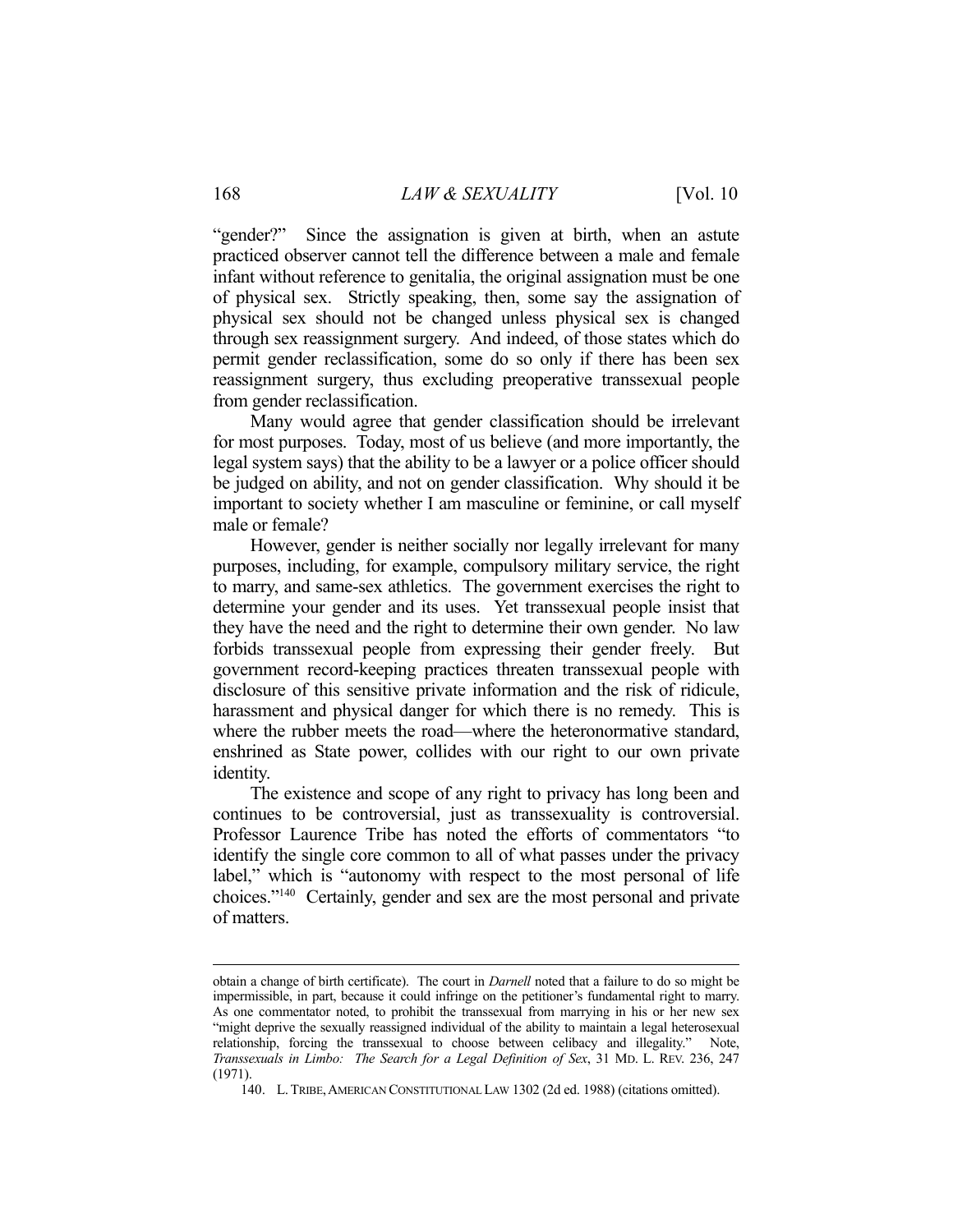In 1928, Justice Brandeis defined the right of privacy as "the right to be let alone—the most comprehensive of rights and the right most valued by civilized men,"141 but the first recognition by the U.S. Supreme Court of the theoretical construct of a constitutional "right to privacy" did not emerge until 1965, in *Griswold v. Connecticut*. 142 The case involved a Connecticut statute that forbid the use of contraceptives as well as counseling and assisting others in their use, and made violators subject to fines and imprisonment for not more than one year. The Court held that the United States Constitution contains an implicit right to privacy that the statute contravened. Two Justices vigorously dissented. Justice Black in his dissent scathingly derided the majority opinion's assertion of a "right to privacy:"

The Court talks about a constitutional "right of privacy" as though there is some constitutional provision or provisions forbidding any law ever to be passed which might abridge the "privacy" of individuals. But there is not. . . . I like my privacy as well as the next one but I am nevertheless compelled to admit that government has a right to invade it unless prohibited by some specific constitutional provision.<sup>143</sup>

 The majority disagreed, installing the idea of a constitutional right to privacy in constitutional doctrine. Nonetheless, Justice Black's opinion points to a tension between the right to privacy and State power that still exists today. The opinion of the Court by Justice Douglas stated that it was not the Court's purpose to determine the wisdom, need or propriety of the law. But Justice Douglas nonetheless justified the intervention because "[t]his law, however, operates directly on an intimate relation of husband and wife and their physician's role in one aspect of that relation."<sup>144</sup> He went on to review various cases which demonstrated that specific guarantees in the Bill of Rights "have penumbras, formed by emanations from those guarantees that help give them life and substance," stating that the marital relationship lay within the "zone of privacy" created by those guarantees, and that the right of privacy in a marital relationship is older than the Bill of Rights.145

 The idea of "privacy" and "private" life is not a reference to the closet. It does not countenance the specious argument that privacy refers to whatever a citizen wants to do with the shades drawn. To define privacy so narrowly is nothing more than to define a right to be ashamed.

 <sup>141.</sup> Olmstead v. U.S., 277 U.S. 438, 478 (1928) (Brandeis, J., dissenting).

 <sup>142. 381</sup> U.S. 479 (1965).

 <sup>143.</sup> *Id.* at 508-10 (1965) (Black, J., dissenting).

 <sup>144.</sup> *Id.* at 482.

 <sup>145.</sup> *Id.* at 484.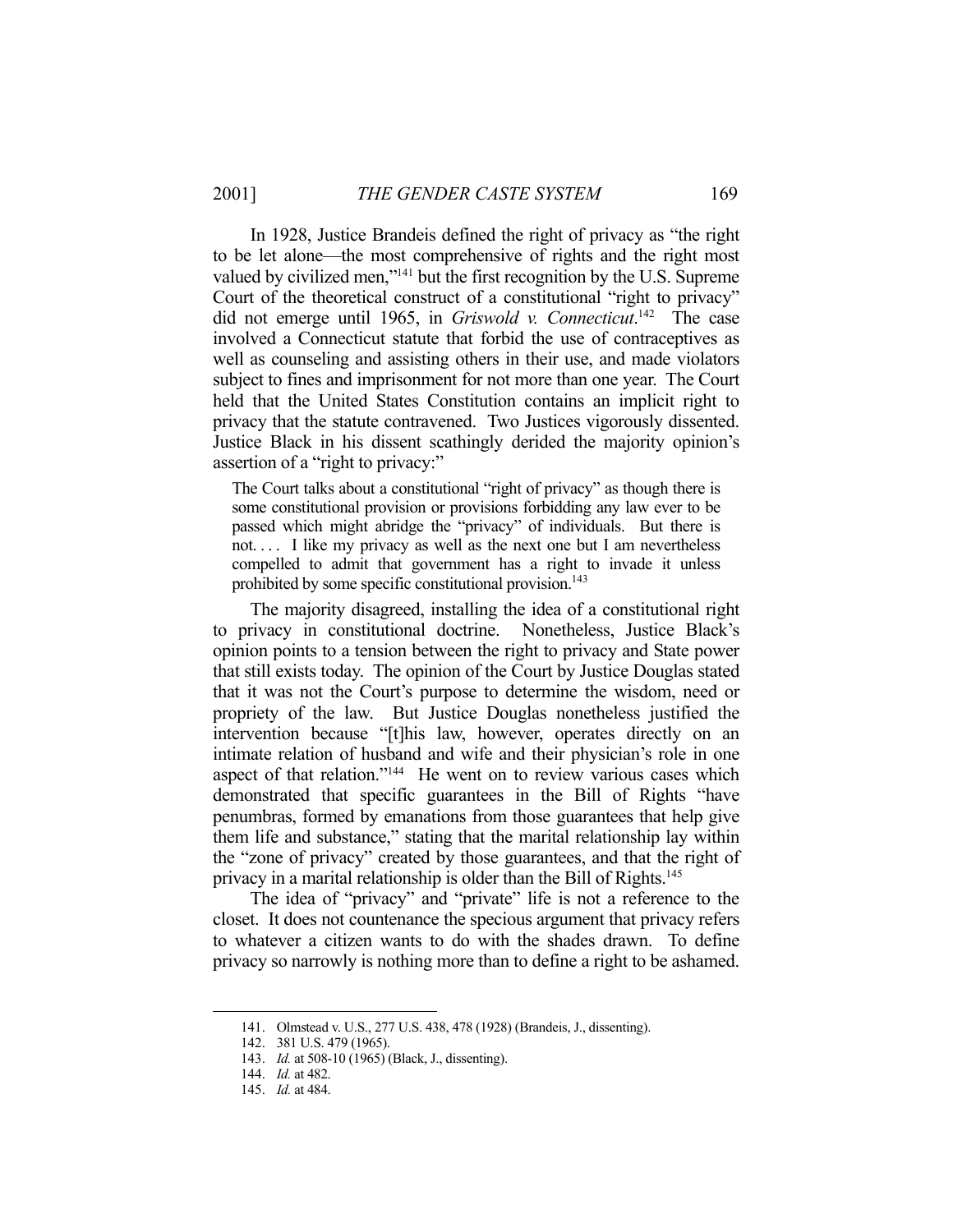Furthermore, there are many things we are not permitted to do even behind closed doors.

 Privacy does not reside in our actions, but in our selves. A "private" life refers to the idea that each of us has our own individual, i.e., private, self, which we are allowed to create as we will, within the strictures of proper government power, and which the public polity has no right to deny us.

 Cases since 1965 have further defined the scope of protected privacy rights to extend to matters outside of marital privacy. The Court invalidated a statute which prohibited distribution of contraceptives to unmarried persons, $146$  invalidated a law prohibiting a woman's right to choose to have an abortion, $147$  and invalidated a law which prohibited sale of contraceptives to underage persons.<sup>148</sup>

 The Supreme Court halted the steady spread of protected privacy rights in *Bowers v. Hardwick*, wherein it held that the state may proscribe homosexual sodomy.149 *Bowers* could also appear to mean that there is no constitutional protection for transsexual people. However, *Bowers* has no specific application to gender identity itself. Transsexuality is unlike homosexual sex in that it does not raise the issue of state regulation of sexual activity. Nor is any issue of sexuality whatsoever raised by legal questions regarding transsexuality. While many people conflate gender and sexual orientation, the two are separate. Thus, the moral element of sexual activity which the state may regulate is absent.

 There is, as has been consistently pointed out by conservatives, no right to privacy mentioned specifically in the Constitution. Nonetheless, it is part of our constitutional jurisprudence. For the same reason, the argument that transsexuality was unknown to the framers of the Constitution, and that it therefore cannot be protected by that Constitution is untenable. It is unlikely that the founders of our American government anticipated many of the dramatic changes in society over the past 250 years. We no longer allow slavery, we permit all races and genders to vote, our society is permeated by radio, television, cell phones, modern medicine and psychiatry, bikinis, libertine sexual mores, feminism, gay rights, and divorce. These ideas would have been radical and incomprehensible, just as it may be difficult

 <sup>146.</sup> *See* Eisenstadt v. Baird, 405 U.S. 438 (1972).

 <sup>147.</sup> *See* Roe v. Wade, 410 U.S. 113 (1973).

 <sup>148.</sup> *See* Carey v. Population Servs. Int'l, 431 U.S. 678 (1977).

 <sup>149. 478</sup> U.S. 186 (1986). Clearly, the Court was deciding more than the case before it and intended to halt the spread of protected privacy rights, stating "[t]he case also calls for some judgment about the limits of the Court's role in carrying out its constitutional mandate." *Id.* at 190.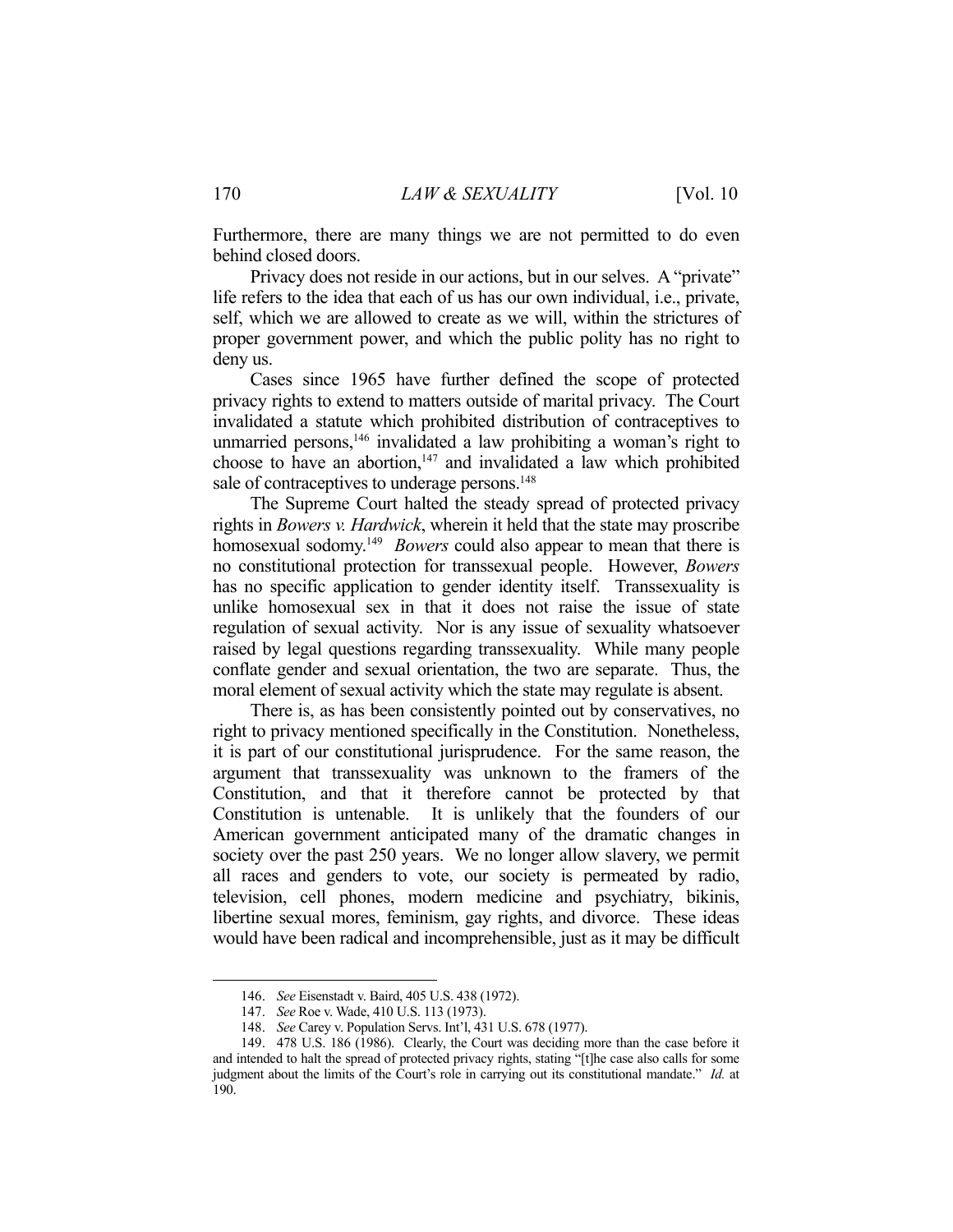to understand the idea that a person born female may seek to be socially and legally recognized as a male. Yet our society and our legal system has accommodated, more or less, all of these other developments. The right to self-determination, the autonomy of private lives, was not intended to be limited to that self envisaged by a slave-owning, landholding white male in a pre-industrial agrarian civilization 250 years ago.

# *B. The Right to Privacy Is a Right to Keep Sensitive Private Information Private: Self-Identification*

 The right to privacy also has been evoked in the context of protecting sensitive private information. In 1976, the Court first explicitly recognized that state possession of sensitive personal information raised constitutional privacy concerns, but upheld the regulations.150 In 1977, the Court again addressed the issue, and again upheld the regulations, but more particularly delineated two types of privacy concerns receiving constitutional protection.151

 The Court observed that the cases sometimes characterized as protecting "privacy" have in fact involved at least two different kinds of interests. One is the individual interest in avoiding disclosure of personal matters, and another is the interest in independence in making certain kinds of important decisions.<sup>152</sup>

 The Court also noted Professor Kurland's formulation, thus: "The second is the right of an individual not to have his private affairs made public by the government. The third is the right of an individual to be free in action, thought, experience, and belief from governmental compulsion."<sup>153</sup>

 On a number of occasions, the Court has held that State intrusions into sensitive private information violated the right to privacy. In 1982, the Court addressed a state statute requiring that political parties disclose names and addresses of campaign contributors and campaign

 <sup>150.</sup> *See* Planned Parenthood v. Danforth, 428 U.S. 52 (1976). The State required that records of abortions be kept. The Court discussed the constitutional right to privacy, upholding the regulations as "reasonably directed to the preservation of maternal health and that properly respect a patient's confidentiality and privacy.<sup>3</sup> *Id.* at 80. The Court held that the regulations' confidentiality requirements and reasonable seven-year period of record retention sufficiently protected privacy.

 <sup>151.</sup> *See* Whalen v. Roe, 429 U.S. 589 (1977). The Court found that the state's compilation of a database of Schedule II drug prescription users did not pose a "sufficiently grievous" threat to their "interest in the nondisclosure of private information and also their interest in making important decisions independently to invalidate it." *Id.* at 600. The Court found that neither the risk of public disclosure nor an asserted "chilling effect" on those who might avoid treatment was shown. *See id.*

 <sup>152.</sup> *See id.* at 599-600.

 <sup>153.</sup> *Id.* at 599 n.24 (quoting *The Private I*, U. CHI. MAG. 8 (Autumn 1976)).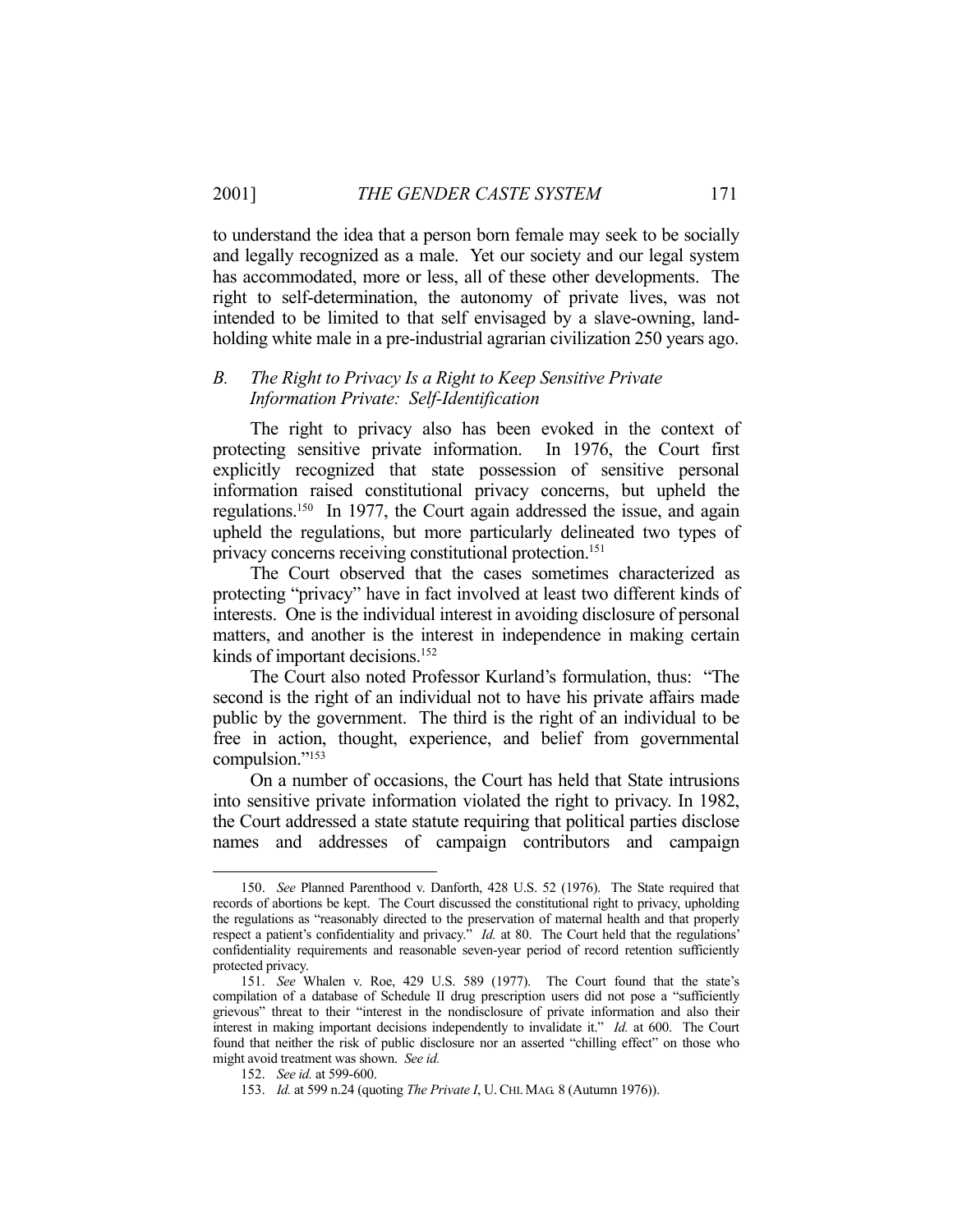disbursements.154 The Socialist Workers '74 Campaign Committee objected, alleging protected privacy concerns.

 The Court previously upheld campaign reporting requirements against the claim that they infringed First Amendment rights of association in *Buckley v. Valeo*. 155 While the Court had held in *Buckley* that the government interests in enhancement of voter knowledge, deterrence of corruption, and enforcement of contribution limitations were sufficient to overcome the First Amendment challenge, it nevertheless recognized that in certain circumstances the government's interests are diminished in the case of minor parties. In *Brown*, the Court held that the Socialist Workers Party should be exempted from the reporting requirements because it presented evidence meeting the standard set forth in *Buckley*: "a reasonable probability that the compelled disclosure of a party's contributors' names will subject them to threats, harassment or reprisals from either Government officials or private parties."156 The Court did not require strict proof of injury, stating that even a showing of threats against others with similar views would suffice.

 In 1984, the Court recognized that the privacy interest in private information limited state discovery statutes, and that judges are justified in issuing protective orders prohibiting the publication of discovery material despite an asserted First Amendment right to publish.<sup>157</sup> The Court stated:

It is clear from experience that pretrial discovery by depositions and interrogatories has a significant potential for abuse. . . . [D]iscovery also may seriously implicate privacy interests of litigants and third parties. The Rules do not distinguish between public and private information. . . . There is an opportunity, therefore, for litigants to obtain—incidentally or purposefully—information that not only is irrelevant but if publicly released could be damaging to reputation and privacy. The government clearly has a substantial interest in preventing this sort of abuse of its processes.158

 In 1986, the Court invalidated state intrusion into sensitive private information regarding abortion.159 The Court distinguished *Danforth*, noting that in *Danforth* the regulations furthered important health-related concerns. Conversely, the required reports in *Thornburgh* containing

 <sup>154.</sup> *See* Brown v. Socialist Workers '74 Campaign Comm., 459 U.S. 87 (1982).

 <sup>155. 424</sup> U.S. 1 (1976).

 <sup>156.</sup> *Id.* at 74.

 <sup>157.</sup> *See* Seattle Times Co. v. Rhinehart, 467 U.S. 20 (1984).

 <sup>158.</sup> *Id.* at 34-35 (citations omitted).

 <sup>159.</sup> *See* Thornburgh v. Am. Coll. of Obstetricians & Gynecologists, 476 U.S. 747 (1986).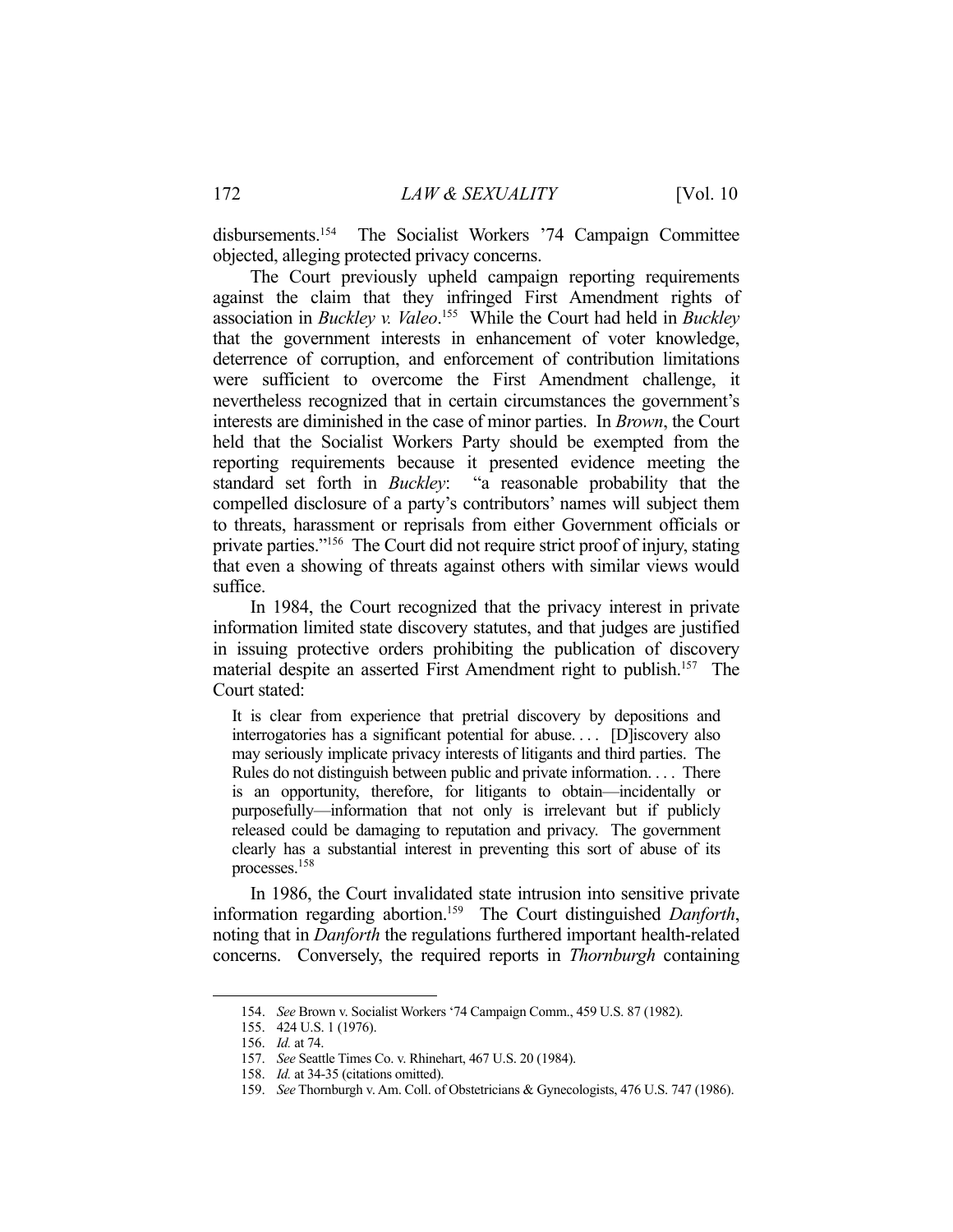personal information of abortion recipients were available to the public. While the woman's name was not required, the amount and detail of the information made identification possible. There was no limitation on the use of the information by the State or the public. The Court found that "[t]he decision to terminate a pregnancy is an intensely private one that must be protected in a way that assures anonymity."160 The Court quoted Justice Stevens' concurring opinion in its judgment of Bellotti v. Baird: "It is inherent in the right to make the abortion decision that the right may be exercised without public scrutiny and in defiance of the contrary opinion of the sovereign or other third parties."161

 The *Thornburgh* court noted "that the Court consistently has refused to allow government to chill the exercise of constitutional rights by requiring disclosure of protected, but sometimes unpopular, activities."162 The cases cited by the *Thornburgh* court imply that where state intrusion into sensitive private matters will allow disclosure of information which may lead to harassment or danger, a privacy right is implicated. It is important to remember that the publication of information lawfully obtained from public records may neither be prevented nor prosecuted.163

 The constitutional right to privacy issue in regard to transsexuality arises from the existence of state records from which transsexuality can be determined and forcibly disclosed. The existence of the records poses some risk of disclosure,<sup>164</sup> but more significantly, the disclosure of the information is compelled whenever such records are required for identification. This system perpetuates the heternormative standard, by requiring transsexual people to remain invisible and to avoid challenging the system, and thus subjects them to a risk of discrimination, harassment, and physical danger. These severe consequences create a chilling effect on self-identification, the free expression of our private, individual, selves, and our gender identity.165

 <sup>160.</sup> *Id.* at 766.

 <sup>161. 443</sup> U.S. 622, 655 (1979)

 <sup>162.</sup> *Id.* at 655 (citations omitted).

 <sup>163.</sup> *See* Cox Broad. Corp. v. Cohn, 420 U.S. 469 (1975); Fla. Star v. B.J.F., 491 U.S. 524 (1989). *See also* Landmark Communications Inc. v. Virginia, 435 U.S. 829 (1978); Smith v. Daily Mail Publ'g Co., 443 U.S. 97 (1979).

 <sup>164.</sup> *See, e.g.*, Report No. 96-S-40, State of New York, Office of State Comptroller, Division of Management Audit, at 6-11 (1997) (acknowledging the processing of 70,000 birth record requests in 1995 without verification of identity, and mandating corrective procedures), *available at* http://nysosc3.osc.state.ny.us/audits/allaudits/093097/96s40.htm.

 <sup>165.</sup> Some commentators have suggested that the right to privacy could include the right to live a certain lifestyle. "The concept of 'lifestyle' might include freedom to live, dress, or act in a manner that is inconsistent with any number of state laws ranging from mandatory education requirements to single family zoning regulations." RONALD D. ROTUNDA & JOHN E. NOWAK,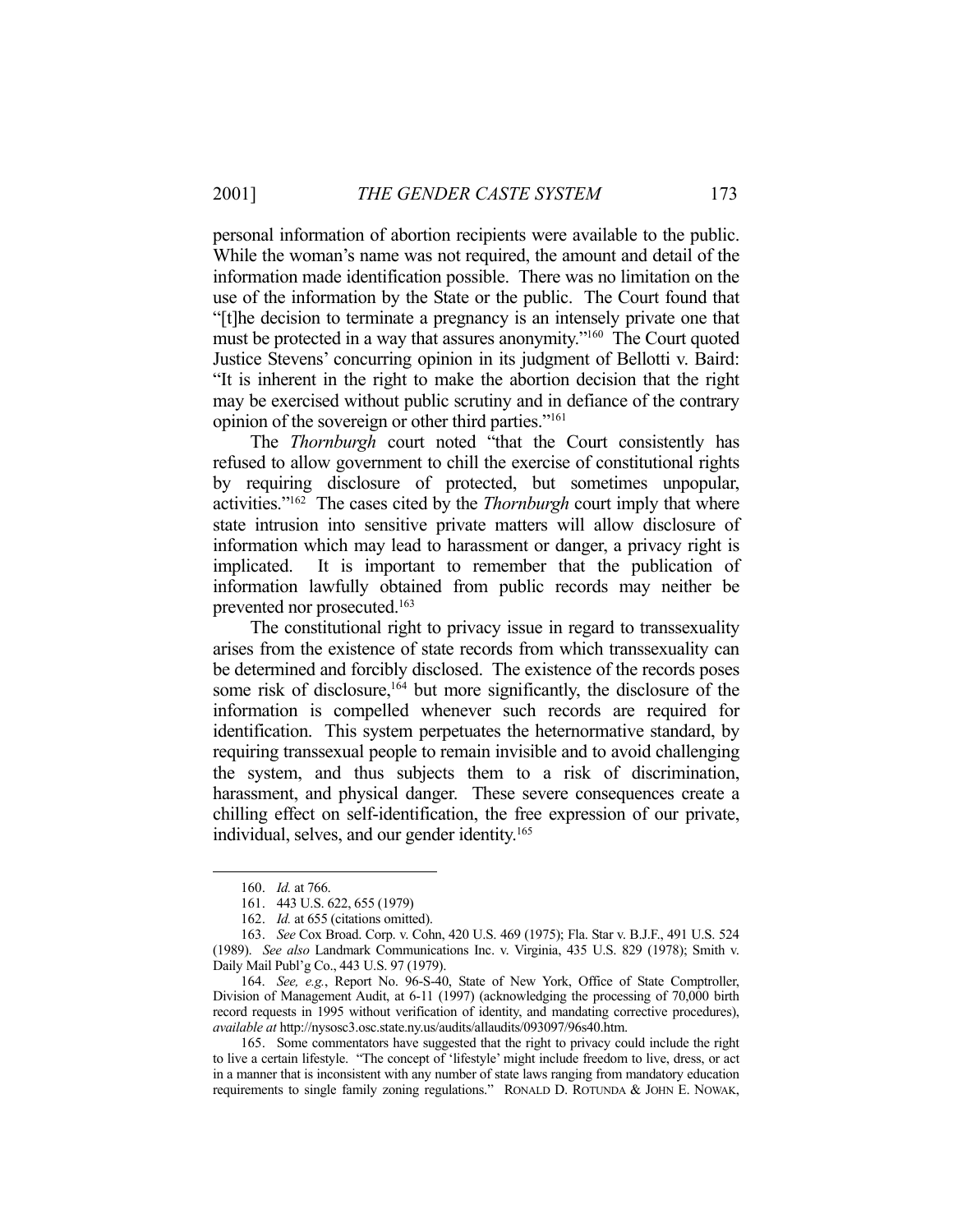#### 174 *LAW & SEXUALITY* [Vol. 10

# *C. The Differences Between the Sexes Do Not Require Governmental Interference with Self-Determination and Self-Identification*

 It might be argued, nonetheless, that there are "real" differences between the sexes which require a gender classification system based on presumptive gender, permitting subordination of individual privacy interests. The Equal Protection Clause speaks to classification schemes. It subjects differential treatment of persons similarly situated to court scrutiny. The mere fact of classification will not void legislation, but only where the classification is found to constitute "invidious discrimination."166 However, when government acts on the basis of a suspect classification or with regard to fundamental rights, the Court exercises "strict scrutiny."

 Classifications by gender are considered quasi-suspect, and receive heightened scrutiny. Such classifications "must serve important governmental objectives and must be substantially related to achievement of those objectives."167 Older notions of the role of men and women in society are not a permissible basis for differentiation between men and women.168 Administrative convenience is an insufficiently important objective to justify gender-based classifications.169 If the assumptions which underlie the classification system are gender-stereotypes, then the classification scheme must fall.

 Equal protection also speaks to classifications which affect fundamental rights. When a fundamental right is affected, government classifications which adversely affect them must be justified by a showing of "a compelling interest necessitating the classification and by a showing that the distinctions are required to further the governmental purpose."170 The right to privacy in sensitive personal information is a fundamental right. Compelled disclosure of transsexuality, causing a substantial risk of harm, invokes this fundamental right for both preoperative and postoperative transsexual people.

167. Craig v. Boren, 429 U.S. 190, 197 (1976).

TREATISE ON CONSTITUTIONAL LAW: SUBSTANCE AND PROCEDURE (3d ed. 1999), Sec. 18.30, p. 646 (citations omitted).

 <sup>166.</sup> *See* Ferguson v. Skrupa, 372 U.S. 726, 732 (1963); Williamson v. Lee Optical Inc., 348 U.S. 483, 489 (1955).

 <sup>168.</sup> *See* Stanton v. Stanton, 421 U.S. 7 (1975) (invalidating a differential age-of-majority statute).

 <sup>169.</sup> *See, e.g.*, Reed v. Reed, 404 U.S. 71 (1971) (holding that favoring men in the selection of estate administrators violates equal protection); Stanley v. Illinois, 405 U.S. 645 (1972) (invalidating a statute declaring the children of unmarried fathers state wards upon the death of the mother); Frontiero v. Richardson, 411 U.S. 677 (1973) (invalidating a statute declaring that spouses of female service members are not dependents).

 <sup>170.</sup> Kramer v. Union Free Sch. Dist., 395 U.S. 621, 627 (1969). *See* Shapiro v. Thompson, 394 U.S. 618, 638 (1969).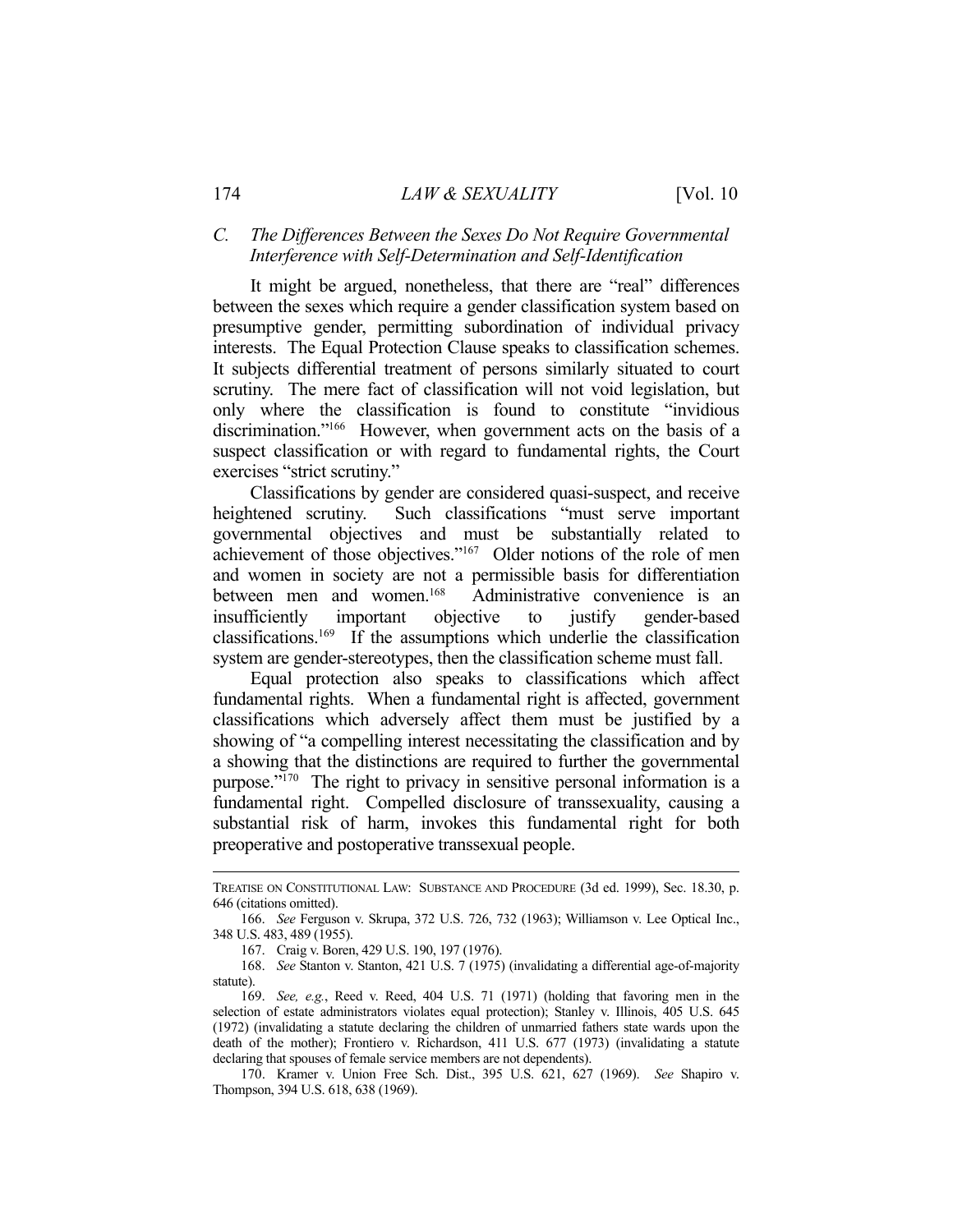1

 If the presumptive gender classification systems of those states which do not permit gender reclassification do not reflect a valid "difference in fact," then there must be a "compelling governmental interest" necessitating the immutable classification, and it must be "required to further the governmental purpose."171

 The argument that the presumptive gender classification system "realistically reflects the fact that the sexes are not similarly situated in certain circumstances . . ."172 ignores the difference between "sex" and "gender." One who was identified as female at birth, but who has a male self-image, male behavior, a male presentation, and male genitalia, and functions and is accepted day-to-day as a male, is not "different in fact" in any valid physical, psychological, social, or cultural way from any other male. To presume the contrary is to give voice to heteronormative prejudice rather than evidence.

 Furthermore, the argument is undercut by the radically different gender classification schemes employed by the states. Some states implicitly recognize the separation between "sex" and "gender," permitting gender change on all government documents, while others permit a change on some documents, but not others (such as allowing it on a drivers' license but not on a birth certificate), and some allow no changes.173 One state, Rhode Island, places no gender on any birth certificate. Thus, there are no generally accepted criteria for a legal determination of gender reclassification. To argue that a presumptive classification scheme, which rigidly ties "gender" to "sex," is required by some "real" difference between a transsexual man (ftm) and a man born as a male, is belied by the lack of uniformity among state gender classification schemes. Such an argument also incorrectly implies that "transsexual" is a standardless, arbitrary category. But mental health professionals who deal with gender-variant people routinely assess such characteristics in diagnosing transsexuality. They recognize "gender" as a combination of physical and psychological characteristics. These criteria can be used as the legal basis for gender reclassification, undermining the argument that "real" differences require denial of the transsexual claim to such reclassification.

 <sup>171.</sup> While one lower court denied equal protection claims raised by a transsexual person, the court was addressing the claim that transsexuality creates a suspect class for purposes of employment discrimination. *See Holloway*, 566 F.2d at 659. By contrast, the issue being raised in this Article is whether transsexual people have the right to change a presumptive gender assignation which is asserted to be incorrect.

 <sup>172.</sup> Michael M. v. Sonoma County Superior Court, 450 U.S. 464, 469 (1981).

 <sup>173.</sup> *See* BERGSTEDT, *supra* note 32, at 38-57.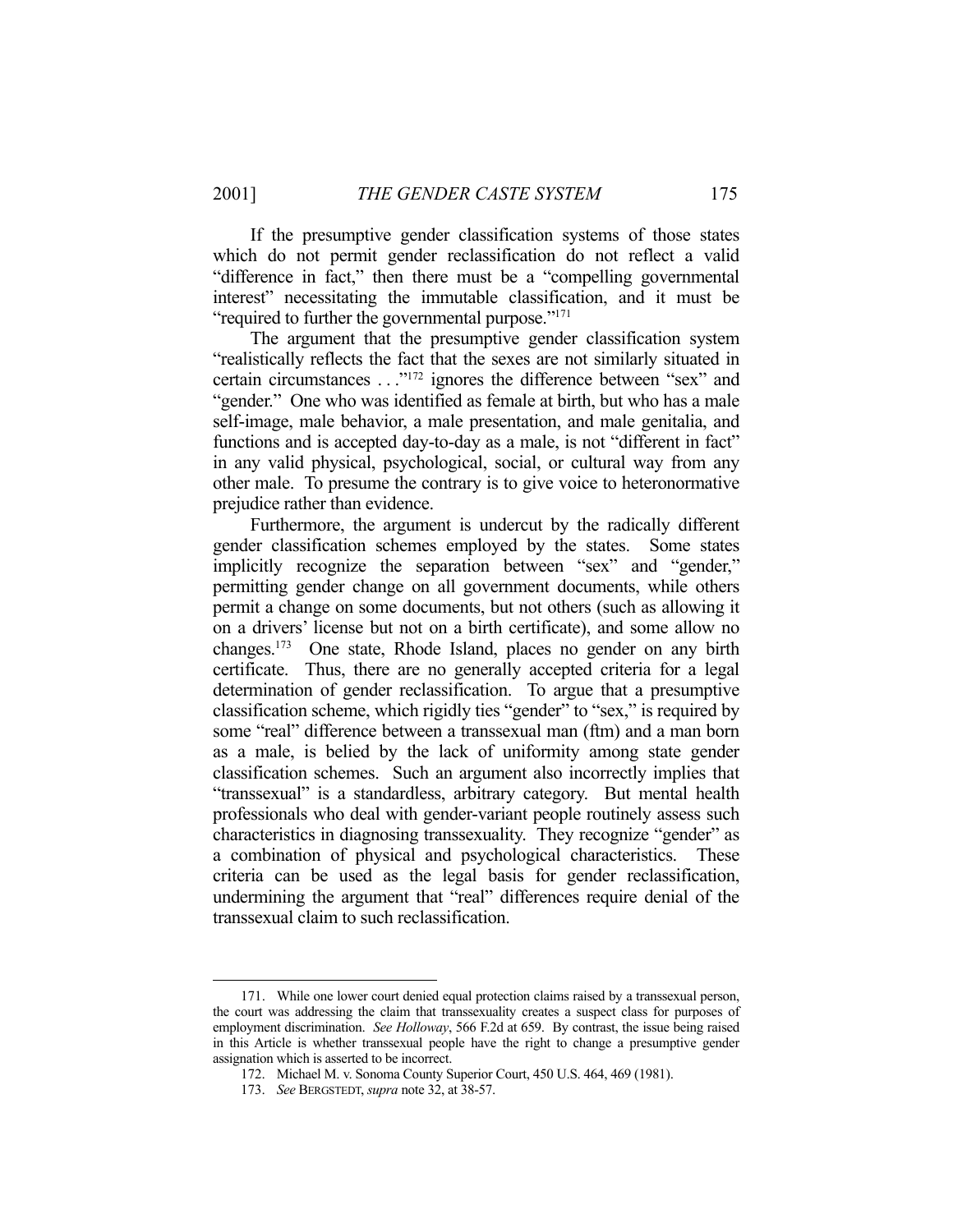There are several elements in determining transsexuality, and the DSM IV sets forth diagnostic criteria which permit clinicians to make a finding of transsexuality.174 Brown and Rounsley assert that there are at least eight factors to be considered in determining gender, five biological and three social and psychological. "The biological determinants are *chromosomes*, *hormones*, *gonads* (glands that produce sex hormones), *internal sexual and reproductive organs* and *external sex organs*. The social and psychological determinants are *gender of rearing*, *gender role*, and *gender identity*."175 A diagnosis of transsexuality is made based on these factors. The DSM IV attempts to guide professionals in making a differential diagnosis of transsexuality by the following criteria:

Diagnostic Criteria for Gender Identity Disorder

 a. A Strong and Persistent Cross-Gender Identification (Not Merely a Desire for Any Perceived Cultural Advantages of Being the Other Sex)

 In adolescents and adults, the disturbance is manifested by symptoms such as a stated desire to be the other sex, frequent passing as the other sex, desire to live or be treated as the other sex, or the conviction that he or she has the typical feelings and reactions of the other sex.

 b. Persistent Discomfort With His or Her Sex or Sense of Inappropriateness in the Gender Role of That Sex

 In adolescents and adults, the disturbance is manifested by symptoms such as preoccupation with getting rid of primary and secondary sex characteristics (e.g., request for hormones, surgery, or other procedures to physically alter sexual characteristics to simulate the other sex) or belief that he or she was born the wrong sex.

 c. The Disturbance Is Not Concurrent With a Physical Intersex Condition

 d. The disturbance causes clinically significant distress or impairment in social, occupational, or other important areas of functioning.<sup>176</sup>

 Thus, there are criteria to the medical determination of transsexuality that can be used in connection with a legal determination of gender reclassification. The argument that recognition of the transsexual claim will fall afoul of the "real" difference between the sexes because it will destroy all standards is belied by these standards upon which medical professionals rely daily.

 The next, and more difficult issue, is whether the distinction often made between preoperative and postoperative transsexual people is appropriate. Although viewing transsexual people as a single monolithic group is more convenient, this characterization is more a product of

 <sup>174.</sup> *See* BROWN & ROUNSLEY, *supra* note 3, at 7.

 <sup>175.</sup> *Id.* at 20.

 <sup>176.</sup> DSM IV, *supra* note 9, at 537-38.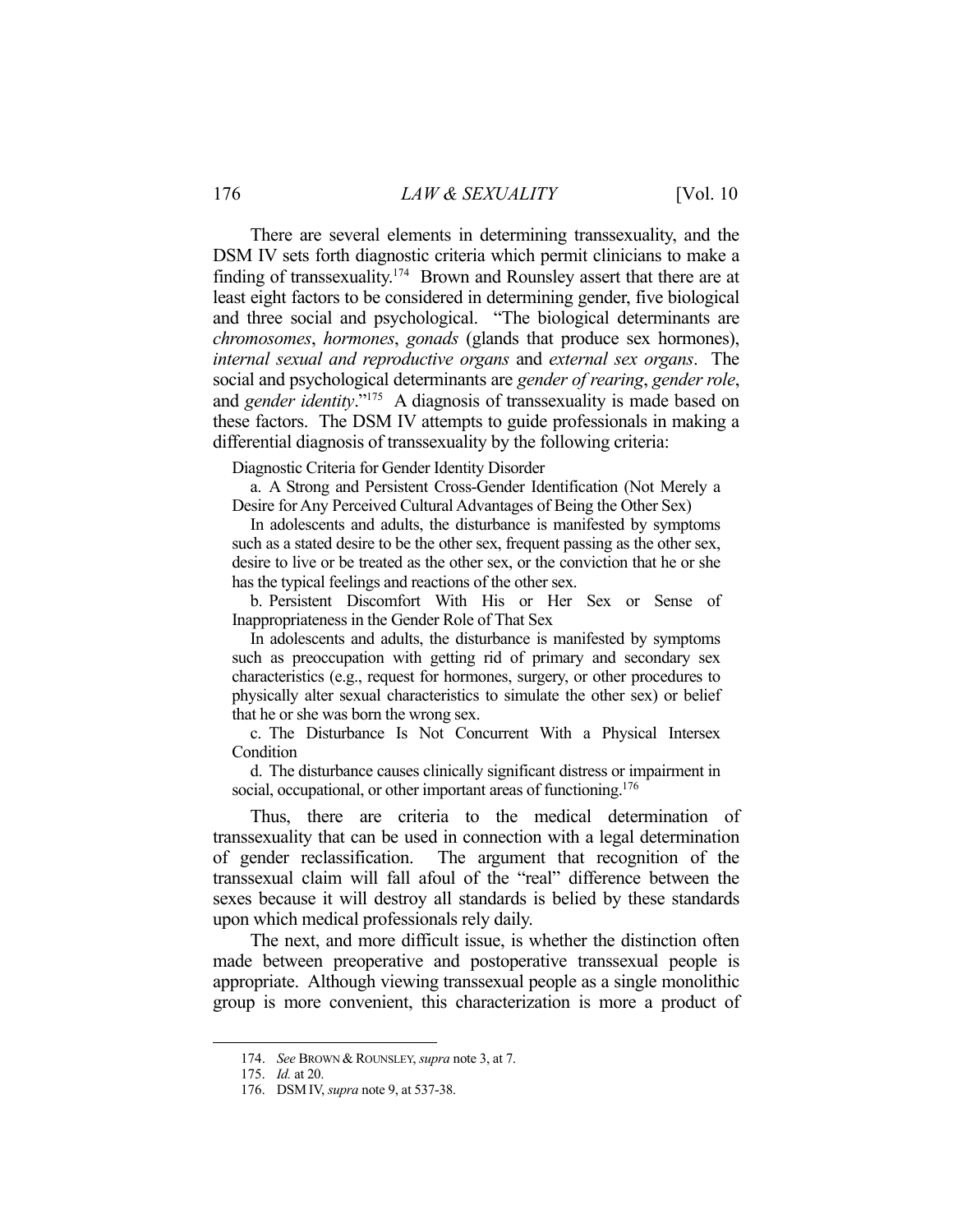<u>.</u>

ignorance and prejudice than of any real homogeneity. Mental health professionals necessarily diagnose transsexuality prior to surgery. The medical determination of transsexuality necessarily comes before sex reassignment surgery, and is a necessary prerequisite for medical intervention and surgery. If surgery is unnecessary to the determination, why is it required by some states prior to allowing reclassification of gender?

 Some states require sex reassignment surgery prior to making any changes to government documents, whereas others do not.<sup>177</sup> Furthermore, in those states which require sex reassignment surgery, it not always clear what surgical procedures are necessary to satisfy the requirement. For example, female to male transsexual people may undergo hysterectomy, salpingo-oophorectomy, vaginectomy, metoidioplasty, scrotoplasty, urethroplasty, placement of testicular prostheses, and phalloplasty, but each operation may be considered "sex reassignment" surgery. Male to female transsexual people may undergo orchiectomy, penectomy, vaginoplasty, clitoroplasty and labiaplasty each of which may be considered "sex reassignment" surgeries. This brings us back to the question of whether the category of "transsexual" is an artificial, standardless category which cannot be considered equivalent to the "natural" categories of "man" and "woman" "man" and "woman" we can "see," but who is "really" a transsexual? Don't we need to "see" that physical change on the body to say for sure? Doesn't "trans"-"sexual" imply one who has already crossed between sexes?

 As discussed previously in this Article, the answer must be in the negative. The category "transsexual" is as "real" as the category of "real" women, which is to say both have certain elements of artificiality. The term "transsexual" was generated by a physician trying to understand a little studied and poorly known psychological phenomenon, not a sociologist, a political scientist, or a transsexual person.<sup>178</sup> His

 <sup>177.</sup> *See, e.g.*, Application of Anonymous, 587 N.Y.S.2d 548 (Civ. Ct. 1992); *In re Anonymous*, 293 N.Y.S.2d 834 (Civ. Ct. 1968). *See also* Bergstedt, *supra* note 32.

 <sup>178.</sup> There is some controversy as to when and by whom the terms describing transsexuality were coined. *See* BROWN & ROUNSLEY, *supra* note 3, at 28 (crediting the term to Dr. D. O. Cauldwell in 1949); *but cf.*, PFÄFFLIN & JUNGE, *supra* note 46, at 7. ("The corresponding phenomena were summarized under the term transvestitism, termed by Hirschfeld (1910), to separate and define properties of certain clinical developments summarized until the end of the last century under the term homosexuality, Hirschfeld (1923) first mentioned "psychic transsexualism" in passing, but it was not accepted. Even though transsexualism literature mentions it until today, with the exception of Seidel (1969), Eicher (1984) and recently Sigusch (1991a, b), it is not true that the originator of this term is Cauldwell (1949), but Hirschfeld (1923). With the works of Benjamin (1953; 1964 a, b, c; 1966; 1967; 1969) as well as the popularization of the clinical history of the former American soldier Christine Jorgensen (Hamburger, et al.,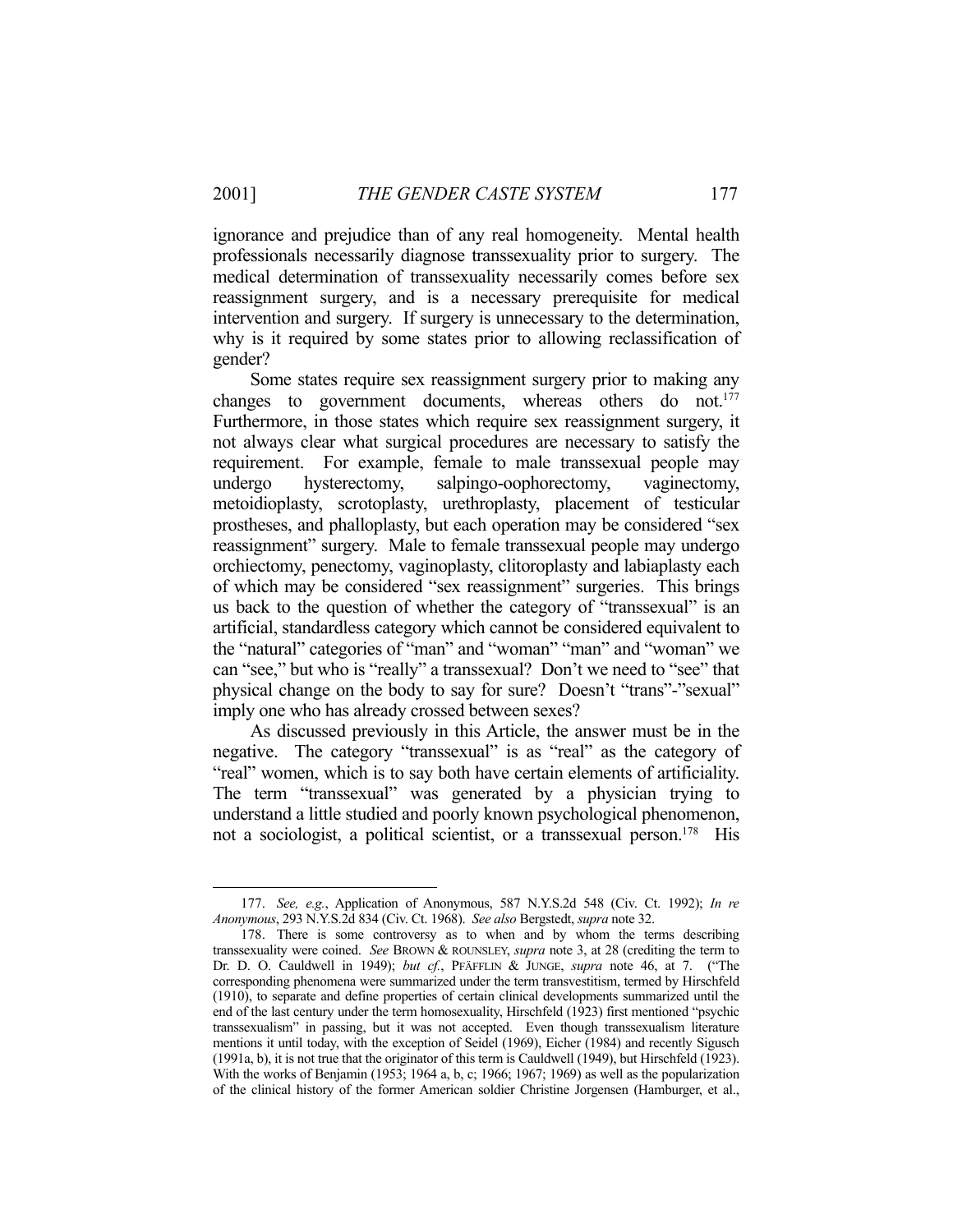purpose in naming was to produce a subject for medical treatment, named in terms which distinguished the subject from other subjects of medical study. Over time, the term has been narrowed and laden with social baggage. Thus, someone who is labeled a "transsexual" is viewed in a certain way socially, medically, and legally and is confined to a strait-jacket of meaning. However, as Butler points out, citing Foucault,

juridical [systems] of power *produce* the subjects they subsequently come to represent . . . . [T]he juridical formulation of language and politics that represents women as 'the subject' of feminism is itself a discursive formation and effect of a given version of representational politics . . . . This becomes politically problematic if that system can be shown to produce gendered subjects along a differential axis of domination or to produce subjects who are presumed to be masculine.<sup>179</sup>

The term "transsexual" clearly refers to one who has changed physical sex by surgical means, so-called "post-operative" transsexual people. But it is also clearly used in both the scientific and lay communities to refer to one who has not, but desires to and possibly intends to change sex, so-called preoperative and nonoperative transsexual people. Thus, the linguistic basis of the legal limitation of "transsexual" status to postoperative transsexual people is questionable.

 The link that remains consistent throughout all of these formulations is that, regardless of medical intervention status, mtf "transsexuals" identify themselves as "women" and ftm "transsexuals" identify themselves as "men." The irrelevance of medical intervention is buttressed by the understanding that the categories of "women" and "men" are themselves, as pointed out by Butler, discursively produced. Just as it would be ridiculous to produce a panel of judges to attempt to universally agree upon who is a "woman" or more of a "woman," it would be equally useless to produce such a panel for transsexual people. This, of course, does not stop people from trying, and this results in a myriad of beauty pageants with their narrow definition of "women" as well as the attempt by some feminists to limit their causes to "womynborn-womyn only." But such attempts are closer to caste divisions then true science.

 A transsexual who in all respects is indistinguishable from the opposite birth sex might nonetheless be seen by some as fooling him/herself if s/he were indistinguishable from an effeminate gay man from San Francisco, or a masculine woman from Appalachia. This is not

 <sup>1953;</sup> Jorgensen, 1967), the term transsexualism was established in everyday language as well as in professional literature.").

 <sup>179.</sup> BUTLER, GENDER,*supra* note 12, at 2.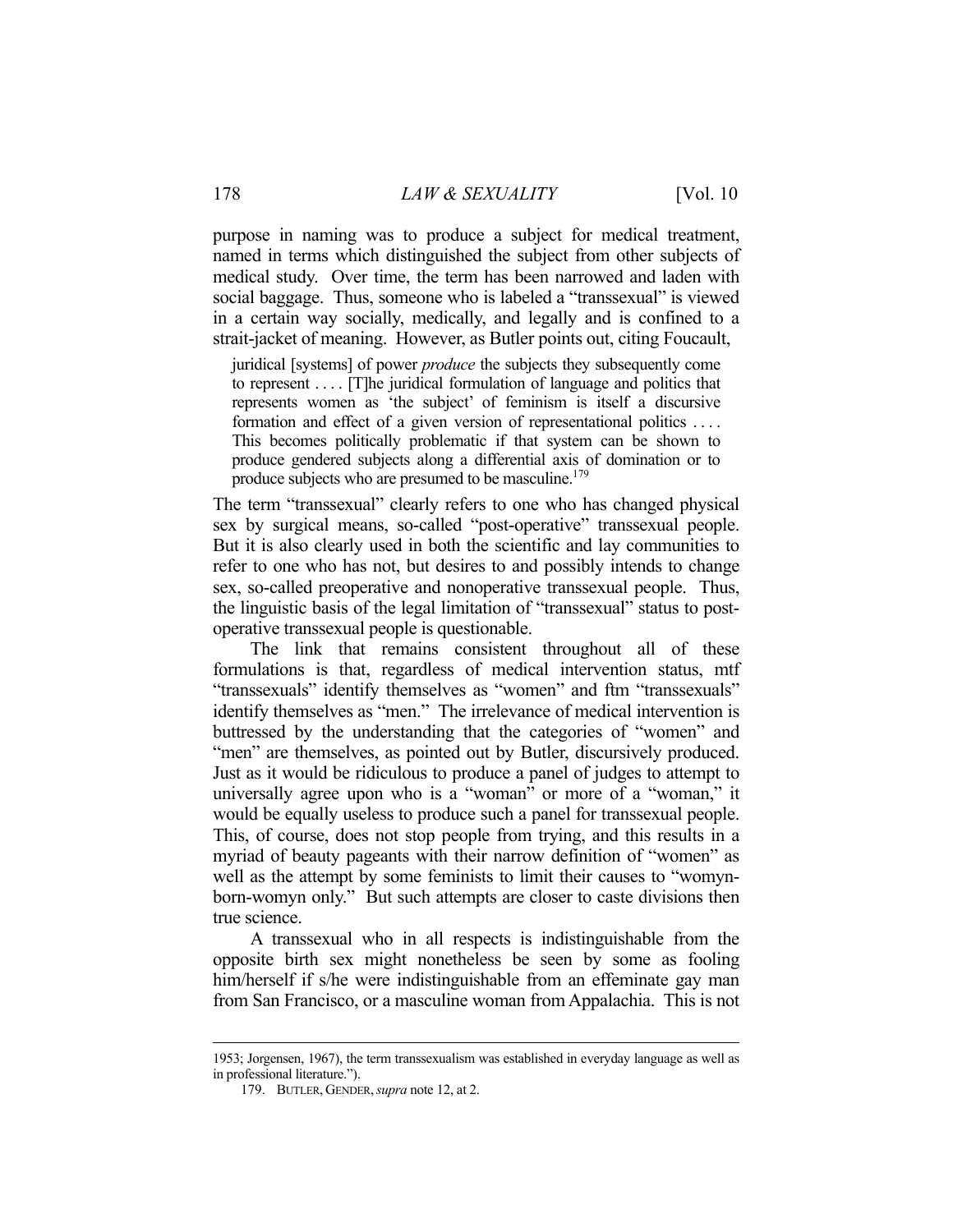because a feminine man is not a man, or that a masculine woman is not a woman, but rather because we have strait-jacketed "transsexual" into a sort of caricature stereotype of gender, based on the caricature stereotypes we have in our heads filed under "man" and "woman." Anyone claiming to be a "transsexual" who does not fit this strait-jacket receives no credence.180 At the same time, some condemn transsexual people for perpetuating gender stereotypes.181 In fact, it is the restrictive, predefined notions of the categories "transsexual," "man," and "woman" that need reassessment.

 There are many markers of gender, and of these, genitalia is the least significant for purposes of daily functioning in society. Our perception of gender ("gender attribution") is based on a conglomeration of numerous factors, including but not limited to visual cues such as gait, body and facial characteristics, body language, and dress; auditory cues such as voice and vocabulary; and cultural cues such as interpersonal style, profession, job title, social status, and economic status. If there is a greater number of factors associated with femininity, we see a female, if there is a greater number of factors indicating masculinity, we see a male. However, a transsexual may appear completely integrated into their new sex role while still in the midst of various sex reassignment procedures, which may take years to complete.

 If the basic defining element of transsexuality is that physical sex and psychological gender identity are not congruent, then distinguishing between pre-operative and post-operative transsexual people is irrational because both are of the same gender. Gender does not change upon sex reassignment surgery. Since pre-operative transsexual people have a right to pursue sex reassignment surgery by living in the opposite sex role for a substantial period of time,<sup>182</sup> to deny them the opportunity to live and work in that role with proper documentation is to deny them the right to privacy that is extended to post-operative transsexual people in some states. The medical diagnosis of transsexuality, of course, must necessarily precede sex reassignment surgery. Sex reassignment surgery, however, does not necessarily immediately follow since an extensive course of medication and therapy is required. Also, the surgery is expensive, costing approximately \$15,000-\$30,000 for male-to-female

 <sup>180.</sup> *See, e.g.*, STRINGER, *supra* note 57, at 19; Wilchins, *supra* note 27, at 162-63 (detailing the story of seeing a ftm and assuming he was an unsuccessful mtf preoperative transsexual).

 <sup>181.</sup> *See* RAYMOND, *supra* note 113.

 <sup>182.</sup> *See, e.g.*, Doe v. McConn, 489 F. Supp. 76, 79 (S.D. Tex. 1980) (holding an ordinance invalid for imposing fines on a person while in preparation for sex reassignment surgery); *Wilson*, 389 N.E.2d at 522.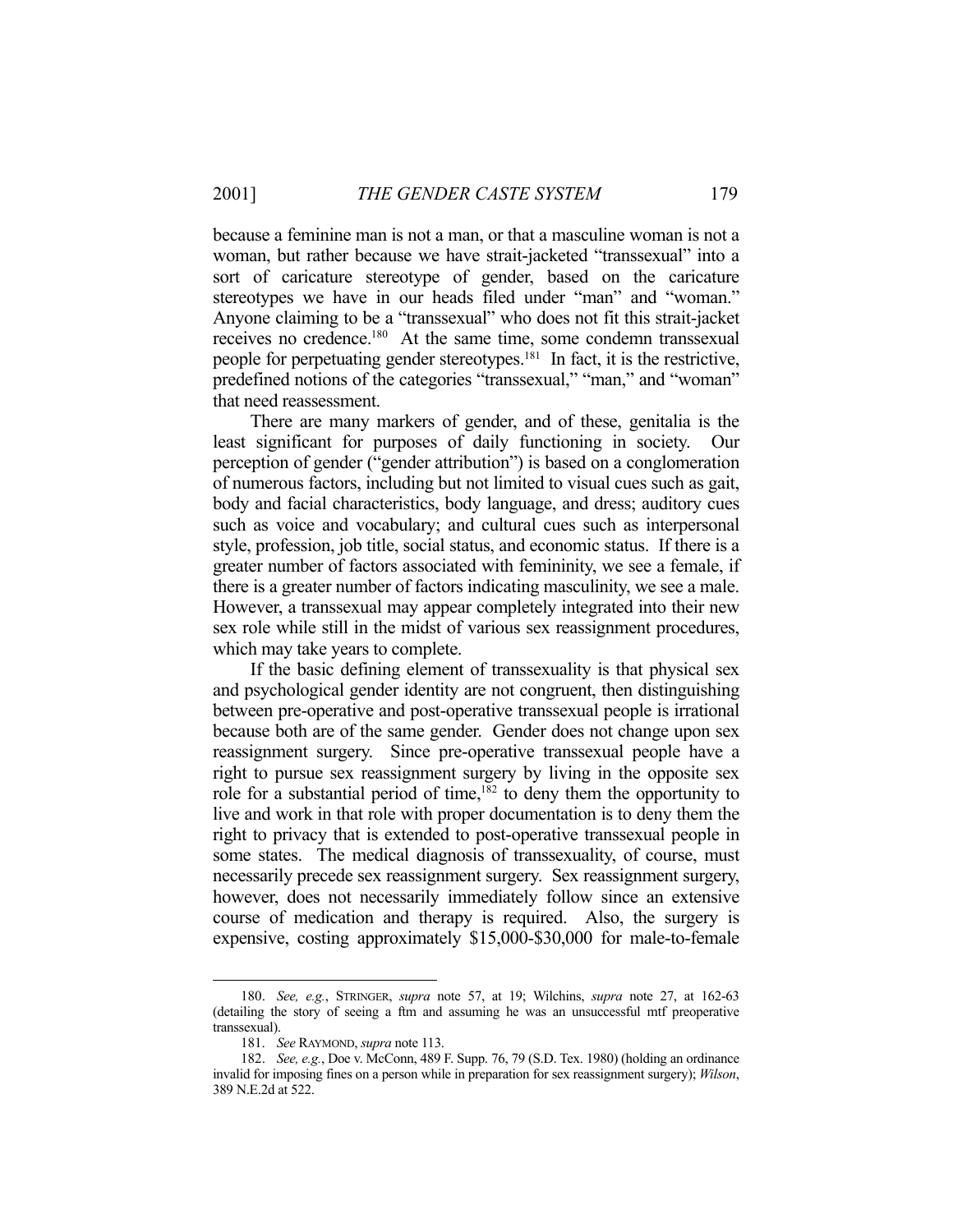surgery, and approximately \$100,000-\$150,000 for female-to-male surgery.<sup>183</sup> Female-to-male sex reassignment surgery is not only more expensive but also requires three separate procedures, frequent scarring, and less than satisfactory results.<sup>184</sup> Furthermore, the surgical procedure only changes sexual characteristics which very few people, other than intimates, will see.

 If surgery is "necessary" both to obtain proper identification and to correct the "condition," why is transsexuality not covered by disability statutes and its concomitant surgical procedures considered unnecessary "cosmetic surgery" by public and private medical insurance? Transsexual people usually have to work for years in a pre-operative state to earn enough money to obtain the surgery. Thus, the denial of gender reclassification requires transsexual people to exist for years in a pre-operative state and yet denies them the right to change gender classification in that state, which mostly, if not uniformly, condemns them to employment discrimination and therefore often the most menial jobs. This makes little sense. Either the surgery is not medically "necessary," in which case the requirement should be eliminated for gender re-classification, or it is medically "necessary" and it should be provided like any other medical need.

 Regarding this issue of medical "necessity," Foucault noted that when subjects involving sexuality are repressed socially, power shifts to authorities which regulate and promulgate the appropriate ways in which such subjects are to be treated.<sup>185</sup> This causes a "medicalization" of the subject. This is true of transsexuality, and explains much regarding the insistence by some legal authorities that transsexual people submit to surgical procedures in order to obtain government legitimization of their gender. This "medicalization" of transsexuality is understandable because it is more comfortable to accord gender reclassification in response to a medical "condition," but this approach is in response to and dictated by biologic essentialism. This makes sex reassignment surgery the sole determinant for gender reclassification and makes "surgical intervention," however that may be variously defined, an artificial lodestar, which obscures the fundamental separation of "sex," "gender" and "genitalia."186

 <sup>183.</sup> *See* Post-Operative Transsexual Survey Results, *at* http://www.pacificnet.net/  $\sim$ mwallace/post op survey.970302 1.html (Mar. 2, 1997).

 <sup>184.</sup> *See* BROWN & ROUNSLEY,*supra* note 3, at 10.

<sup>185.</sup> See MICHEL FOUCAULT, THE HISTORY OF SEXUALITY: AN INTRODUCTION (1978) (analyzing and criticizing the traditional notions of sexuality in a historical context).

 <sup>186.</sup> *See generally*, Keller, *Operations*, *supra* note 4, at 333 (citations omitted). *See also* GORDENE OLGA MACKENZIE, TRANSGENDER NATION (1994) (arguing that the demand for sexual reassignment surgery as a response to "gender dysphoria" is culturally contingent); Phyllis R.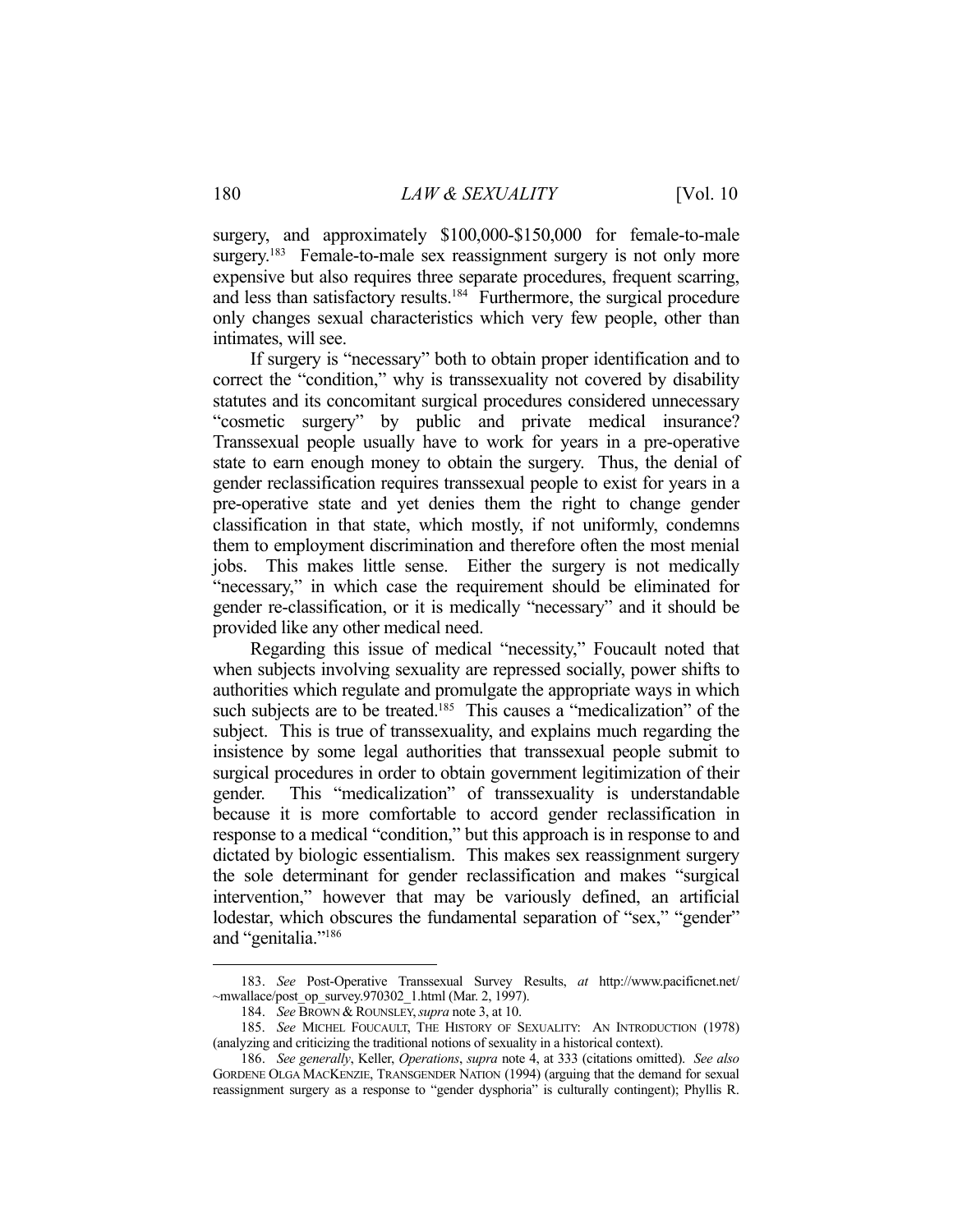Allowing transsexual people to reclassify their gender undoubtedly raises administrative problems for the legal system. There are legal relations which intimately depend on gender. However, it is no answer to say that administrative convenience is superior to personhood, that since we cannot fit these transsexual people into our pet theory of gender, they must accommodate their identity to our simpler, administratively easier, and more personally comfortable notions of reality.

 Those states which now permit changing gender classification have determined that such administrative problems should not prevent changing gender classification. Furthermore, it is not even necessary to have gender information on birth certificates, as demonstrated by Rhode Island, which does not put gender information on its birth certificates. As Leslie Feinberg notes, at one time it was required to indicate one's race on most government and institutional forms, and such information was mandatory until the civil rights movement challenged the racist underpinnings. Then the "race" box became optional and what once seemed necessary for identification was exposed as unnecessary and demeaning.187

 When these administrative issues are confronted, it appears that the states which allow gender reclassification have either dealt with them, or they are not, in fact, real issues. For example, only males may be legally subject to compulsory military service.<sup>188</sup> Are we to allow conscription of female-to-male transsexual people? Of course, transsexuality is a disqualification for the military, so this is not even an issue. Courts have addressed questions about transsexual marriage and resolved them.<sup>189</sup> The same has been done with regard to athletics.<sup>190</sup> Thus, the argument that gender reclassification presents insurmountable administrative obstacles to equal protection is neither a compelling state interest nor can it validly be maintained that a presumptive gender classification is required.

 The experience of those states which permit gender reclassification shows that it can be done without affronting some "real" difference

Frye, *Genital Surgery NOT Required for Legal Change of Sex: Freedom From the "Have-To" of the Scalpel*, 3 NAT'L J. SEXUAL ORIENTATION L. 31, *at* http://ibiblio.unc.edu/gaylaw; Susan Etta Keller, *Crisis of Authority: Medical Rhetoric and Transsexual Identity*, 11 YALE J.L. & FEMINISM 51(1999)).

 <sup>187.</sup> *See* FEINBERG,TRANSLIBERATION, *supra* note †, at 20-21.

 <sup>188.</sup> *See* Rostker v. Goldberg, 453 U.S. 57 (1981) (upholding compulsory military conscription for males only).

 <sup>189.</sup> *See, e.g.*, M.T. v. J.T., 355 A.2d 204 (N.J. Super. Ct. App. Div. 1976); Anonymous v. Anonymous, 325 N.Y.S. 2d 499 (Sup. Ct. 1971); B v. B, 355 N.Y.S.2d 712 (Sup. Ct. 1974); *Ladrach*, 513 N.E.2d at 828.

 <sup>190.</sup> *See, e.g.*, Richards v. United State Tennis Ass'n, 400 N.Y.S.2d 267 (Sup. Ct. 1977).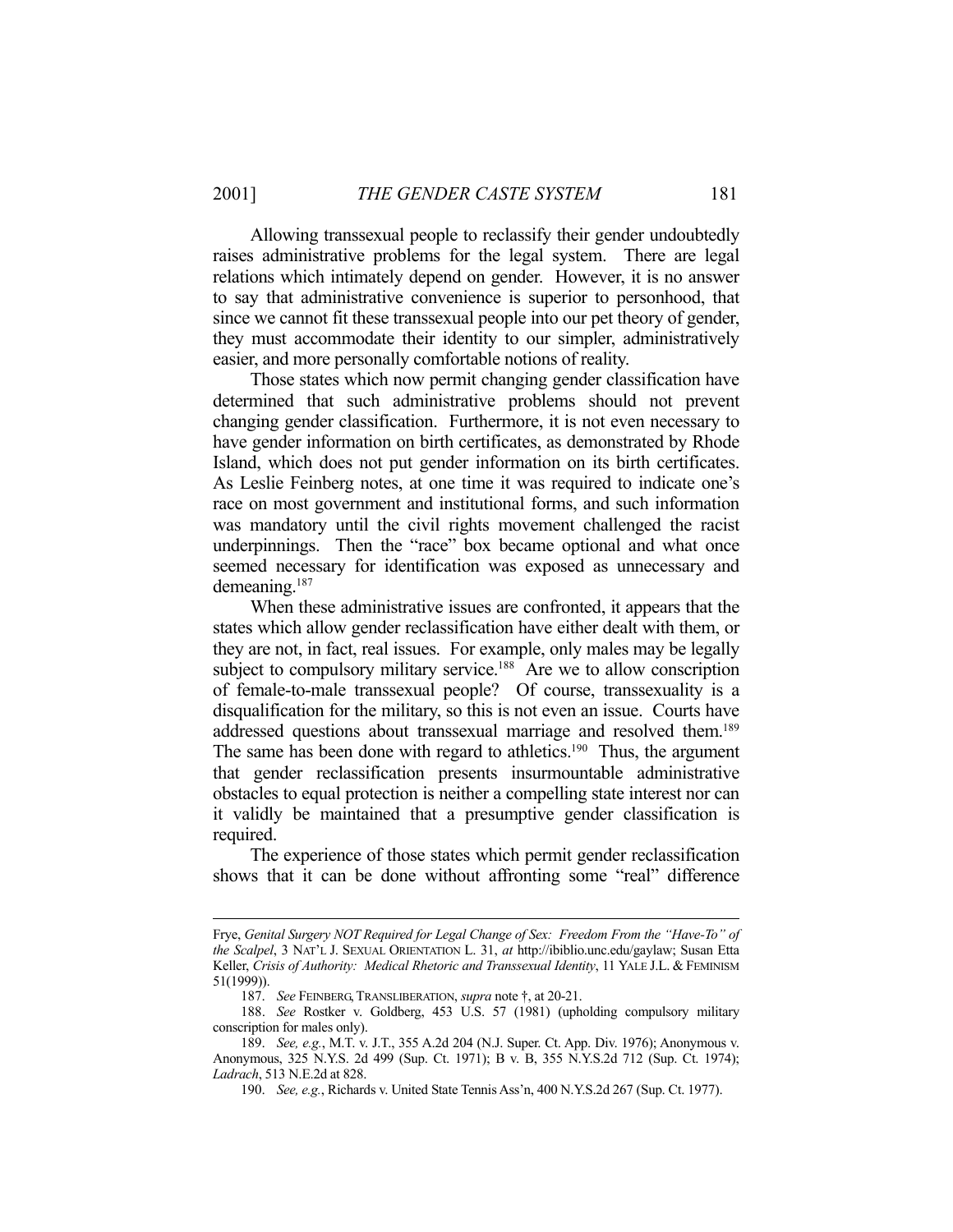between men and women. "Sex" and "gender" can be distinguished both theoretically and practically. However, the current patchwork of statutes, regulations and cases in the various states, permitting some postoperative transsexual peoples' to change their gender classification on some documents but not others, and denying the right to pre-operative transsexual people, denies transsexual people' right to privacy and equal protection. The opposition to gender reclassification reflects prejudice which exposes transsexual people to discrimination, harassment, and physical danger.

 The denial of personhood and humanity to transsexual people is depersonalization and dehumanization. Where does that road lead? As Wilchins says:

Ideas have effects. It is clear that as transgendered men and women, we face two kinds of violence each day. One is the larger violence, that perpetrated by straight society on our bodies. It has taken from us people like Brandon Teena and Marsha P. Johnson. We recall that before he was shot in the back of the head, Brandon was repeatedly raped by two men bent on demonstrating to his girlfriend that he was "really a woman." Ideas have effects.191

# IV. CONCLUSION: SCRAPPING THE CASTE SYSTEM—ANEW LEGAL THEORY OF GENDER

 Transsexual people are contending with a heteronormative caste system which creates unacknowledged incongruity in both life and law. These incongruities remain unacknowledged because the heteronormative standard is such a part of the fabric of ourselves and our society that it is obvious. Some of these heteronormative principles might be phrased as follows:

- Government and institutional officials accept the heteronormative presumption that physical sex and psychological gender identity must necessarily be congruent, despite the reality of transsexual citizens.
- Transsexual people, who make a contrary claim, are therefore as a group deluded, mentally unstable, and/or sexual perverts.
- Acknowledging the transsexual claim is impossible, not because of conclusive scientific evidence against it, but because it is a personally uncomfortable subject for most people, including judges and other governmental and institutional personnel. It

 <sup>191.</sup> WILCHINS, *supra* note 27, at 61-62.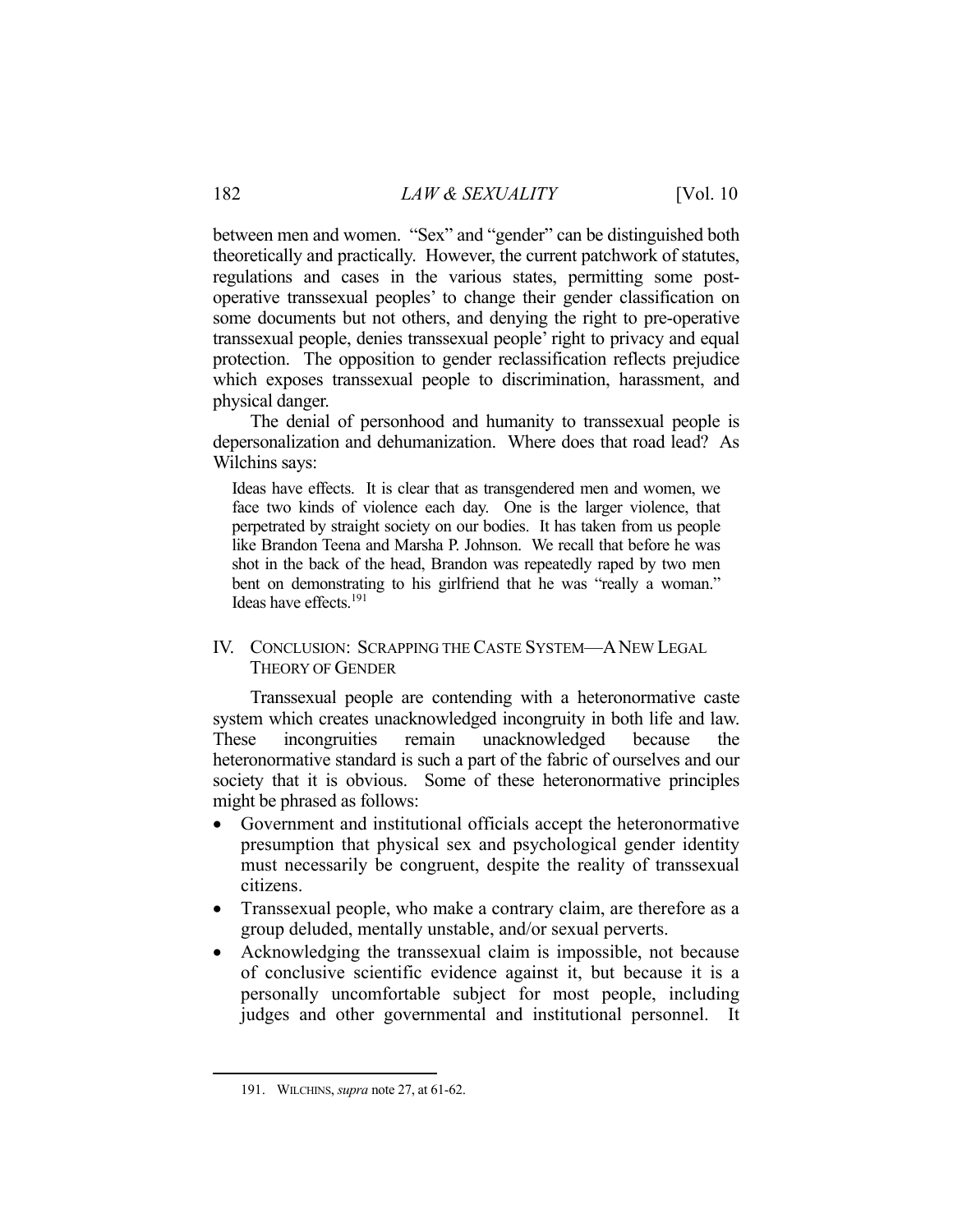assaults our notions of identity, sex and gender, including our personal perception of ourselves.192

- The state may recognize change of physical sex, but this may or may not be given any effect by other government and institutional officials.
- The state has every right to use record keeping practices which hold over the head of transsexual people the danger of being exposed at any time.
- Transsexual people, by flouting the heteronormative standard, bring upon themselves ridicule, physical danger, and discrimination in many areas including but not limited to employment, housing, medical services, and access to public accommodations.
- The tendency and purpose of the system is to perpetuate the heteronormative standard, to encourage transsexual people to remain invisible, and to avoid challenge to the heteronormative claim that physical sex and psychological gender identity must necessarily be congruent.

 The effect of these heteronormative principles is to create a type of caste system which places transsexual people in a disempowered position in society. Everyone "knows" that physical sex and psychological gender identity must necessarily be congruent, except transsexual people, who have turned their lives upside down because it is not true for them. The perpetuation of this heteronormative system continues effortlessly because these principles are unstated, unexamined, and not experienced by nontranssexual people, but rather are part of our perception of ourselves as gendered beings. Attempting to argue against this system runs into powerful opposition that is illogical, angrily emotional, and deeply personal.

 There is something else at work here than simple logic applied to objective facts. There is an incongruity to the essentialist argument which defies  $logic$ <sup>193</sup> It is a poor argument, because its proponents must

1

Dupeau: What do you mean? You don't have any tomatoes?

 <sup>192. &</sup>quot;[A]lways implicated in the question 'Who or what is s/he?' is the question 'Who or what am I?'" France, *supra* note 21, at 1, 51.

 <sup>193.</sup> This stubbornness in holding that gender equals sex is reminiscent of a famous movie scene from FIVE EASY PIECES (1970), *available at* http://www.filmsite.org/five.html, where a waitress stubbornly refuses to serve a customer, Dupeau, (Jack Nicholson) a plain omelet with tomatoes instead of potatoes. The dialogue highlights the incongruousness of stubbornly sticking to mindless rules:

Waitress: No substitutions.

Waitress: Only what's on the menu. You can have a number two—a plain omelet. It comes with cottage fries and rolls.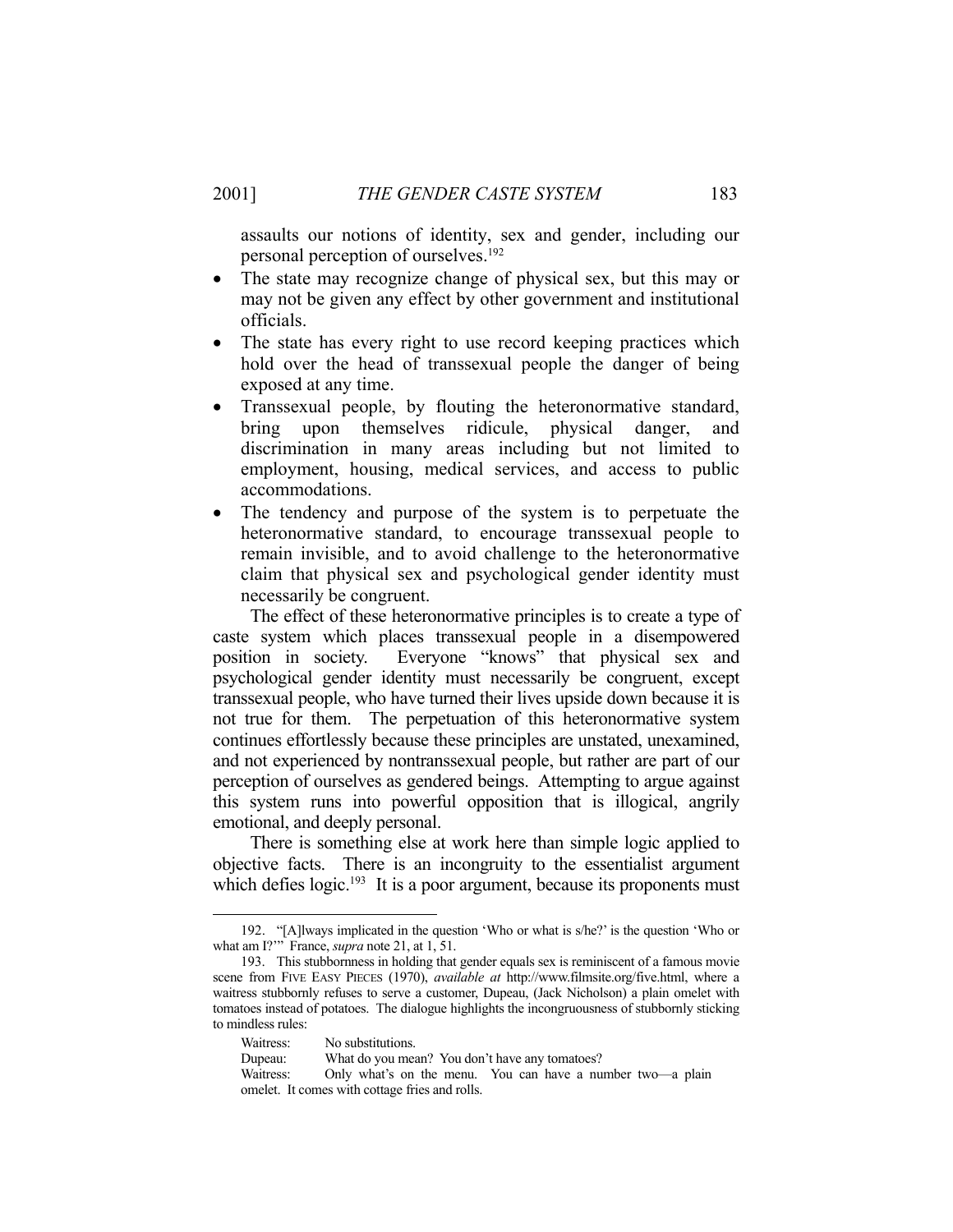continuously change their position in order to preserve it. It is more of a normative principle. This heteronormativity requires that transsexual people be seen as outside the system, as freaks, not even human. 194 Butler explains it this way:

 In this sense, the matrix of gender relations is prior to the emergence of the "human." Consider the medical interpellation which (the recent emergence of the sonogram notwithstanding) shifts an infant from an "it" to a "she" or a "he" and in that naming, the girl is "girled," brought into the domain of language and kinship through the interpellation of gender. . . . Such attributions or interpellations contribute to that field of discourse and power that orchestrates, delimits and sustains that which qualifies as "the human." We see this most clearly in the examples of those abjected beings who do not appear properly gendered; it is their very humanness that comes into question.195

 Professor Keller reached the same conclusion: transsexual people are "abjected," i.e., seen as less than human.196 The law denies their right to a private self, their very existence, to determine their own identities and to identity themselves to the world as they will, enshrining heteronormativity as government policy expressed in law. This is incongruent with our constitutional principles of privacy and equality.

 But why is this heteronormative gender caste system in place, if not for reasons of "biology?" And what is to replace it? Here I hypothesize—the actual reason itself does not matter; the important thing to understand is that it is *not* based on biology, but on something else. As

Dupeau: Yeah, I know what it comes with. But it's not what I want. (He orders the same items again. She responds that they don't make side orders of toast.) What do you mean you don't make side orders of toast? You make sandwiches, don't you? Waitress: Would you like to talk to the manager? Dupeau: ... You've got bread and a toaster of some kind?<br>Waitress: I don't make the rules. I don't make the rules. Dupeau (telling her he will make it as easy as he can for her by ordering a chicken salad sandwich.) I'd like an omelet, plain, and a chicken salad sandwich on wheat toast, no mayonnaise, no butter, no lettuce. And a cup of coffee . . . Now all you have to do is hold the chicken, bring me the toast, give me a check for the chicken salad sandwich, and you haven't broken any rules. Waitress (spitefully): You want me to *hold* the chicken, uh? Dupeau: I want you to hold it between your knees. Waitress (turning and telling him to look at the sign which says, "No Substitutions." She tells him he will have to leave.) I'm not taking any more of that smartness and sarcasm. Dupeau: You see this sign? (He sweeps all the water glasses and menus off the table.) 194. *See* Keller, *Operations*, *supra* note 4, at 373-75 (discussing the judicial treatment of transsexuals). 195. BUTLER, BODIES, *supra* note 118, at 133.

 <sup>196.</sup> *See* Keller, *Operations*, *supra* note 4, at 372-75.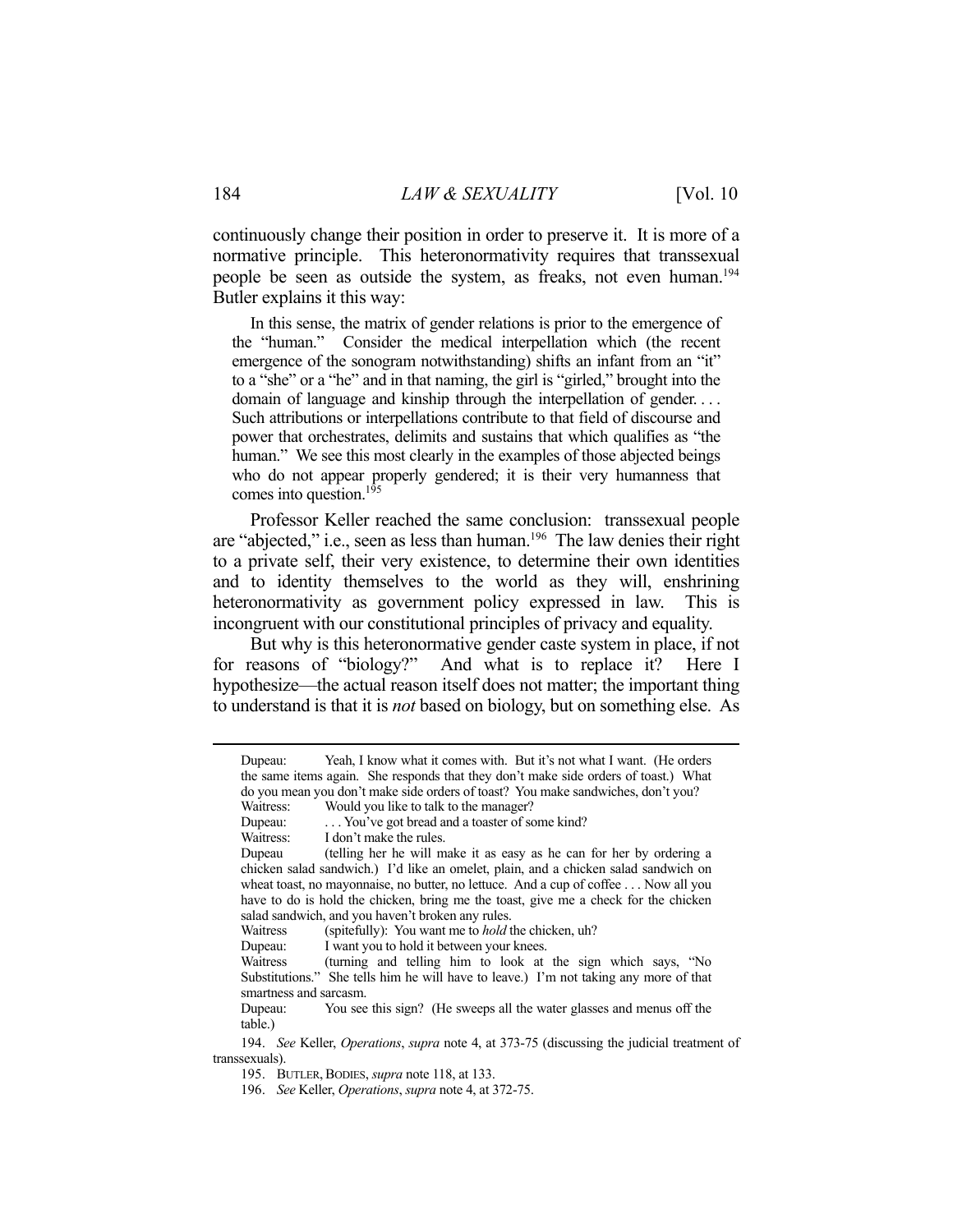1

Foucault and Butler have pointed out, the juridical systems such as heteronormativity represent power and control. They define congruity, but at the expense of placing certain people beyond the pale. In the past, the number of people who were thus excluded was perhaps miniscule; or perhaps the threat of exclusion kept it small. It is not so today, nor has any other government so committed itself, staked its very existence, on constitutional principles of privacy and equality as has our American government. But this threatens the heteronormative standard, which is power to define our place in the hierarchy, to control those below us, and to be controlled by those above us. To step out of the hierarchy is to lose power and control, to lose congruity. To separate sex and gender is to disassemble the coiled binary structure from which our power, control, and sense of congruity derives. To give credence to transsexual claims and remove their "otherness," to proclaim their differentness a part of our common humanity, is to invite into the heteronormative structure the seeds of its own destruction. Why should we do that? Why fix what is not broken?

 It is broken. Transsexual people know something that others do not know: the paradox at the heart of transsexuality. Sometimes, one must give up superficial congruity in order to gain a deeper, underlying congruity that really matters. If you can give up superficial congruity, then you can learn who you are. But if you hold on tightly to your little piece of power, control, and superficial congruity, and the system that holds it and you in place, you are not free. There should be no need for transsexual people to "prove" beyond doubt to skeptical and disapproving legal officials that they are "scientifically" entitled to their claims of personhood and humanity. Audre Lorde, in her essay "The Master's Tools Will Never Dismantle the Master's House," radically challenges how white people learn about racism, or how men learn about women: "Women of today are still being called upon to stretch across the gap of male ignorance and to educate men as to our existence and our needs. This is an old and primary tool of all oppressors to keep the oppressed occupied with the master's concerns."197

 There is a substantial and growing body of evidence supporting the theory that physical sex and psychological gender are not always congruent. The transsexual citizens of our country, a substantial number of them, have turned their lives upside down because there is an incongruity between their physical sex and psychological gender. Our law must reflect that reality. The failure of the law to accord any meaning to the transsexual peoples' claim is a theoretical model which

 <sup>197.</sup> *See* AUDRE LORDE, SISTER OUTSIDER : ESSAYS AND SPEECHES 113 (1984).